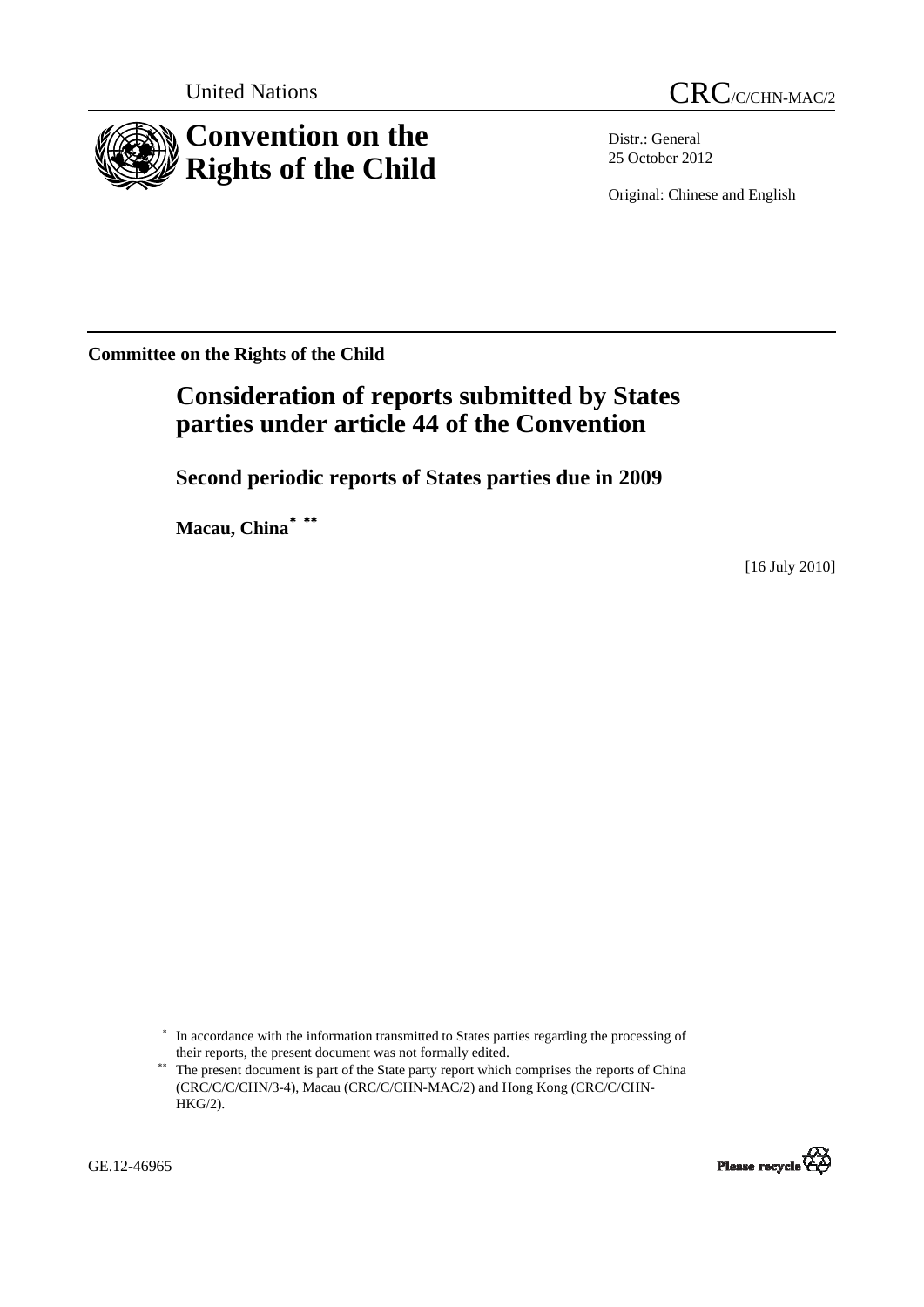# Contents

|      |                                                                                          | Paragraphs | Page |
|------|------------------------------------------------------------------------------------------|------------|------|
|      |                                                                                          | $1 - 4$    | 5    |
| I.   |                                                                                          | $5 - 18$   | 5    |
| Π.   |                                                                                          | 19-21      | 9    |
| Ш.   |                                                                                          | $22 - 30$  | 9    |
|      | Non-discrimination (Article 2) and the best interests of the child (Article 3).<br>А.    | 22-27      | 9    |
|      | <b>B.</b>                                                                                | 28-29      | 10   |
|      | C.                                                                                       | 30         | 10   |
| IV.  |                                                                                          | $31 - 58$  | 10   |
|      | Parental guidance (Article 5) and parental responsibilities<br>А.                        | 31-37      | 10   |
|      | В.                                                                                       | 38-39      | 11   |
|      | $\mathcal{C}$ .                                                                          | $40 - 41$  | 13   |
|      | D.                                                                                       | $42 - 43$  | 13   |
|      | Ε.                                                                                       | 44         | 14   |
|      | F <sub>r</sub>                                                                           | 45-49      | 14   |
|      | G.                                                                                       | 50-53      | 15   |
|      | H.                                                                                       | 54         | 16   |
|      | Abuse and neglect, including physical and psychological recovery<br>I.                   | 55-58      | 16   |
| V.   |                                                                                          | 59-70      | 17   |
|      | А.                                                                                       | 59-62      | 17   |
|      | <b>B.</b>                                                                                | 63-64      | 19   |
|      | C.                                                                                       | 65-67      | 20   |
|      | D.                                                                                       | 68-70      | 20   |
| VI.  |                                                                                          | 71-91      | 21   |
|      | Education, including vocational training and guidance (Article 28)<br>А.                 | 71-86      | 21   |
|      | Aims of education (Article 29) with reference also to quality of education<br><b>B.</b>  | 87-89      | 25   |
|      | Rest, leisure, recreation and cultural and artistic activities (Article 31)<br>C.        | 90-91      | 26   |
| VII. |                                                                                          | 92-118     | 26   |
|      | Children in situations of emergency: refugee children (Article 22),<br>А.                | 92-94      | 26   |
|      | The administration of juvenile justice (Articles 37(b), (c) and (d) and 40)<br><b>B.</b> | 95-102     | 27   |
|      | C.<br>Children in situation of economic exploitation, including                          | 103-110    | 28   |
|      | D.                                                                                       | 111-117    | 29   |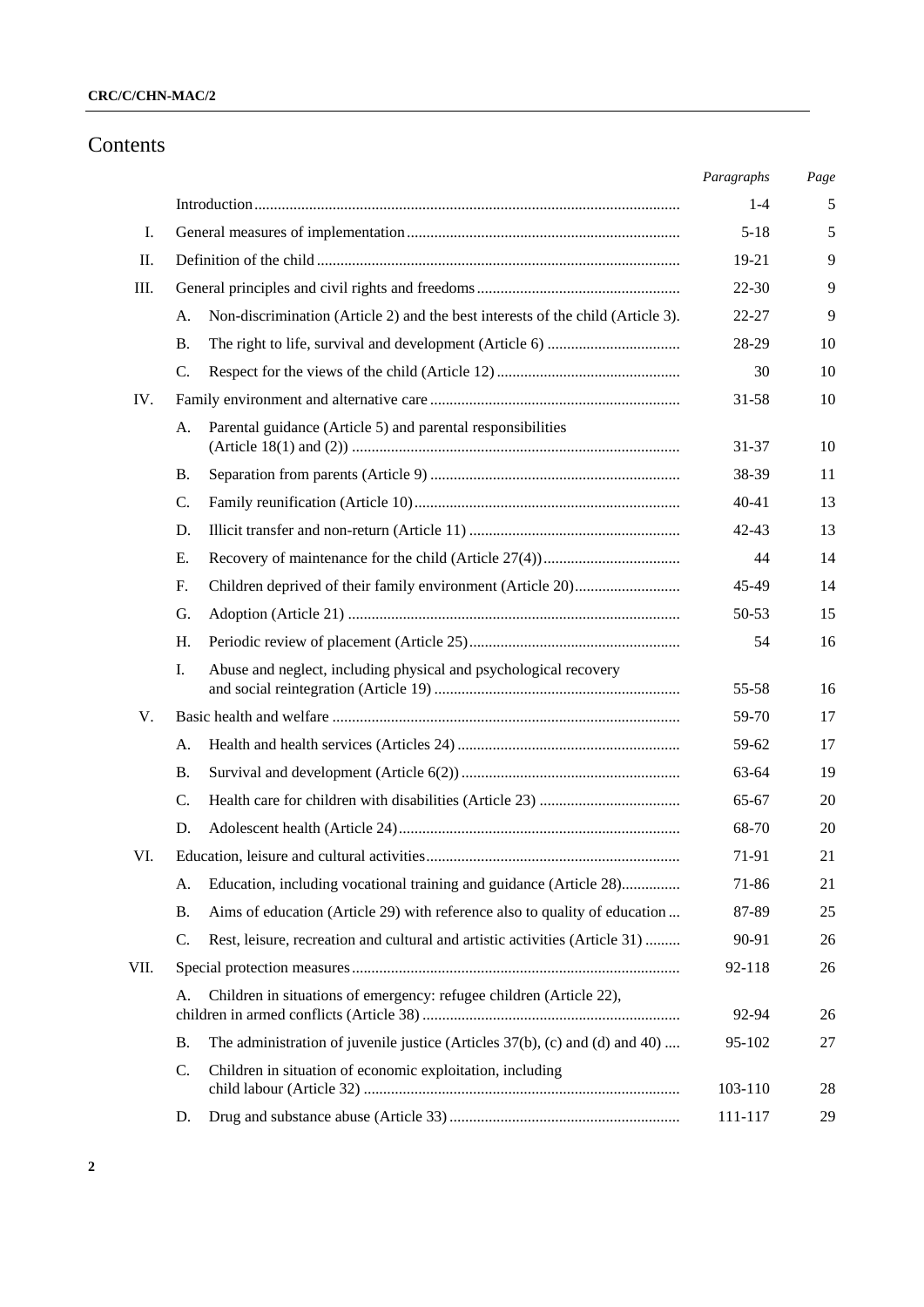|                |       | Е.              |                                                                                                                                                           | 118     | 30             |
|----------------|-------|-----------------|-----------------------------------------------------------------------------------------------------------------------------------------------------------|---------|----------------|
|                | VIII. |                 | Implementation of the Optional Protocol to the Convention on the rights of<br>the child on the sale of children, child prostitution and child pornography | 119-173 | 30             |
|                |       | A.              |                                                                                                                                                           | 119-120 | 30             |
|                |       | <b>B.</b>       | Prohibition of the sale of children, child prostitution and                                                                                               | 121-135 | 31             |
|                |       | $\mathcal{C}$ . | Prevention of the sale of children, child prostitution and                                                                                                | 136-153 | 33             |
|                |       | D.              | Protection of the rights of child victims (Articles 8 and 9(3) and (4)                                                                                    | 154-163 | 36             |
|                |       | E.              |                                                                                                                                                           | 164-173 | 37             |
| List of tables |       |                 |                                                                                                                                                           |         |                |
|                | 1.    |                 |                                                                                                                                                           |         | 7              |
|                | 2.    |                 |                                                                                                                                                           |         | $\tau$         |
|                | 3.    |                 |                                                                                                                                                           |         | $\overline{7}$ |
|                | 4.    |                 | Assistance provided to female inmates' children aged under 3 staying in the MPE                                                                           |         | 12             |
|                | 5.    |                 | Collaborating entities assisting female inmates' children staying in the MPE                                                                              |         | 12             |
|                | 6.    |                 |                                                                                                                                                           |         | 13             |
|                | 7.    |                 |                                                                                                                                                           |         | 14             |
|                | 8.    |                 |                                                                                                                                                           |         | 15             |
|                | 9.    |                 | Children residents in the MSAR who were adopted inside/outside the MSAR                                                                                   |         | 16             |
|                | 10.   |                 |                                                                                                                                                           |         | 17             |
|                | 11.   |                 |                                                                                                                                                           |         | 18             |
|                | 12.   |                 |                                                                                                                                                           |         | 18             |
|                | 13.   |                 |                                                                                                                                                           |         | 18             |
|                | 14.   |                 |                                                                                                                                                           |         | 19             |
|                | 15.   |                 | Children and adolescents with disabilities aged up to 19 years old benefiting                                                                             |         | 20             |
|                | 16.   |                 | Schools by types of education provided, nature and languages of instruction                                                                               |         | 21             |
|                | 17.   |                 |                                                                                                                                                           |         | 22             |
|                | 18.   |                 |                                                                                                                                                           |         | 22             |
|                | 19.   |                 |                                                                                                                                                           |         | 23             |
|                | 20.   |                 |                                                                                                                                                           |         | 23             |
|                | 21.   |                 |                                                                                                                                                           |         | 24             |
|                | 22.   |                 |                                                                                                                                                           |         | 24             |
|                | 23.   |                 |                                                                                                                                                           |         | 26             |
|                | 24.   |                 | Number of minors in the YOI enrolled in primary and secondary education                                                                                   |         | 27             |
|                | 25.   |                 |                                                                                                                                                           |         | 31             |
|                |       |                 |                                                                                                                                                           |         |                |

**3**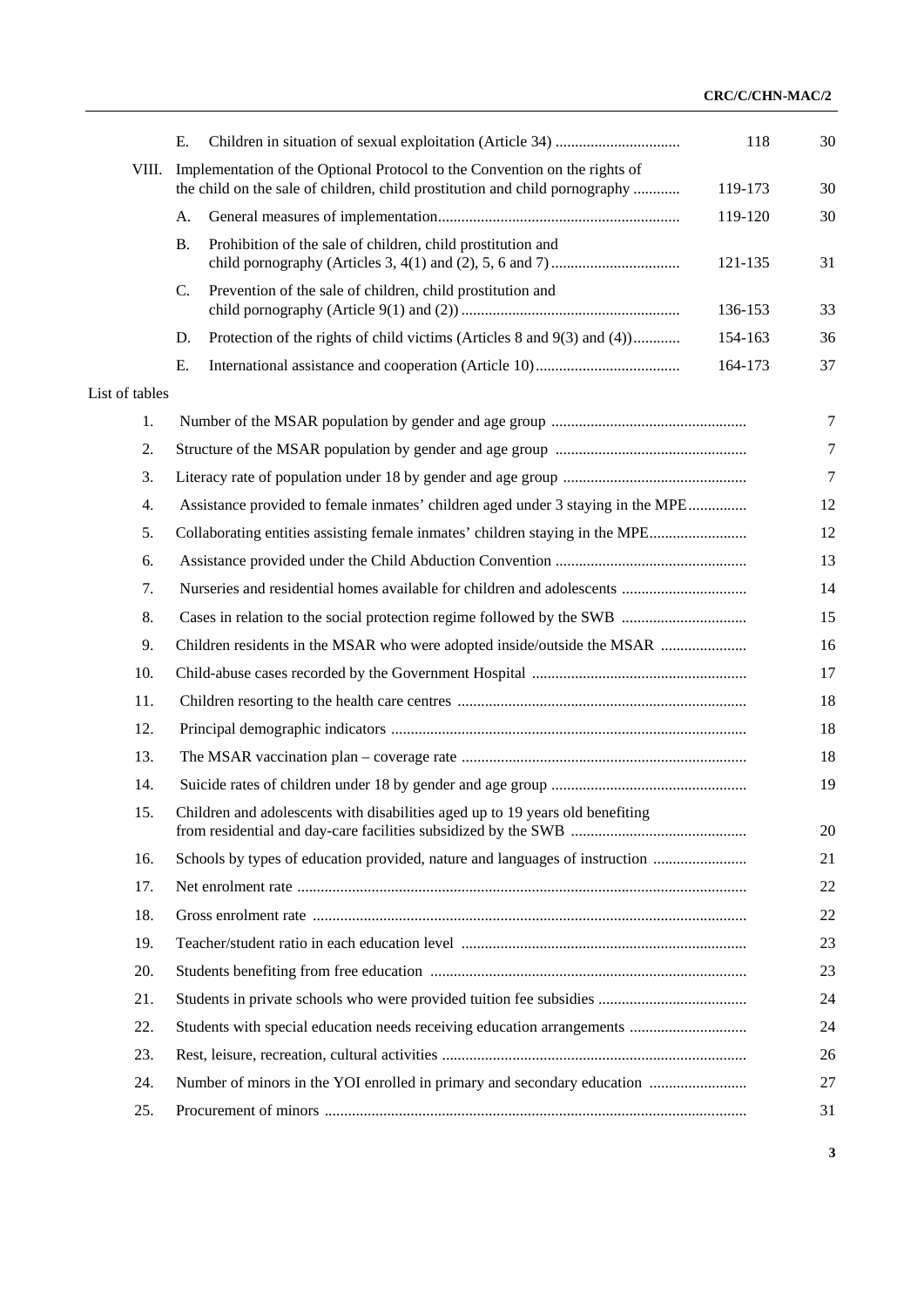# **CRC/C/CHN-MAC/2**

| Annexes |                                                                        |     |
|---------|------------------------------------------------------------------------|-----|
|         |                                                                        | 39  |
| H.      | Relevant treaties related to the protection of the rights of the child | 12. |
| Ш       |                                                                        |     |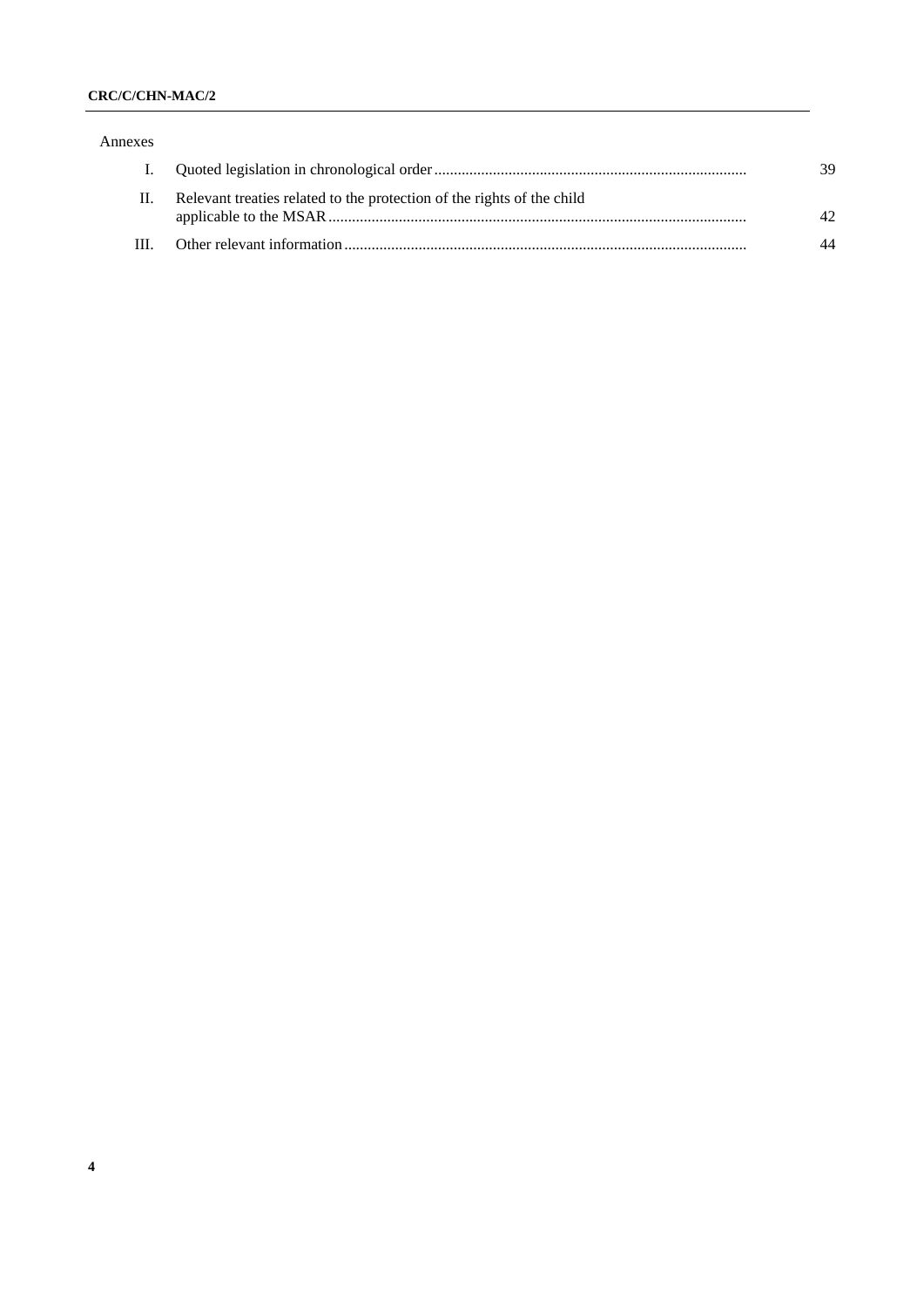# **Introduction**

1. The present report constitutes Part III of the combined third and fourth reports of the People's Republic of China to be submitted under Article 44(1)(b) of the Convention on the Rights of the Child (hereinafter referred to as the Convention) and also includes information regarding the implementation in the Macao Special Administrative Region (hereinafter referred to as the MSAR) of the Optional Protocol to the Convention on the Rights of the Child on the Sale of Children, Child Prostitution and Child Pornography (hereinafter referred to as the Protocol) under its Article 12(2). It covers the period between 1 January 2002 and 31 December 2008 and, in respect of information concerning the implementation of the Protocol, the period from 1 January 2005 to 30 June 2009.

2. This report was prepared in accordance with the guidelines adopted by the Committee on the Rights of the Child (hereinafter referred to as the Committee), as last updated (HRI/GEN/2/Rev.5, 29 May 2008), and on the basis of the information provided by the departments of the MSAR Government involved in the application of the Convention and of the Protocol, as well as other relevant MSAR entities, such as the Procuratorate, the Commission Against Corruption and Commissions on specific human rights. Some of these entities include and/or work in close partnership with representatives of non-governmental organizations and/or associations.

3. Most of the United Nations human rights treaties are applicable to the MSAR<sup>[1](#page-4-0)</sup>. As regards general information on the MSAR and its people, general political structure and framework for the protection of human rights, reference is made to Part III of the second revision of China's Core Document (HRI/CORE/1/Add.21/Rev.2), the content of which remains unchanged if no particular observations are made to the contrary herein. Whenever appropriate, reference is also made to the pertinent aspects of the relevant Parts in respect to the MSAR of China's latest reports on such treaties, submitted to the United Nations treaty bodies committees.

4. The information provided for in the previous report on the implementation of the Convention (CRC/C/83/Add.9/Part II) as well as that on the implementation of the Protocol (CRC/C/OPSA/CHN/1/Part II) is still valid. This report is focused primarily on changes and progress achieved since their submission. Furthermore, having in mind the Concluding Observations made by the Committee (CRC/C/CHN/CO/2 and CRC/C/OPSC/CHN/CO/1, respectively), adopted after the consideration of the two reports at its  $1080<sup>th</sup>$  meeting, held on 30 September 2005, information pertaining to the concerns therein expressed can be found in this report under the relevant articles of the Convention as well as of the Protocol. Actually, the aforementioned reports and Concluding Observations were transmitted to the Legislative Assembly, as well as to other relevant Government entities, for appropriate consideration, and were made available to the public at large.

# **I. General measures of implementation**

5. As mentioned in the previous report, the Basic Law of the MSAR (hereinafter referred to as the Basic Law), in its Chapter III, guarantees the fundamental rights and duties of residents and other persons to the MSAR. Under its Articles 28(1) and 30(1),

<span id="page-4-0"></span><sup>&</sup>lt;sup>1</sup> An updated list of relevant treaties related to the protection of the rights of the child applicable to the MSAR is provided in Annex II of the present report.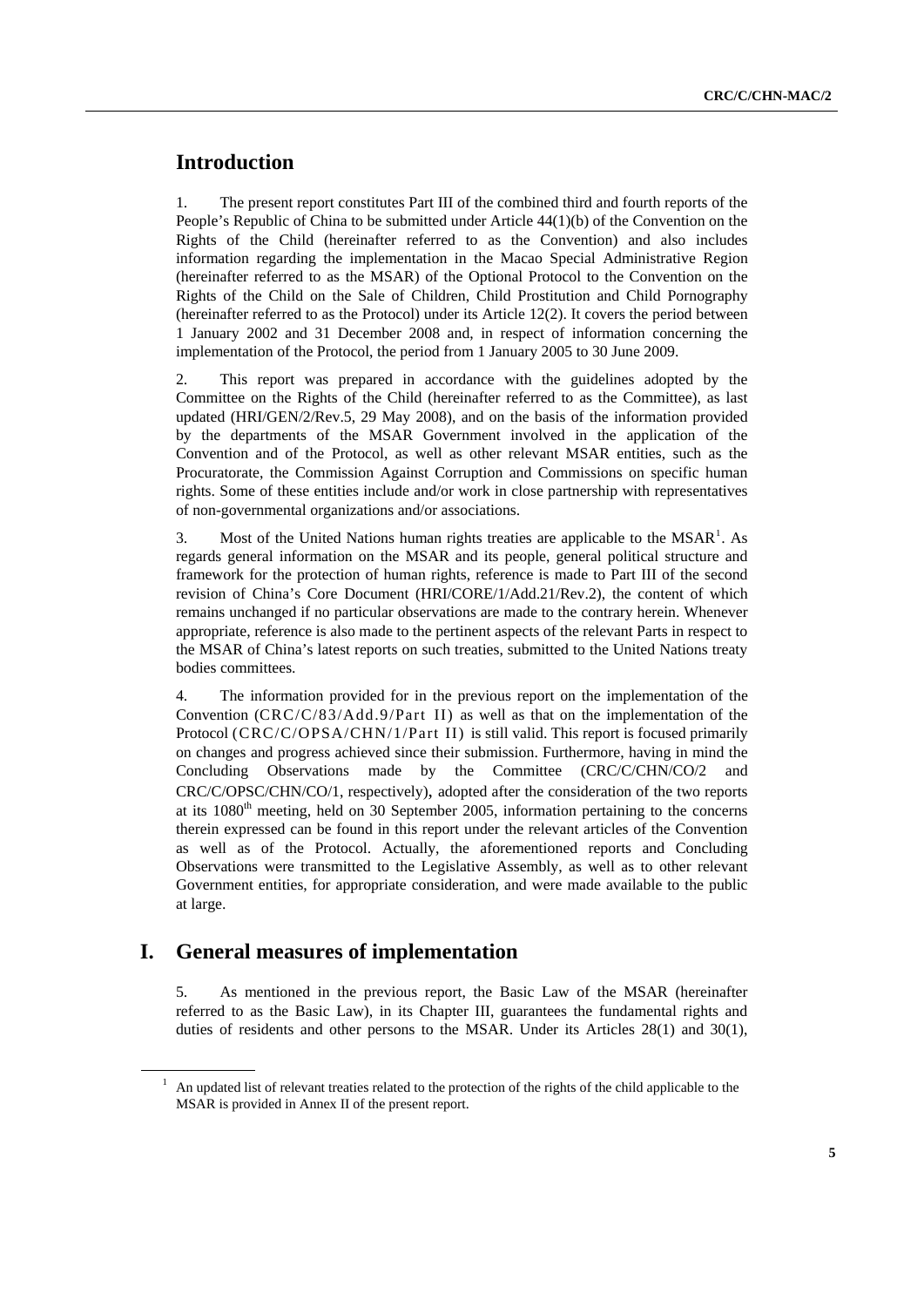human freedom and dignity are inviolable. Its Article 38(3) affirms specifically the protection of the legitimate rights and interests of minors. These principles, along with the principles of equality and legality, underpin the entire MSAR legal system, which bind legislative, administrative and judicial powers.

6. The Convention and the Protocol apply directly to the MSAR, prevailing over ordinary law, and can be directly invoked. At the ordinary law level, the rights and protection of the child are concretized by the substantive and procedural civil, criminal and administrative laws.

7. With reference to paragraphs 8 and 9 of the Committee's Concluding Observations (CRC/C/CHN/CO/2), it is necessary to clarify that China did not make for the MSAR reservations with respect to Articles 6, 32 and 37(c) of the Convention. The Convention entered into force for Macao on 27 May 1999 without any reservation and continued to apply to the MSAR with effect from 20 December 1999 under the same terms. Its authentic Chinese and English texts, accompanied by the respective Portuguese translation, were published in the Macao *Official Gazette*, Series I, No. 37, of 14 September 1998. In addition, the amendment to the Convention was published in the MSAR *Official Gazette*, Series II, No. 15, of 12 April 2006.

8. Since the submission of the last report, some developments relevant to the implementation of the Convention have occurred. The "Youth Affairs Council" was restructured in 2002 (Administrative Regulation 12/2002, of 10 June), a Macao Youth Indicators Profile Project, covering 10 areas and 80 indicators, was completed in 2006 and a first comprehensive youth development strategic plan was adopted in 2007.

9. As regards the entities empowered to act on matters governed by the Convention and the Protocol, the Secretary for Social Affairs and Culture is responsible for measures related to education and youth, social security and health care. The "Youth Affairs Council" is a consultative body, whose purpose is to assist this Secretary in the making and assessment of youth policies. Under this same Secretary, the Education and Youth Affairs Bureau (EYAB) and the Social Welfare Bureau (SWB) play important roles in the protection of children, especially in the fields of education and youth, welfare and protection, respectively. Under the Secretary for Security, the Judiciary Police (in which the MSAR sub-office of China's National Central Bureau of INTERPOL is integrated) and the Public Security Police are criminal police entities with functions of crime prevention and investigation. Finally, the drafting of legislation and dissemination of law are within the Secretary for Administration and Justice's competence and the major entities involved include the Legal Affairs Bureau and the Law Reform Office.

10. The courts of the MSAR exercise judicial power independently, subordinated to nothing but law, and are not subject to any interference. In this regard, it is important to clarify that in the MSAR legal system procurators are also magistrates, who are independent and free from any interference. They exercise, by law, inter alia, the functions of upholding legality, representing incapable persons, including minors, in all actions necessary for the exercise of their rights and interests. Therefore, procurators play a very important role in the administration of juvenile justice.

11. Another entity that is relevant to the implementation of the Convention and the Protocol is the Commission Against Corruption, an independent entity with "Ombudsman" functions. One of its main aims is to promote the protection of rights and freedoms and to safeguard the legitimate interests of the individuals, ensuring that the exercise of public powers abides by criteria of justice, legality and efficiency.

12. In order to improve the collection of reliable and comprehensive statistical data, the Statistics and Census Service (SCS) has been engaging in fine-tuning its statistical sampling and extrapolation methods regarding data on children. In addition, the SCS is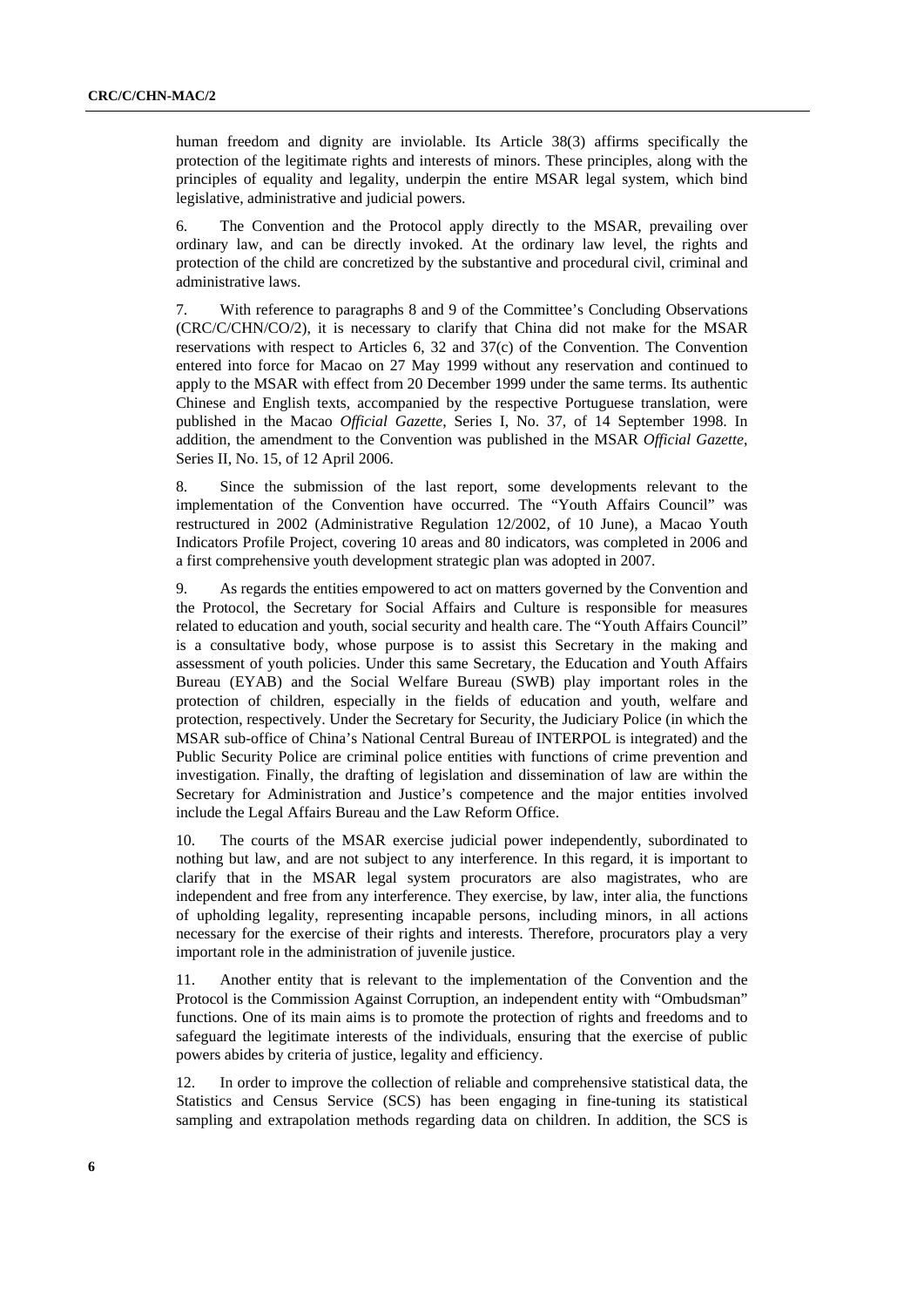discussing with other government departments and entities on the feasibility of providing exact age details in relevant administrative records to enable compilation of data on children. Moreover, MSAR official statistics are freely accessible by the public on a quarterly data dissemination calendar at the SCS website (www.dsec.gov.mo), and the summarized output of common interest is released immediately to the public via local media in addition to uploading the corresponding completed report on its website.

13. In this connection, it is relevant to present available updated data on children. The following tables show the estimate update of the MSAR population and literacy rate of population under the age of 18. The percentage of population under 18 to total population has constantly decreased, accounting for 25.8%, 24.6%, 23.3%, 21.6%, 19.8%, 18.1% and 17.2% respectively between 2002 and 2008.

| <i>Lable 1. Number 0f the MSAK population by genuer and age group (unit. 1,000)</i> |    |       |       |       |       |             |       |       |  |  |
|-------------------------------------------------------------------------------------|----|-------|-------|-------|-------|-------------|-------|-------|--|--|
|                                                                                     |    | 2002  | 2003  | 2004  | 2005  | 2006        | 2007  | 2008  |  |  |
| Total                                                                               | MF | 440.5 | 446.7 | 462.6 | 484.3 | 513.4       | 538.1 | 549.2 |  |  |
|                                                                                     | M  | 211.1 | 214.6 | 221.7 |       | 233.5 252.5 | 265.7 | 269.5 |  |  |
|                                                                                     | F  | 229.4 | 232.1 | 241.0 | 250.7 | 261.0       | 272.4 | 279.7 |  |  |
| Population aged under 18 years                                                      | MF | 113.8 | 110.1 | 107.7 | 104.8 | 101.5       | 97.3  | 94.3  |  |  |
| old                                                                                 | M  | 58.8  | 56.9  | 55.7  | 54.1  | 52.4        | 50.2  | 48.7  |  |  |
|                                                                                     | F  | 55.1  | 53.2  | 52.0  | 50.7  | 49.1        | 47.1  | 45.6  |  |  |

*Table 1: Number of the MSAR population by gender and age group (unit: 1,000)* 

*Source: Statistics and Census Service, Population Estimate of Macao Note: Data refers to residing population.* 

| Table 2: Structure of the MSAR population by gender and age group (%) |    |       |       |       |       |       |       |       |  |  |
|-----------------------------------------------------------------------|----|-------|-------|-------|-------|-------|-------|-------|--|--|
|                                                                       |    | 2002  | 2003  | 2004  | 2005  | 2006  | 2007  | 2008  |  |  |
| Total                                                                 | MF | 100.0 | 100.0 | 100.0 | 100.0 | 100.0 | 100.0 | 100.0 |  |  |
|                                                                       | М  | 47.9  | 48.0  | 47.9  | 48.3  | 49.2  | 49.4  | 49.1  |  |  |
|                                                                       | F  | 52.1  | 52.0  | 52.1  | 51.7  | 50.8  | 50.6  | 50.9  |  |  |
| Population aged under 18 years                                        | МF | 100.0 | 100.0 | 100.0 | 100.0 | 100.0 | 100.0 | 100.0 |  |  |
| old                                                                   | М  | 51.7  | 51.7  | 51.7  | 51.6  | 51.6  | 51.6  | 51.6  |  |  |
|                                                                       | F  | 48.4  | 48.3  | 48.3  | 48.4  | 48.4  | 48.4  | 48.4  |  |  |

*Source: Statistics and Census Service, Population Estimate of Macao Note: Data refers to residing population.* 

| Table 3: Literacy rate of population under 18 by gender and age group $(\%)$ |        |      |      |      |      |      |      |      |  |  |
|------------------------------------------------------------------------------|--------|------|------|------|------|------|------|------|--|--|
| Age group                                                                    | Gender | 2002 | 2003 | 2004 | 2005 | 2006 | 2007 | 2008 |  |  |
| Total                                                                        | MF     | 64.6 | 65.9 | 67.1 | 68.4 | 69.5 | 69.5 | 69.3 |  |  |
| $(3-17 \text{ years})$<br>old)                                               | М      | 64.0 | 65.4 | 66.6 | 67.7 | 68.3 | 69.2 | 68.8 |  |  |
|                                                                              | F      | 65.2 | 66.4 | 67.6 | 69.2 | 70.8 | 69.9 | 69.8 |  |  |
| $3-9$                                                                        | MF     | 11.7 | 11.4 | 11.3 | 12.6 | 12.0 | 12.0 | 11.2 |  |  |
| years old                                                                    | M      | 12.2 | 10.5 | 10.2 | 11.7 | 11.0 | 12.3 | 10.3 |  |  |
|                                                                              | F      | 11.1 | 12.2 | 12.6 | 13.5 | 13.2 | 11.6 | 12.1 |  |  |
| 10-14 years old MF                                                           |        | 96.8 | 96.9 | 96.7 | 96.7 | 96.5 | 96.8 | 96.1 |  |  |
|                                                                              | M      | 96.1 | 96.8 | 96.8 | 96.3 | 95.9 | 96.2 | 95.3 |  |  |
|                                                                              | F      | 97.4 | 97.0 | 96.6 | 97.2 | 97.2 | 97.5 | 97.0 |  |  |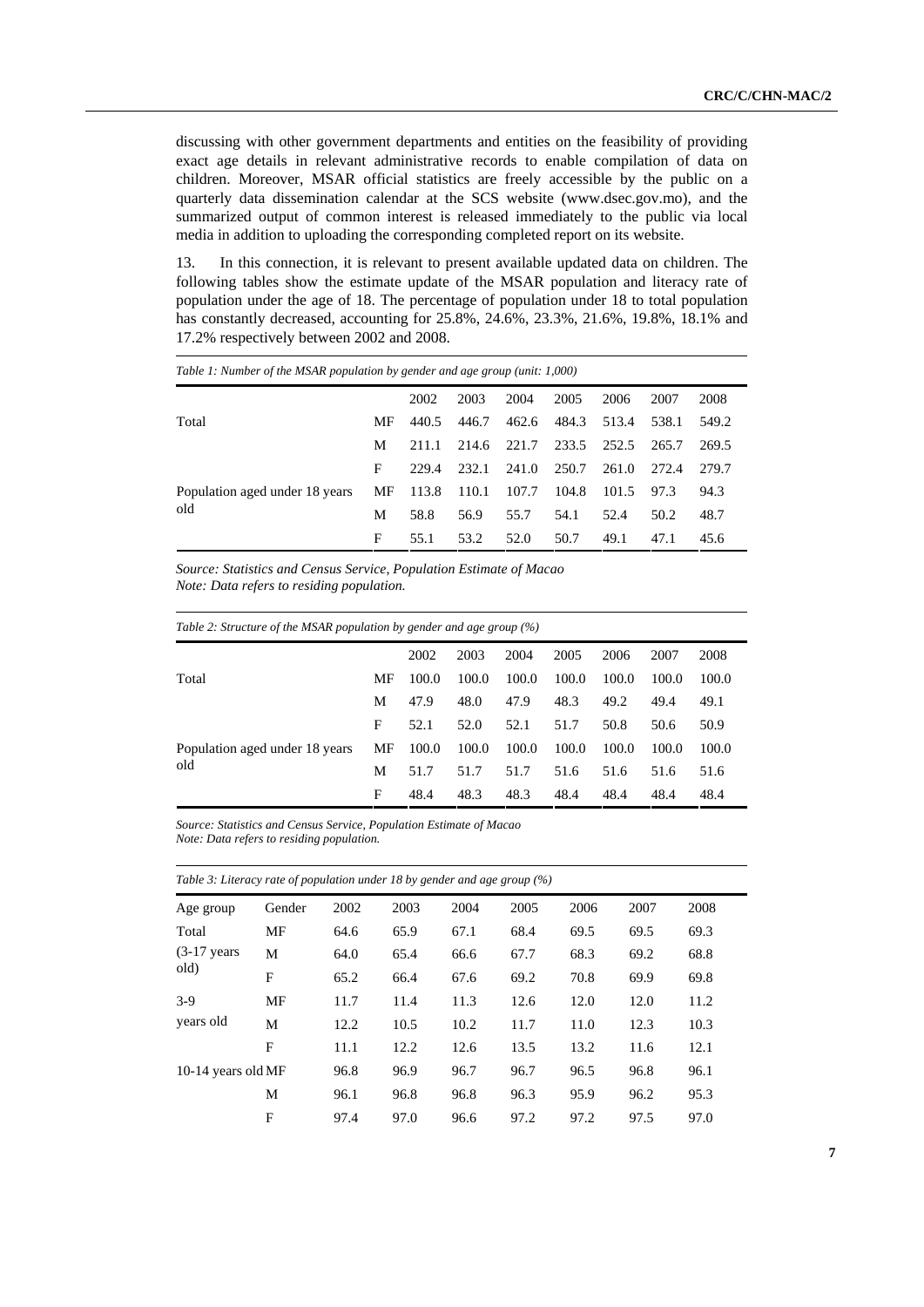| Table 3: Literacy rate of population under 18 by gender and age group $(\%)$ |        |      |      |      |      |      |       |      |
|------------------------------------------------------------------------------|--------|------|------|------|------|------|-------|------|
| Age group                                                                    | Gender | 2002 | 2003 | 2004 | 2005 | 2006 | 2007  | 2008 |
| 15-17 years old MF                                                           |        | 99.7 | 99.8 | 99.7 | 99.6 | 99.6 | 99.9  | 99.5 |
|                                                                              | М      | 99.9 | 99.8 | 99.7 | 99.3 | 99.5 | 100.0 | 99.3 |
|                                                                              | F      | 99.5 | 99.9 | 99.7 | 99.8 | 99.7 | 99.8  | 99.7 |

*Source: Statistic and Census Service, Employment Survey* 

14. On the issue of dissemination, being committed to the protection of fundamental rights, the MSAR Government continues its awareness campaigns of fundamental rights and law in general, largely publicizing human rights treaties in force in the MSAR, via media, contests, leaflets and interactive programmes as well as its website and the official press.

15. In particular, in what relates to children, a plan on the Strategy for the Comprehensive Development of Youth of Macao was formulated in May 2007, enhancing moral education, advocating love for the country and the sense of belonging to the MSAR, encouraging the realisation of one's potential and creativity, and promoting the comprehensive development of young people. This plan is divided into two main areas: nucleus area and expansion area. The first one considers the particular social specificities of the MSAR, giving priority to education, employment, health, environment, gaming, deviant behaviour, leisure activities, comprehensive participation and effective decision in the society, globalization, information and communication technology and relation between generations. The second area refers to the United Nations proposals (hunger and poverty, girl and adolescent girl HIV/AIDS, youth and prevention of conflicts) and it includes areas of work that may be gradually extended in accordance with the changes of the social environment and situation of the MSAR. In 2008, within this plan, a project called Service for Youth in the Gaming Area was devised for the period 2008–2012 to minimize negative effects of the gaming industry on youth (copies of both the plan and project are annexed to this report).

16. Indeed, the subject of human rights plays an important role in school curricula/activities. The EYAB, in collaboration with the Legal Affairs Bureau, promotes civil education in primary and secondary schools. Through dynamic lessons and games, students are gradually introduced the notions of human rights, anti-bias concepts, as well as other issues on fundamental rights.

17. Specifically, between 2002 and 2008, a total of 50 human rights-related articles were published in various newspapers of Macao. The Rights of the Child leaflet has been published since 2002 and the Child Abuse Prevention Law leaflet since 2004. Until May 2009, a total of 70,907 and 10,495 copies were distributed respectively through government departments, community centres, libraries, hospitals and health centres. Moreover, special TV and radio programmes about the rights of the child and prevention of any types of violence against children (including sexual exploitation) have been broadcast on the television and radio of Macao intermittently. Likewise, in cooperation with about 30 local governmental and non-governmental entities, the SWB, every year during the Universal Children's Day, runs a series of social educational activities, aimed at disseminating information themed on the rights of the child.

18. In the MSAR society, the involvement of local associations and NGOs in caring for children and women has been a tradition since long. These associations and NGOs often work in partnership with the Government and have always been encouraged and financially supported by the latter. Their field work is carried out in a totally free and active manner.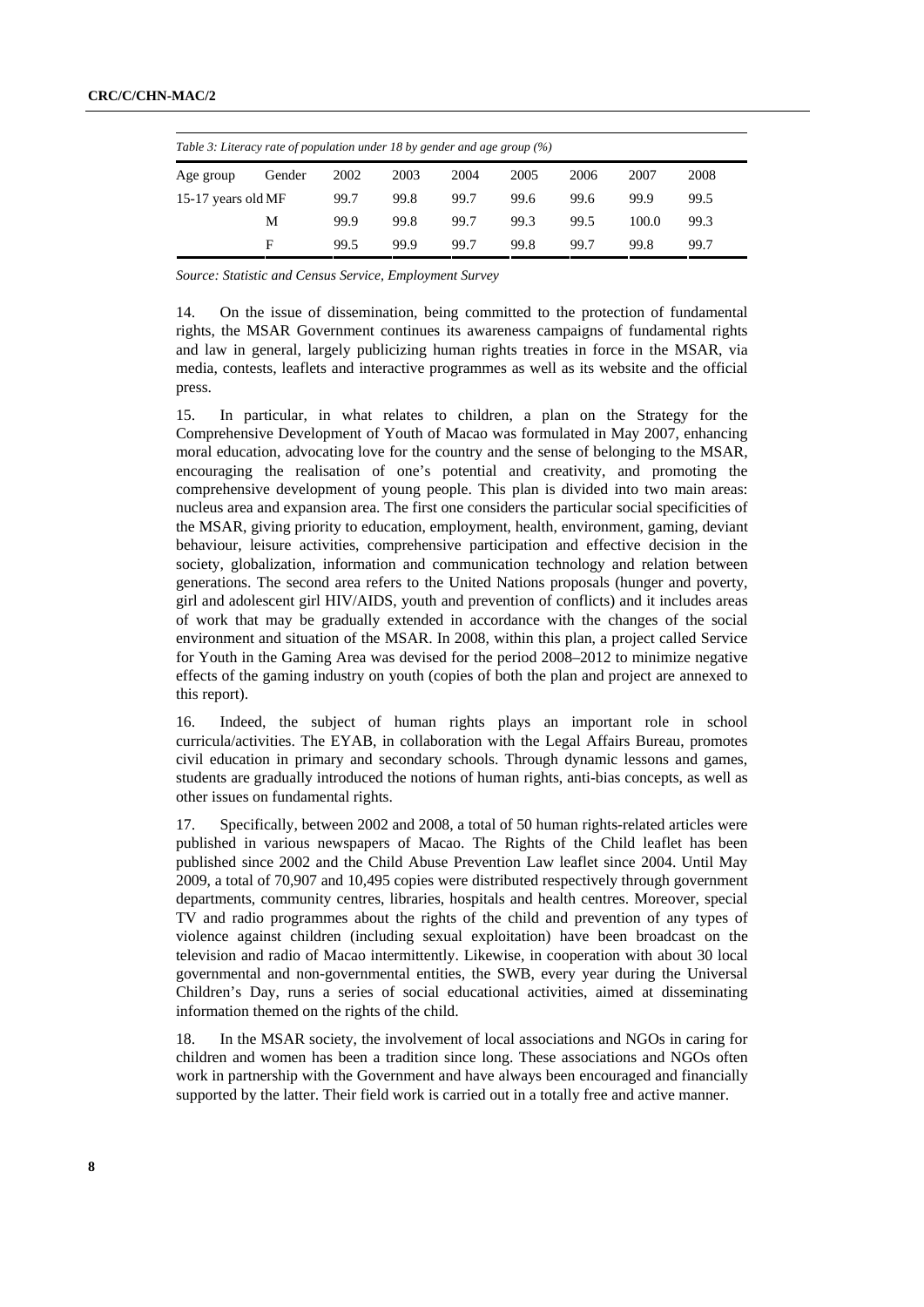# **II. Definition of the child**

19. As mentioned in the last report, Article 111 of the Macao Civil Code (CC) defines minor as a human being who is under 18 years old. The age of 18 is also the age of majority.

20. The minimum legal age for marriage for both sexes remains unchanged, being 16 years old (Article 1479 of the CC). Article 1487 stipulates that the marriage of a minor aged over 16 but below 18 requires the consent of the parents or the guardians. Nevertheless, if there are serious reasons that justify the celebration of marriage and the minors have sufficient physical and mental maturity, at their request the court may grant the necessary authorization. Whenever a minor enters into a marriage, emancipation of parental responsibility is automatic under Article 120 of the CC unless the consent for marriage as indicated above is absent. The age of consent for sexual acts is 16 years (Articles 168 and 169 of the Macao Criminal Code (MCC)).

21. It should be pointed out that in the MSAR the age of criminal responsibility is 16 years (Article 18 of the MCC).

# **III. General principles and civil rights and freedoms**

## **A. Non-discrimination (Article 2) and the best interests of the child (Article 3)**

22. The right to equality and non-discrimination is safeguarded in the Basic Law. Its Article 25 expressly determines that all Macao residents shall be equal before the law, and shall be free from discrimination, irrespective of their nationality, descent, race, sex, language, religion, political persuasion or ideological belief, educational level, economic status or social conditions. Likewise, its Article 43 states that persons in the MSAR other than Macao residents shall, in accordance with the law, enjoy the rights and freedoms of Macao residents prescribed in Chapter III of the Basic Law.

23. The overall MSAR legal framework safeguarding both principles and rights is basically unchanged since the previous report. There is no discrimination either between different groups of children (including children born in or out of wedlock), or between adults and children. Even though all human beings are equal before the law, children are considered to have particular needs and thus different treatments in laws regarding children are solely based on the necessity of assurance of their best interests.

24. Furthermore, the Government cannot privilege, benefit, prejudice, deprive of any rights or exempt from any obligations of any party, by reason of descent, gender, race, language, territory of origin, religion, political or ideological belief, educational level, economic status or social condition (Article 5(1) of the Macao Administrative Procedure Code). The same principle is also expressly retained in several other laws, such as the Legal Framework on Family Policy (Law 6/94/M, of 1 August), Law 7/2008, of 18 August, on Labour Relations and the Legal Framework on Educational System for Non-Tertiary Education (Law 9/2006, of 26 December), that superseded Law 11/91/M, of 29 August, and entered into force on 27 December 2006 (for the academic year 2007/2008).

25. In its Concluding Observations (paragraph 33), the Committee requested that in this report specific information be included on the practical implementation of article 2 in the MSAR. Although careful consideration is always given to the requests of the Committee and all efforts to respect them are made, in this respect, it is difficult to provide the requested concrete information, as, until now, no complaints based on discrimination have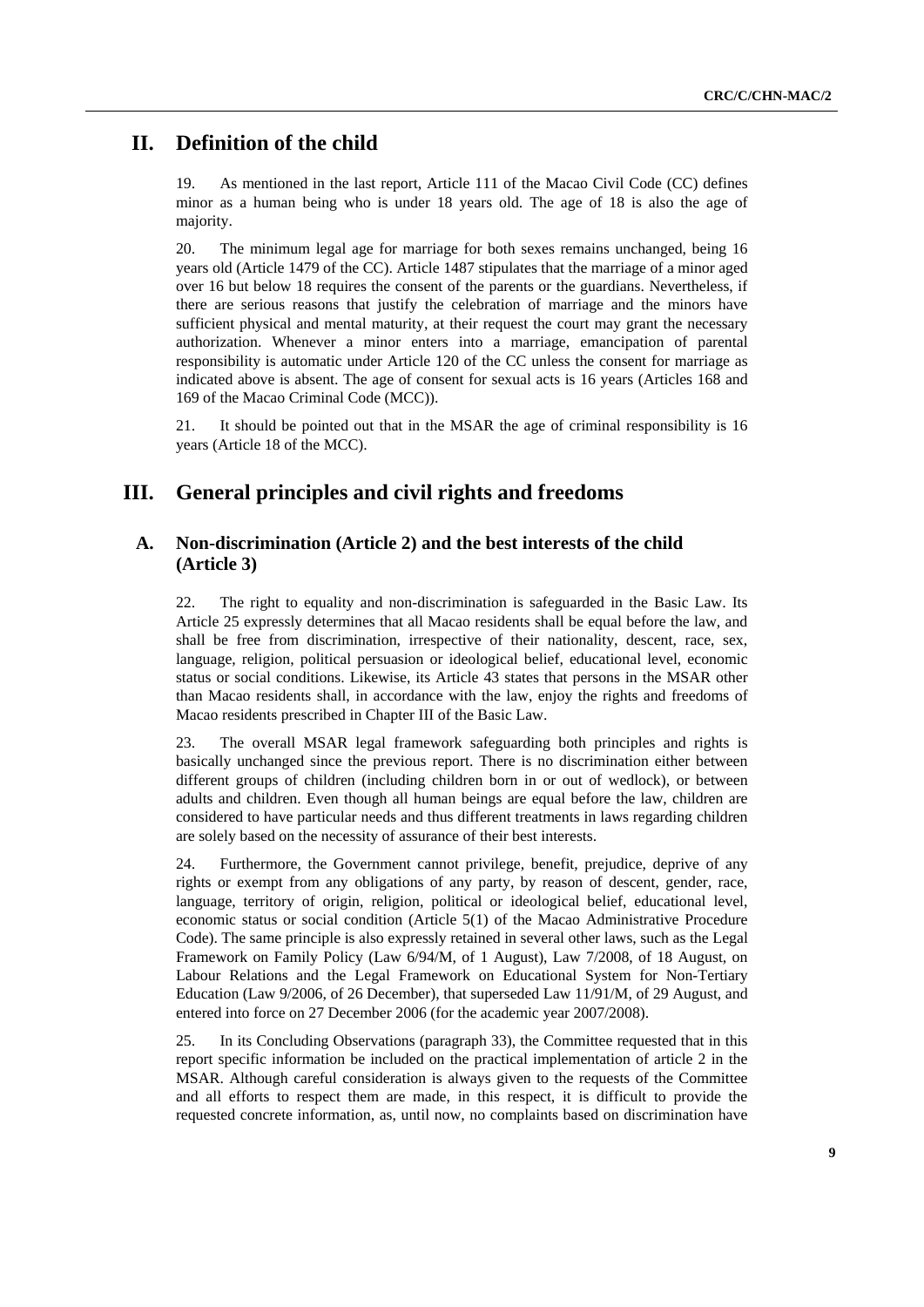been recorded. Furthermore, the MSAR society is characterised by being highly multicultural and tolerant. People of different nationalities live together and share a wide variety of national, religious, linguistic and cultural backgrounds. Every national group has the same dignity and is entitled to its own cultural life, to practice its own religion and to use its own language. Without denying that inequality does exist in certain cases, special efforts have been made to compensate it, in particular, to the underprivileged. One of the policies of the MSAR Government is that of community social integration.

26. As referred to in the previous report, the principle of the best interests of the child is taken into consideration when making decisions concerning the child, which is reflected in several provisions of the CC.

27. The Committee has also requested more detailed information on how it is ensured that the principle of the best interests of the child is a primary consideration in all actions concerning children. Likewise, it is somehow complex to give details as it underlies all legislation on minors. Operational criteria functionalizing the practical execution of this principle vary according to the concrete situations to which it applies. Moreover, within voluntary jurisdiction – which covers most matters regarding minors – judges have a large amplitude of powers to give effect to it. In the relevant parts of this report, more specific explanation will be given.

### **B. The right to life, survival and development (Article 6)**

28. The MSAR legal framework on civil rights and freedoms of a child is generally unchanged since the previous report. It is enshrined in Article 70 of the CC that all persons have the right to life. Such a right cannot be waived and is not subject to any legal or voluntary limitation. The protection of the right to life begins with the protection of intrauterine life. However, abortion is not punishable within the circumstances determined by Decree-Law 59/95/M, of 27 November, regulating voluntary abortion, as amended by Law 10/2004, of 22 November.

29. It should be reaffirmed that the death penalty is prohibited in the MSAR legal system.

#### **C. Respect for the views of the child (Article 12)**

30. As mentioned in the previous report, the MSAR law recognizes a child's right to be heard on important matters relating to his/her life either within the family (such as appointing a guardian for him/her, parents' adoption of a child) or at school. The general principle is that the views of the child shall be given due weight according to the age and the maturity of the child even though he/she is still subject to parental responsibility.

# **IV. Family environment and alternative care**

# **A. Parental guidance (Article 5) and parental responsibilities (Article 18(1) and (2))**

31. The legal framework for the exercise of parental responsibility remains unchanged. Within the MSAR legal system, the exercise of parental responsibility is perceived simultaneously as a power and a duty. Taking into consideration the interests of the child, parents must pay close attention to their child's safety, health and provide them with education as well as any daily necessity necessities (Article 1733 of the CC). On the other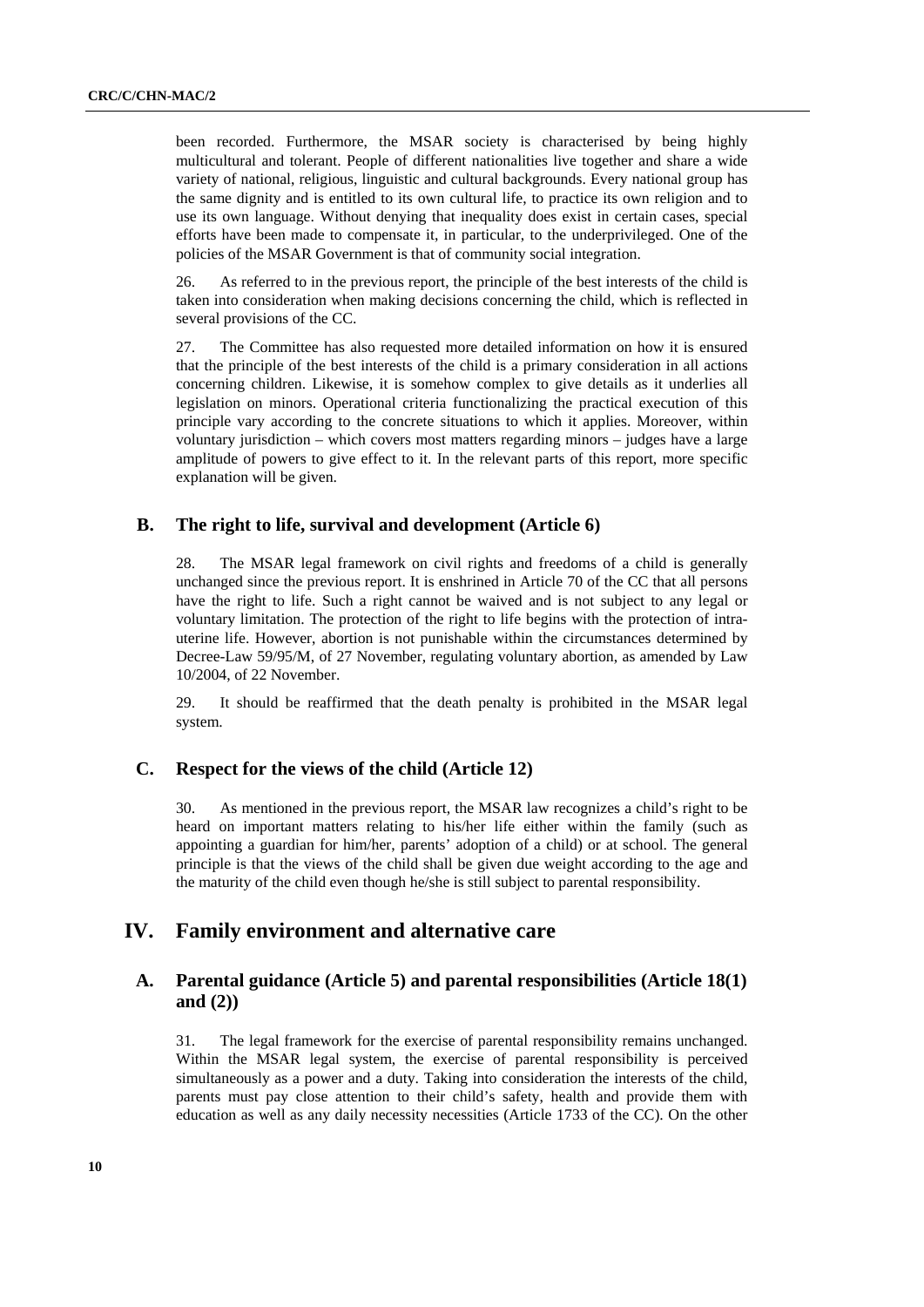hand, parents should consider their children's views on important family matters and allow them to organize their lives independently, in conformity with their maturity.

32. Under the current juvenile justice system, during the period of commitment, parents, guardians or institutions having custody of the child offenders still exercise parental responsibility over all issues related to him/her that are not incompatible with the applied measures or not restrained or prohibited by the judge.

33. Article 7 of the Legal Framework on Family Policy (Law 6/94/M, of 1 August) reaffirms that child support and education are the responsibility of the parent(s), stipulating that the Government shall guarantee and assist in the exercise of parental responsibility. Its Article 1(2) states that the Government, together with associations concerned with family interests, has responsibilities to promote the quality of family life, and the moral and material well-being of families. To achieve these purposes, several women's shelters, family service centres and day care centres have been established, aimed at helping families in special situations, single-parent and prisoners' families in particular, and developing efficient mechanisms to deal with crises arising from, inter alia, marital or family break-ups and domestic violence, especially when children are involved.

34. On the issue of social security, the major change to what was mentioned in the previous report relates to the new subvention regime to individuals and families in situation of financial hardship established by Administrative Regulation 6/2007, of 2 April. It is worth mentioning that in order to extend its coverage, the terms of application for subvention under the said Regulation were softened (Orders of the Chief Executive 322/2007, of 26 November, and 277/2008, of 13 October).

35. Special subvention is available for families in a vulnerable situation (including single-parent families, disabled families and families with members suffering chronic illness) by Order of the Secretary for Social and Cultural Affairs 18/2003, of 10 March. Between 2003 and 2008, there were respectively 1,122, 2,221, 2,074, 1,784, 1,325 and 1,171 children aged 18 or under 18 from disadvantaged families who were subsidized by the SWB (not including children from two-parent families who were subsidized by the SWB). It is noteworthy that the first Integrated Family Service Centre will be put into operation shortly, which targets at providing family life education, parent-child activities, guidance and other related support.

36. The SWB, which has a team of 103 specialised technical staff, composed of social workers, psychologists, nursery teachers and legal advisers, is responsible for assisting families with problems or at risk or vulnerable families in respect of, inter alia, financial assistance, family education and meal services.

37. In order to further protect mothers' health and help them exercise their responsibilities, the new Law 7/2008 on Labour Relations considerably extends the length of maternity leave from 35 days to 56 days without loss of remuneration or any other right or benefit. On the other hand, the length of maternity leave granted to public servants remains 90 days.

#### **B. Separation from parents (Article 9)**

38. As a general principle, children cannot be separated from their parents, except when the parents do not carry out their fundamental duties (Article 7(4) of Law 6/94/M, of 1 August). However, if the parents have been prohibited from exercising parental responsibility for reason of having been convicted for a criminal offence punishable with such a penalty or declared as mentally disabled by a court decision, the involved children may be separated by a judicial decision (Article  $1767(1)(a)$ , (b) of the CC). In case of dissolution of marriage, children may also be separated from one of their parents when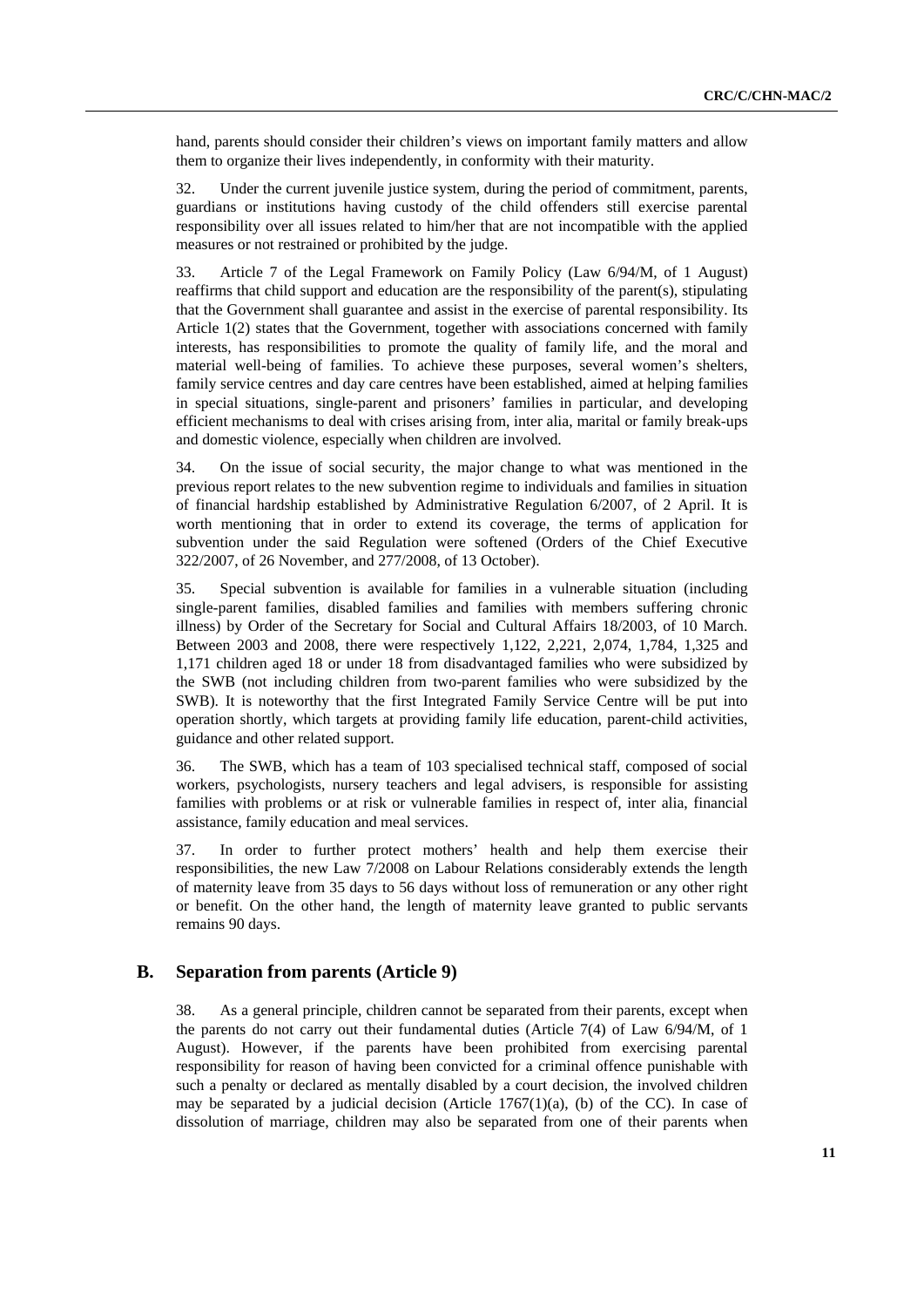parental responsibility is judicially entrusted to only one of the parents. The parent who does not exercise parental responsibility assists in overseeing the education and living conditions of the child (Article 1761 of the CC).

39. Another situation involving a child's separation from his/her parents is when the mother or father is serving a prison sentence; however, according to Article 84 of the Regime on the Application of Measures Depriving Personal Freedom (Decree-Law 40/94/M, of 25 July), female inmates' children who are under 3 years old may stay with their mother if it is beneficial to the children, provided the approval required is obtained. In fact, there were respectively 3, 2, 1, 3, 2, 2 and 1 child(ren) aged under 3 years old who are children of female inmates staying in the Macao Prison Establishment (MPE) between 2002 and 2008. Assistance provided to inmates' children and the collaboration between the MPE and related entities are listed as follows.

| Type of Assistance           | Financial – through the MPE Fund for buying commodities<br>(e.g.: diapers, clothes, cleaning products and tableware) and food<br>(e.g.: milk powder and rice paste) for inmates' children and<br>supporting facilities |
|------------------------------|------------------------------------------------------------------------------------------------------------------------------------------------------------------------------------------------------------------------|
|                              | Facilitation – provision of assistance, e.g. in applying for<br>meetings with the father and family members and arranging<br>children to go out to meet their family members                                           |
|                              | Health care – provision of health care for children                                                                                                                                                                    |
|                              | Other – e.g. provision of products necessary for nurturing<br>and feeding babies                                                                                                                                       |
| <b>Applicable Facilities</b> | Separate cells in the MPE for female inmates who need to<br>take care of their children                                                                                                                                |
| Allocation of                | Medical personnel                                                                                                                                                                                                      |
| <b>Technical Personnel</b>   | Professional personnel in social work and psychology                                                                                                                                                                   |
|                              | Prison guards                                                                                                                                                                                                          |

*Table 4: Assistance provided to female inmates' children aged under 3 staying in the MPE* 

*Source: Macao Prison Establishment* 

| Table 5: Collaborating entities assisting female inmates' children staying in the MPE |                                                                                                                                                                                                                                                                                                                                                                                                                                                                         |  |  |  |  |  |
|---------------------------------------------------------------------------------------|-------------------------------------------------------------------------------------------------------------------------------------------------------------------------------------------------------------------------------------------------------------------------------------------------------------------------------------------------------------------------------------------------------------------------------------------------------------------------|--|--|--|--|--|
| Social Welfare<br>Bureau                                                              | Inmates' children must leave the MPE once they reach 3 years<br>of age. If an inmate cannot find any relatives to take care of his/her<br>children, the MPE will contact the SWB and make a referral. The SWB<br>will help take care of them and follow up their living situation by, for<br>example, arranging institutions for those children to live in, according<br>to situation and needs. From 2002 until now, there has been no such<br>kind of referral cases. |  |  |  |  |  |
| <b>Health Bureau</b>                                                                  | The Health Bureau provides free medical service, including<br>regular health care, to inmates' children who stay in the MPE.                                                                                                                                                                                                                                                                                                                                            |  |  |  |  |  |

*Source: Macao Prison Establishment*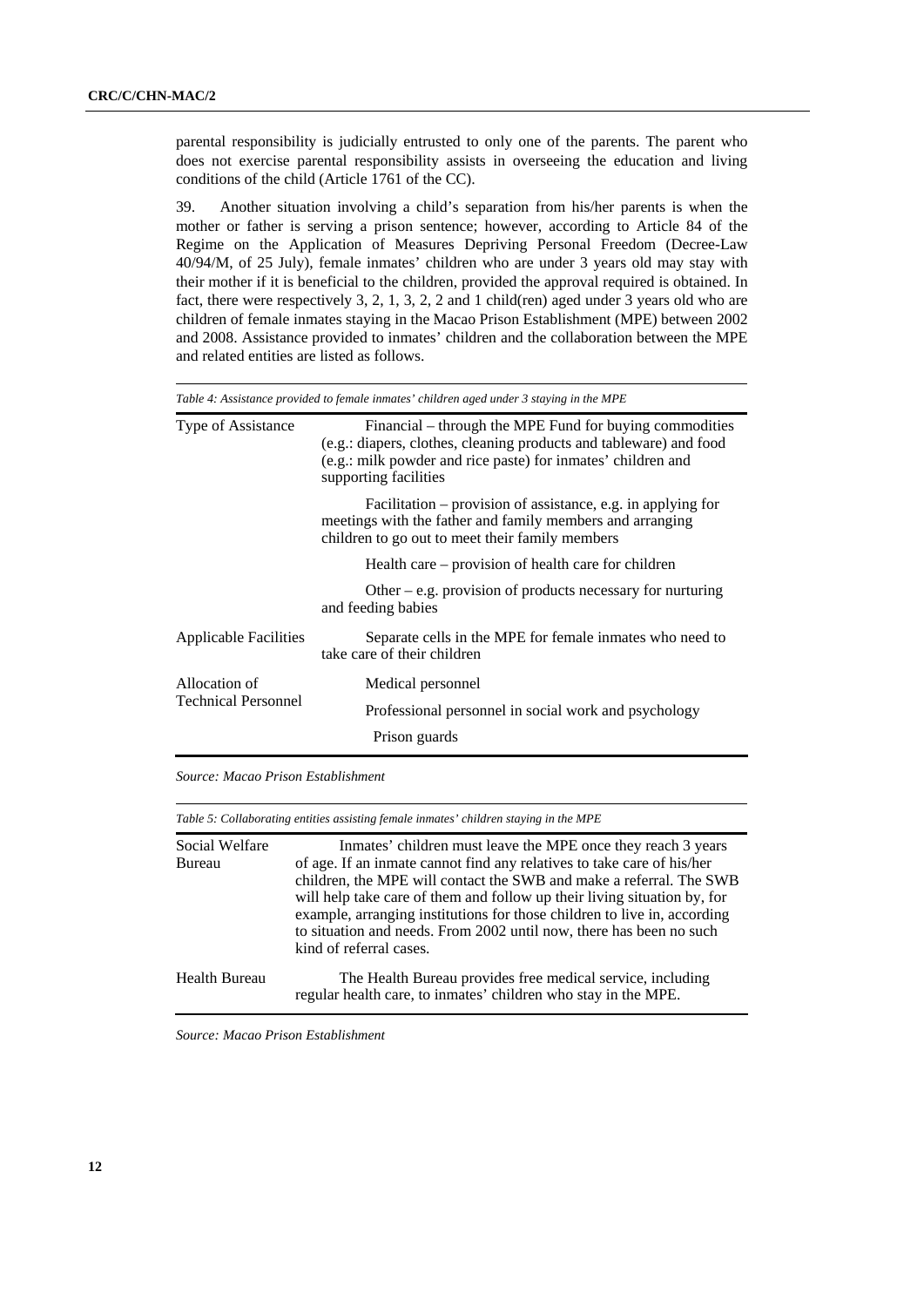# **C. Family reunification (Article 10)**

40. For children between 3 and 12 years old who are temporarily deprived of family environment due to family problems, the SWB carries out a foster home programme for them to live in a foster home to enjoy family care and obtain proper arrangements in line with their best interests and their development until family reunification.

41. Under the General Framework on the Entry, Stay and Residence in the MSAR (Law 4/2003, of 17 March), the Chief Executive may grant a special authorization of stay for purposes of family reunification or other situations duly substantiated as well as an exceptional authorization of residence on humanitarian grounds or for exceptional cases duly substantiated.

### **D. Illicit transfer and non-return (Article 11)**

42. According to Article 241 of the MCC, whoever takes away a minor by trickery from, or refuses to return a minor to the person who has parental responsibility or guardianship or the legal keeper, is punishable with a penalty of up to 3 years of imprisonment. Article 1741 of the CC states that any parent or, in urgent cases, the person to whom the child was entrusted, can file for the minor's return, when necessary, with the help of courts or other competent authorities.

43. The Hague Convention on the Civil Aspects of International Child Abduction of 25 October 1980 is applicable to the MSAR. Being the Central Authority for the MSAR, the SWB provided assistance in 3 cases from 2002 until May 2009.

| Table 6: Assistance provided under the Child Abduction Convention |                                                                                                                                                                                                                                                                                                                                                        |                                                                                                                      |                                                                                                                                              |  |  |  |  |  |
|-------------------------------------------------------------------|--------------------------------------------------------------------------------------------------------------------------------------------------------------------------------------------------------------------------------------------------------------------------------------------------------------------------------------------------------|----------------------------------------------------------------------------------------------------------------------|----------------------------------------------------------------------------------------------------------------------------------------------|--|--|--|--|--|
|                                                                   | 2002                                                                                                                                                                                                                                                                                                                                                   | 2004                                                                                                                 | 2004                                                                                                                                         |  |  |  |  |  |
| Details of the<br>minor                                           | Male, 11 years old                                                                                                                                                                                                                                                                                                                                     | Male, 12 years old                                                                                                   | Male, 1 year old                                                                                                                             |  |  |  |  |  |
| Involved<br>Country                                               | France                                                                                                                                                                                                                                                                                                                                                 | Germany                                                                                                              | Australia                                                                                                                                    |  |  |  |  |  |
| <b>Brief</b> details<br>of the case                               | The parents of the<br>minor tried to settle<br>parental responsibility<br>in the local court. The<br>minor's father lives in<br>France and filed a<br>lawsuit claiming that<br>the mother forbade him<br>from visiting his child<br>in Macao. He<br>requested, through the<br>central competent<br>authority in France,<br>assistance from the<br>SWB. | The father allegedly<br>abducted the child in<br>Germany and brought<br>him to Macao.                                | The minor was illegally<br>kept in Macao by his<br>father and grandfather.<br>The child returned to<br>Australia with his<br>mother in 2007. |  |  |  |  |  |
| Type of<br>assistance                                             | The SWB assessed the<br>case. The father,<br>afterwards, came to<br>Macao to file an appeal<br>in the court.                                                                                                                                                                                                                                           | The SWB confirmed<br>that both the father and<br>the son did not enter<br>the MSAR. Afterwards,<br>the Department of | The SWB assessed the<br>minor's situation and<br>followed up and<br>facilitated the case by<br>interacting with local                        |  |  |  |  |  |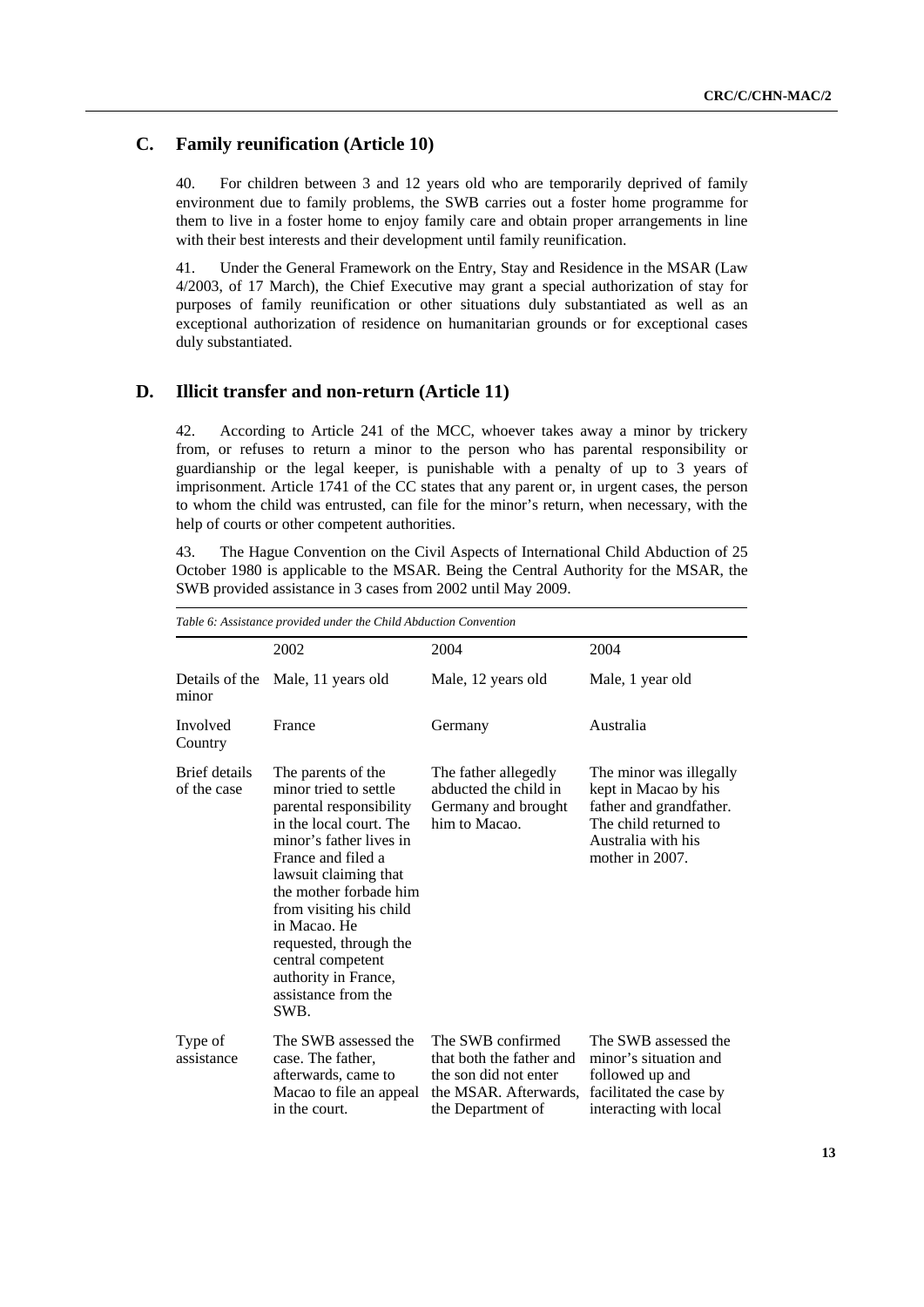| Table 6: Assistance provided under the Child Abduction Convention |          |                                                                    |                                                |  |  |  |  |
|-------------------------------------------------------------------|----------|--------------------------------------------------------------------|------------------------------------------------|--|--|--|--|
|                                                                   | 2002     | 2004                                                               | 2004                                           |  |  |  |  |
|                                                                   |          | Justice of Hong Kong<br>informed that they<br>returned to Germany. | judicial and<br>administrative<br>authorities. |  |  |  |  |
| Duration of<br>assistance                                         | 3 months | 1 month                                                            | 3 years                                        |  |  |  |  |

*Source: Social Welfare Bureau* 

### **E. Recovery of maintenance for the child (Article 27(4))**

44. The general framework on the recovery of maintenance for a child remains unaltered since the previous report. Under Article  $242(1)$  of the MCC, the non-fulfilment of maintenance obligations is punishable with a penalty of up to 2 years of imprisonment.

### **F. Children deprived of their family environment (Article 20)**

45. In what concerns children who are abandoned, orphaned, at risk or without parental care, the Government, in cooperation with associations related to family interests and institutions of social solidarity, promotes a policy to provide them with better living conditions, family unity and integration within the community. To this end, under the supervision and financial support of the SWB, there are nurseries, residential homes and a boarding school available for children and adolescents. At present, eight residential homes and one boarding school are well equipped with at least 2 social workers to provide professional services. Counselling, leisure activities, personal development plan and parent service are also provided. Residential homes are available for children and adolescents (aged up to 24 years old) who cannot enjoy normal family care due to family problems and need residential service, plus nurseries for children (aged under 4 years old) who have family problems and need to be placed there.

| Twee <i>i</i> , the series and resultance nomes arangely for challicated and colocates |      |         |      |      |      |      |      |  |  |  |  |
|----------------------------------------------------------------------------------------|------|---------|------|------|------|------|------|--|--|--|--|
| Number of                                                                              | 2002 | 2003    | 2004 | 2005 | 2006 | 2007 | 2008 |  |  |  |  |
| <b>Nurseries</b>                                                                       | 26   | 25.     | 25   | 25   | 25   | 25   | 27   |  |  |  |  |
| Beneficiaries of Nurseries                                                             | 2417 | 2197    | 2182 | 2204 | 2346 | 2497 | 2995 |  |  |  |  |
| <b>Residential Homes</b>                                                               |      | 7 7 7 8 |      |      | 8    | 8    |      |  |  |  |  |
| Beneficiaries of Residential Homes                                                     | 227  | 252     | 251  | 255  | 221  | 238  | 245  |  |  |  |  |

*Table 7: Nurseries and residential homes available for children and adolescents* 

*Source: Social Welfare Bureau* 

46. When necessary, the SWB provides for such children to enrol in nurseries or schools according to their age. Directed at abandoned children, the Bureau, in cooperation with judicial authorities, assists in investigating their families or in dealing with matters of guardianship. From 2002 to 2008, there were respectively 6, 4, 5, 3, 4, 5 and 3 case(s) of abandoned children reported to the SWB. In addition, NGOs, together with the SWB, provide minors who have been forced out of their homes for whatever reason with shelter and assistance, especially as to how to improve the interpersonal relations with their families.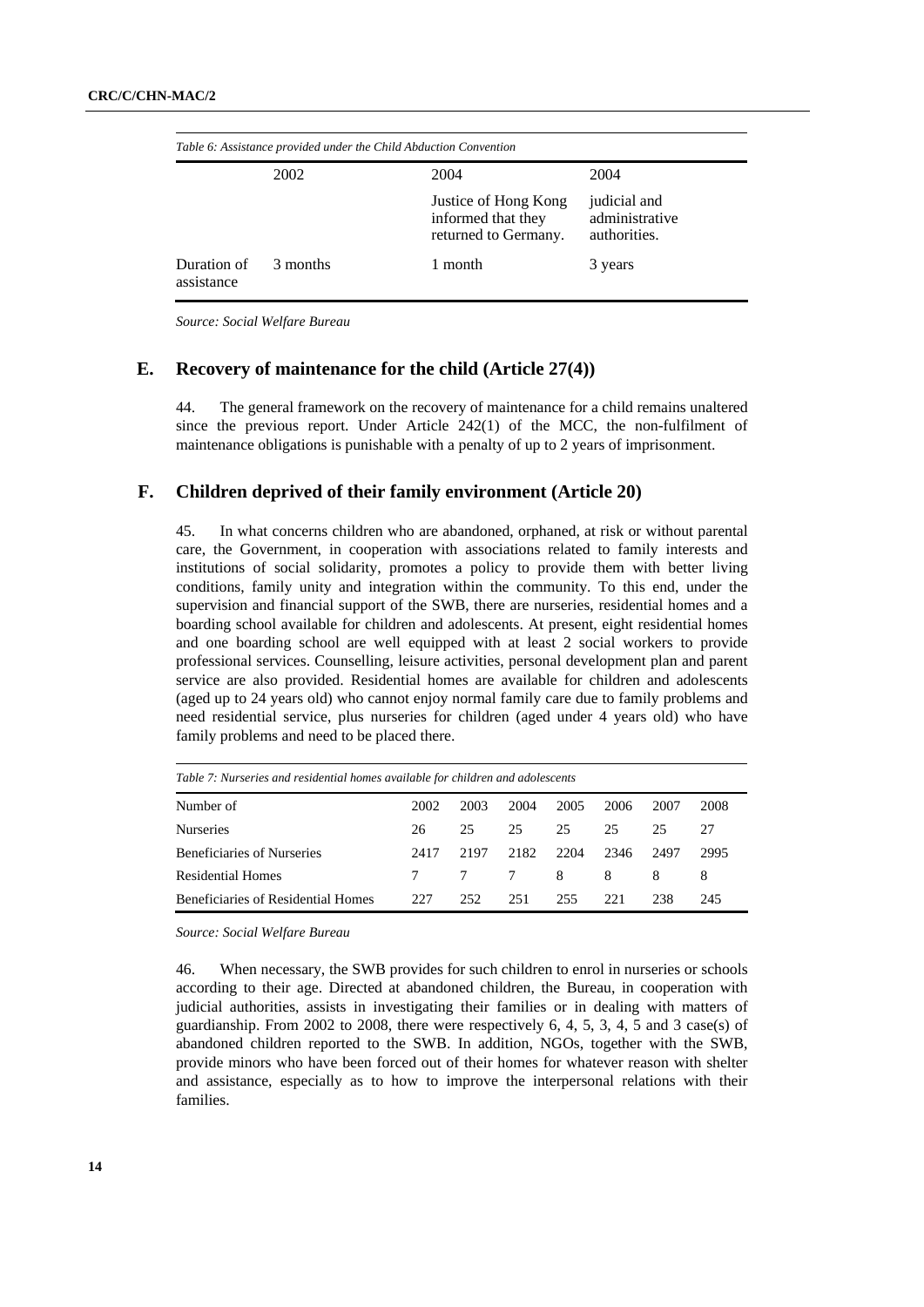47. Under the efforts of the SWB, a plan to optimize services provided by nurseries has been carried out, which integrates theories and professional pedagogies into child education and daily services, in order to foster the potential development of targeted groups. It is expected that 27 nurseries subsidized by the SWB will complete the plan in 2010. Moreover, the SWB intends to compile "Guidelines and Resource Kit for Activities of Nursery" so as to advance nursery staff's specialized knowledge and service techniques, thereby enhancing child education and promoting children's health.

48. Two social working teams for adolescents under the SWB were set up in recent years, aimed at directly approaching, by means of outreach activities, adolescents who have special needs or stay in an adverse environment. Through this, the SWB provides adequate assistance to them in order to develop their problem-solving abilities and to motivate them to participate in and contribute to the society. To reinforce the coverage of services, it is expected that the third working team will be set up by the end of the current year.

49. As indicated in the previous report, the social protection regime of Decree-Law 65/99/M, of 25 October, is applicable to cases of abusive exercise of parental responsibility, situations whereby minors are victims of ill treatment, abandonment, helplessness or at risk of suffering harm to their health and education. Under this regime, the SWB plays an important role in both assisting courts on their exercise of judicial power over cases involving minors and helping children who are at risk or with social maladjustment.

| Table 8: Cases in relation to the social protection regime followed by the SWB |      |      |      |      |      |      |      |
|--------------------------------------------------------------------------------|------|------|------|------|------|------|------|
| Type of cases                                                                  | 2002 | 2003 | 2004 | 2005 | 2006 | 2007 | 2008 |
| Guardianship                                                                   | 9    | 20   | 11   |      | 14   | 18   | 32   |
| Parental responsibility                                                        | 95.  | 65   | 77   | 89   | 81   | 93   | 93   |
| Children at risk or with social maladjustment 66                               |      | 102  | 103  | 104  | 110  | 103  | 93   |
| Total                                                                          | 170  | 187  | 191  | 200  | 205  | 214  | 218  |

*Table 8: Cases in relation to the social protection regime followed by the SWB* 

*Source: Social Welfare Bureau* 

# **G. Adoption (Article 21)**

50. As previously stated, the regime of adoption is based on the best interests of the child. This regime remains unchanged but for the entry into force for the MSAR on 1 January 2006 of the Hague Convention on Protection of Children and Cooperation in respect of Intercountry Adoption, of 29 May 1993. Although a thorough revision of the adoption system took place in 1999, studies on how to better adapt it to the new imperatives are underway.

51. Adoption always requires a judicial decision, which may only be rendered based on the principle of the best interests of the child, i.e. when there is concrete and real benefit for the child, and it is reasonable to assume that a bond similar to a parent-child relationship will be established between the adopter and the adoptee. This basilar principle will be maintained.

52. Private intermediation for adoption is not yet allowed in the MSAR. Accreditation of foreign adoption agencies is being pondered under the studies of the new law. The SWB is still the only body authorized to handle procedures as to internal or intercountry adoption. It should be highlighted that a minor with habitual residence in Macao is not allowed for adoption outside the MSAR unless adoption in Macao is not available.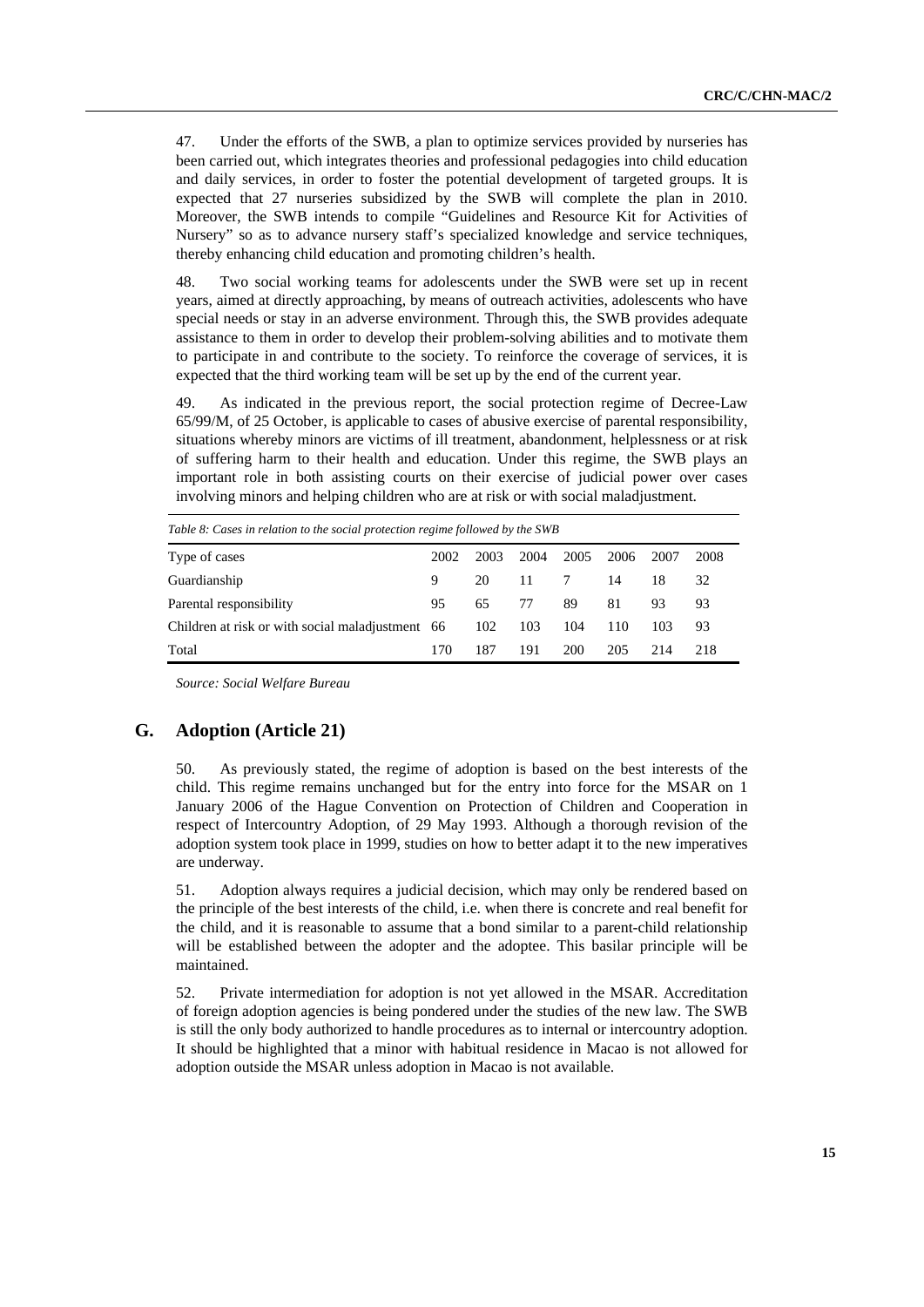|                          | Table 9: Children residents in the MSAR who were adopted inside/outside the MSAR |                |              |          |                |               |      |         |  |  |  |  |  |
|--------------------------|----------------------------------------------------------------------------------|----------------|--------------|----------|----------------|---------------|------|---------|--|--|--|--|--|
|                          | 2002                                                                             | 2003           | 2004         | 2005     | 2006           | 2007          | 2008 | 2009(1) |  |  |  |  |  |
| Adopted inside the MSAR  | 10                                                                               | 10             | $10 \quad 5$ |          | 6              | -3            |      |         |  |  |  |  |  |
| Adopted outside the MSAR | $\overline{0}$                                                                   | $\overline{0}$ | 1            | $\Omega$ | $\overline{0}$ | $\Omega$      |      |         |  |  |  |  |  |
| Total                    | 10                                                                               | 10.            | 11 5         |          | 6              | $\mathcal{R}$ |      |         |  |  |  |  |  |

*Source: Social Welfare Bureau* 

*Note: (1) Until May of 2009.* 

53. In case the adoptee is an undocumented child, the SWB will report to the Procuratorate (which, in the MSAR legal system, represents the interests of minors) and make a referral to relevant government departments for the follow up of his/her birth registration, right to residence and application for the MSAR resident identity card, etc. Yet, no such case was recorded between 2002 and 2008.

### **H. Periodic review of placement (Article 25)**

54. As mentioned in the previous report, a placement measure of a child for care, protection and physical or mental treatment may take place under a judicial decision within the social protection regime set up by Decree-Law 65/99/M. Under its Article 89(2), such a decision requires a mandatory review after one year, counting from the last decision rendered by the judge. Likewise, under the mental health regime, a review on the decision for compulsory commitment at a public or private health establishment is mandatory after two months have lapsed since the beginning of the commitment or the decision that has maintained it.

# **I. Abuse and neglect, including physical and psychological recovery and social reintegration (Article 19)**

55. It should be recalled that abuse, neglect, violence and maltreatment of children are all criminal offences punishable by the MCC. In this context, Decree-Law 65/99/M provides for the corresponding relief measures.

56. If necessary, the SWB provides victims of child abuse or neglect with residential services as well as counselling and reports to the Procuratorate to file a judicial process or makes a referral to/cooperate with other appropriate government departments or entities for their recovery and social integration.

57. In the preventive aspect, it is also worthwhile to mention that NGOs, in cooperation with the Government, provide the public with support hotlines, as for e.g. the 24-hour Hotline for Counselling and the 24-hour Hotline for Domestic Violence of Lai Yen Centre of the Women's General Association of Macao, both launched in 2005. In addition to the 10 associations that always provide family-oriented services, the Macao Association Against Child Abuse was established in June 2006, with the purpose to advocate the rights of children, inter alia, to ensure their mental and physical health through services in relation to family education, case counselling and community promotion, etc. provided by its "Child Protection Centre".

58. In respect of health care for such victims, the government hospital provides them with emotional counselling and evaluates their family background and safety hazard in their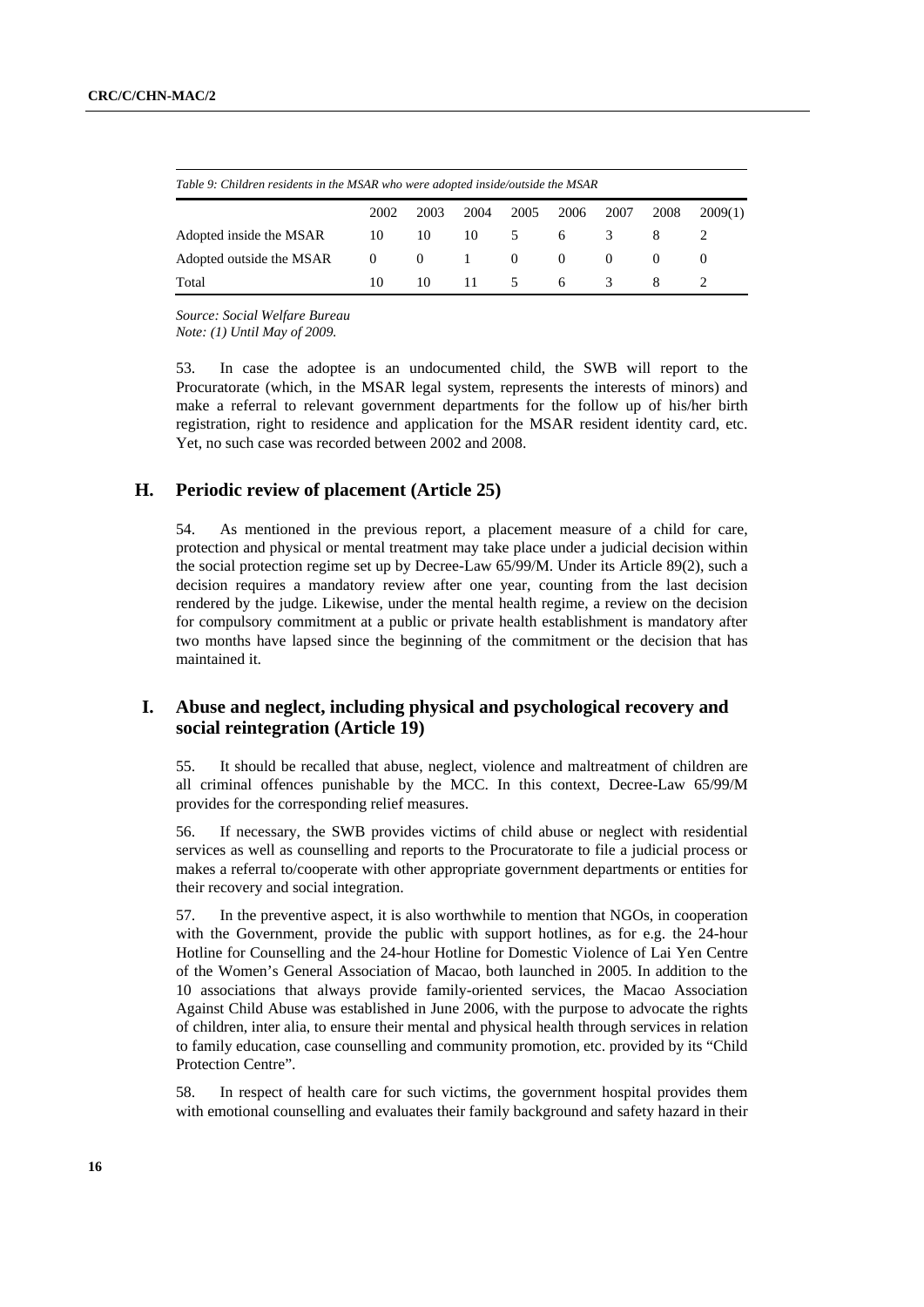|      | Table 10: Child-abuse cases recorded by the Government Hospital |                    |        |                                 |
|------|-----------------------------------------------------------------|--------------------|--------|---------------------------------|
| Year | Case type                                                       | No. of<br>children | Gender | Age                             |
| 2002 | Physical Abuse                                                  | 3                  | Male   | 4 months, 7 years and 9 years   |
|      | <b>Emotional Abuse</b>                                          | $\mathbf{1}$       | Female | 1 year                          |
| 2003 | Physical Abuse                                                  | $\overline{2}$     | Male   | 4 years and 5 years             |
|      |                                                                 | $\mathbf{1}$       | Female | 4 years                         |
|      | <b>Sexual Abuse</b>                                             | $\mathbf{1}$       | Female | 4 years                         |
| 2004 | Physical Abuse                                                  | 2                  | Male   | 7 years and 9 years             |
|      |                                                                 | 2                  | Female | 1 year and 10 years             |
|      | Nutritional neglect                                             | 1                  | Male   | 1 year                          |
| 2005 | Physical Abuse                                                  | 2                  | Male   | 6 years                         |
| 2006 | Physical Abuse                                                  | 3                  | Male   | 12 years, 13 years and 14 years |
|      |                                                                 | $\mathbf{1}$       | Female | 12 years                        |
|      | <b>Sexual Abuse</b>                                             | $\mathbf{1}$       | Female | 12 years                        |
|      | Shaken Baby Syndrome 1                                          |                    | Female | 3 months                        |
| 2007 | Physical Abuse                                                  | 4                  | Male   | 8 years, 12 years, 13 years (2) |
|      |                                                                 | 3                  | Female | 1 year, 8 years and 11 years    |
|      | <b>Sexual Abuse</b>                                             | $\mathbf{1}$       | Female | 5 years                         |
| 2008 | Physical Abuse                                                  | 3                  | Male   | 7 years, 10 years and 12 years  |
|      |                                                                 | 1                  | Female | 12 years                        |
|      | <b>Sexual Abuse</b>                                             | 2                  | Female | 5 years and 12 years            |

family, and thus makes proper follow-ups to ensure their safe care. The table below demonstrates the number of pediatric inpatients of child-abuse cases recorded by the hospital between 2002 and 2008.

*Source: Health Bureau* 

# **V. Basic health and welfare**

# **A. Health and health services (Articles 24)**

59. As mentioned in the previous report, Decree-Law 24/86/M, of 15 March, as amended, regulates the access of Macao's residents to health care services. In effect, such health services are available to all children, regardless of his/her status of being refugee, illegal immigrant, undocumented or Macao resident. The table below shows the number of children resorting to the health care centres between 2002 and 2008.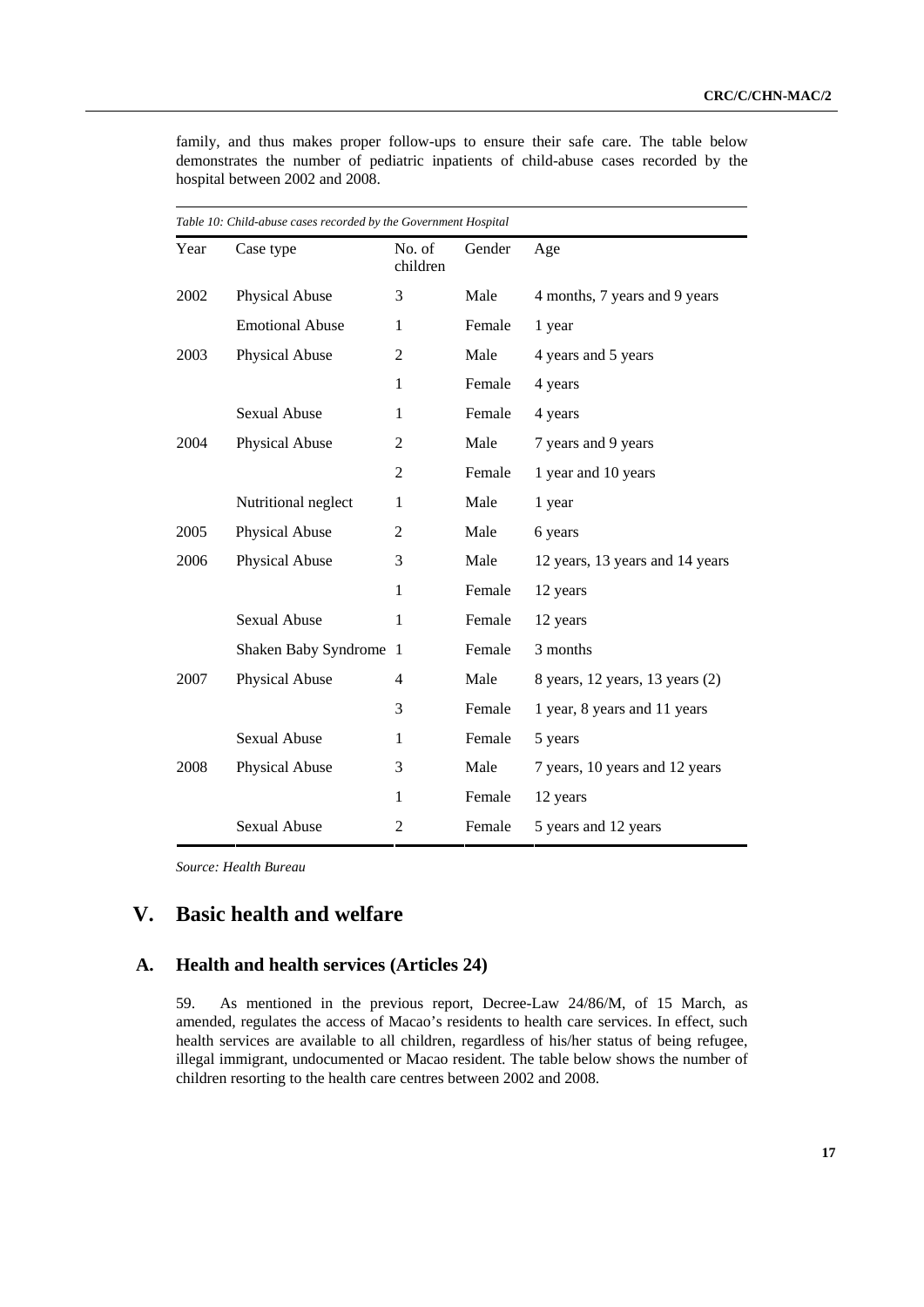| Table 11: Children resorting to the health care centres |    |         |        |        |        |        |        |        |
|---------------------------------------------------------|----|---------|--------|--------|--------|--------|--------|--------|
|                                                         |    | 2002    | 2003   | 2004   | 2005   | 2006   | 2007   | 2008   |
| Residents                                               | М  | 53,050  | 48.387 | 48,298 | 46,387 | 44,511 | 45.102 | 47.002 |
|                                                         | F  | 48.988  | 46.307 | 44.707 | 42,687 | 40,871 | 41.893 | 44.545 |
| Non-residents                                           | M  | 225     | 291    | 254    | 223    | 538    | 538    | 538    |
|                                                         | F  | 209     | 208    | 238    | 292    | 585    | 585    | 585    |
| Children not showing any                                | М  | 10      | 7      | 36     | 65     | 174    | 174    | 174    |
| identification documents                                | F  | 14      | 16     | 60     | 124    | 201    | 201    | 201    |
| Total                                                   | MF | 102.496 | 95,216 | 93,593 | 89,778 | 86,880 | 88.493 | 93.045 |

*Source: Health Bureau* 

*Note: The data includes children at the age of 18.* 

60. It can be seen from the tables below that in the MSAR, the rates of neonatal and infant mortality are low and the vaccination rate and life expectancy are high.

| Table 12: Principal demographic indicators |               |       |       |          |          |          |          |          |
|--------------------------------------------|---------------|-------|-------|----------|----------|----------|----------|----------|
|                                            |               | 2002  | 2003  | 2004     | 2005     | 2006     | 2007     | 2008     |
| Natural increase rate                      | $\%$          | 4.0   | 3.9   | 3.9      | 4.3      | 5.0      | 5.7      | 5.4      |
| Crude birth rate $(1)$                     | $\%$          | 7.2   | 7.2   | 7.3      | 7.8      | 8.1      | 8.6      | 8.5      |
| Gender ratio at birth $(F=100)$            | $\frac{0}{0}$ | 104.5 | 112.6 | 112.1    | 106.4    | 108.6    | 106.7    | 110.4    |
| Total fertility rate (2)                   | $\%$          | 812.9 | 836.9 | 855.4    | 911.8    | 953.5    | 993.2    | 959.7    |
| Crude mortality rate                       | $\%$          | 3.2   | 3.3   | 3.4      | 3.4      | 3.1      | 2.9      | 3.2      |
| Infant mortality rate                      | $\%$          | 3.5   | 0.6   | 3.0      | 3.3      | 2.7      | 2.4      | 3.2      |
| Neonatal mortality rate                    | $\%$          | 3.2   | 0.3   | 1.8      | 2.2      | 1.7      | 1.5      | 2.5      |
| Perinatal mortality rate                   | $\%$          | 5.0   | 4.0   | 4.5      | 4.3      | 4.2      | 4.0      | 5.1      |
| Late fetal mortality rate                  | $\%$          | 2.5   | 2.5   | 1.2      | 1.4      | 2.2      | 1.8      | 1.7      |
| Life expectancy at birth $(3)$             | years         | 1999- | 2000- | $2001 -$ | $2002 -$ | $2003 -$ | $2004 -$ | $2005 -$ |
|                                            |               | 2002  | 2003  | 2004     | 2005     | 2006     | 2007     | 2008(4)  |
|                                            |               | 80.7  | 81.0  | 81.2     | 81.1     | 81.5     | 82.0     | 82.0     |
| Annual growth rate                         | $\frac{0}{0}$ | 1.0   | 1.4   | 3.5      | 4.6      | 5.8      | 4.7      | 2.0      |

*Source: Statistics and Census Service* 

*Note: (1) Estimates from 2002 to mid-2006 have been revised on the bases of the By-census 2006; (2) Number of children that would be born to each woman aged 15-49; (3) Life expectancy at birth refers to a 4-year period; (4) Figures are subject to revision later on.* 

| Table 13: The MSAR vaccination plan – coverage rate $(\%)$              |      |      |      |      |      |
|-------------------------------------------------------------------------|------|------|------|------|------|
| Type of Vaccinations                                                    | 2004 | 2005 | 2006 | 2007 | 2008 |
| BCG-1 - Bacille-Calmette-Guérin vaccine 1st dose 96.0                   |      | 98.0 | 99.0 | 99.7 | 99.6 |
| $DTP-3$ - Diphtheria, tetanus & acellular pertussis<br>vaccine 3rd dose | 90.0 | 88.9 | 90.1 | 90.2 | 91.3 |
| VAP-3 - Polio 3rd dose                                                  | 90.0 | 88.8 | 90.1 | 90.0 | 90.8 |
| VAHB-3 - Hepatitis B 3rd dose                                           | 86.0 | 87.2 | 89.7 | 90.0 | 91.3 |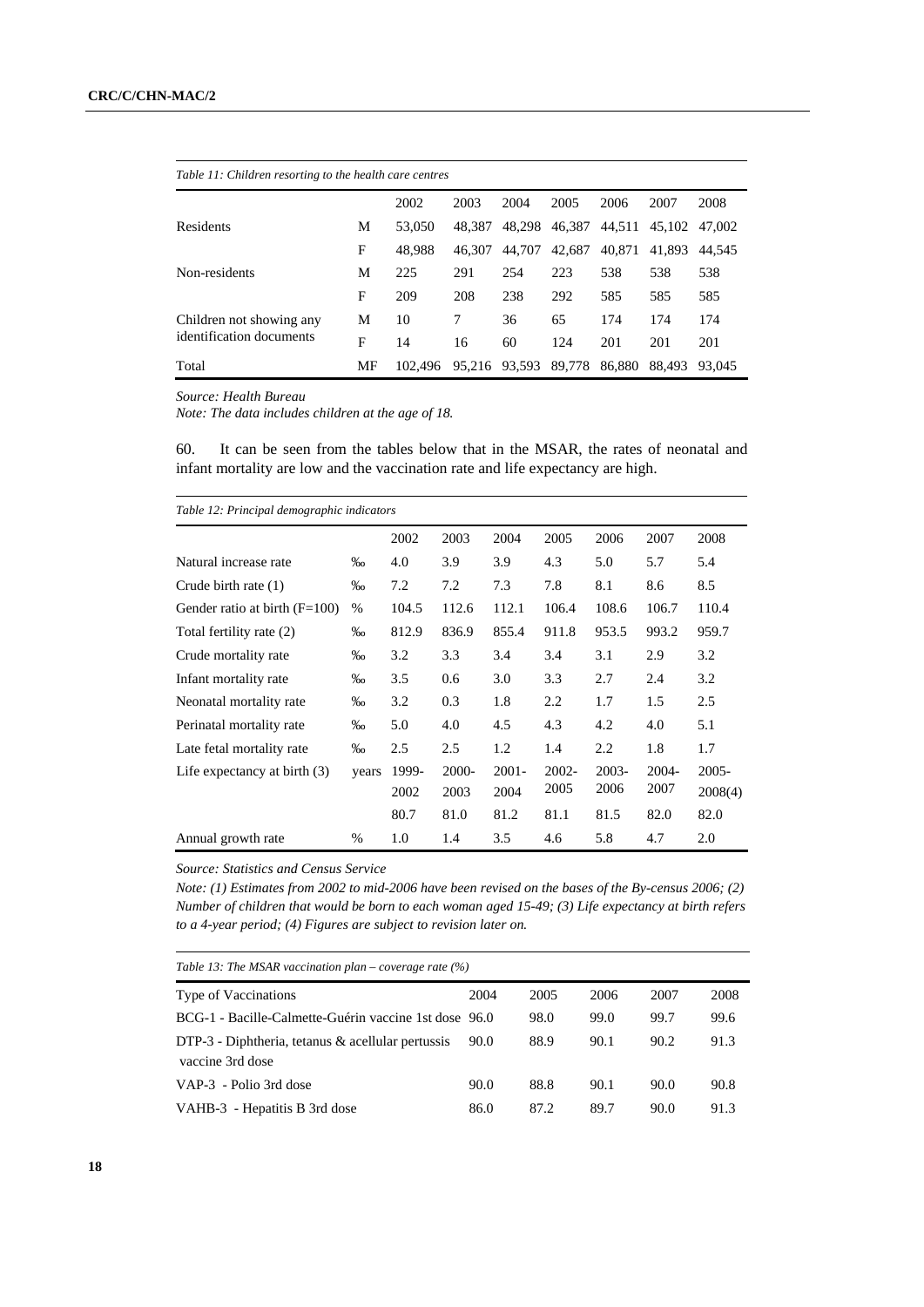|                                     | Table 13: The MSAR vaccination plan – coverage rate $(\%)$ |      |      |      |      |  |  |  |  |  |  |
|-------------------------------------|------------------------------------------------------------|------|------|------|------|--|--|--|--|--|--|
| Type of Vaccinations                | 2004                                                       | 2005 | 2006 | 2007 | 2008 |  |  |  |  |  |  |
| Measles containing vaccine 1st dose | 91.1                                                       | 90.9 | 90.3 | 89.9 | 89.7 |  |  |  |  |  |  |
| Measles containing vaccine 2nd dose | 83.8                                                       | 82.8 | 84.9 | 87.2 | 87.2 |  |  |  |  |  |  |

*Source: Health Bureau* 

61. To strengthen the efforts in combating HIV/AIDS, in November 2005, the "Commission on the Fight Against HIV/AIDS", comprised of members from government departments and NGOs, was established (Order of the Chief Executive 364/2005, of 21 November). Under this Commission, a special group aims at the prevention of HIV/AIDS among adolescents. Starting from 2006, a study in safe sex of adolescents has been carried out, and training and activities regarding safe sex education activities have been provided for educators and adolescents severally. Furthermore, the Commission established internet web forum and hotline to provide counselling service on safe sex and prevention of STD and HIV.

62. Medical treatments for HIV/AIDS are mainly provided by the government hospital, the paediatrics of which is responsible for HIV/AIDS patients under 13 years while the internal medicine for those above 13 years. The paediatrics also provides health care to children suffering from malaria, tuberculosis and other notifiable diseases. The Health Bureau reported that, between 2002 and 2008, within the paediatrics, an average of 1 to 2 cases of tuberculosis was found per year and no child was infected by HIV/AIDS or malaria. Moreover, screening of HIV among pregnant women and treatment protocol for pregnant women with HIV was established.

# **B. Survival and development (Article 6(2))**

63. Article 133 of the MCC stipulates that the incitement to suicide or provision of assistance in suicide is punishable with a penalty of up to 5 years of imprisonment and this is aggravated up to 8 years in case the victim is under 16 years old. Besides, dissemination of suicide is defined as a criminal offence, subject to a penalty of up to 2 years of imprisonment.

64. In order to prevent suicide, a 24-hour "Life Hope Hotline" has been provided by Caritas, in cooperation with the Government, since 2003. In addition, for the mental wellbeing of children, the establishment of a clinic providing psychological counselling and services by social workers is under preparation.

| Table 14: Suicide rates of children under 18 by gender and age group (‰) |        |                              |                          |       |                          |                              |                |                          |
|--------------------------------------------------------------------------|--------|------------------------------|--------------------------|-------|--------------------------|------------------------------|----------------|--------------------------|
| Age group                                                                | Gender | 2002                         | 2003                     | 2004  | 2005                     | 2006                         | 2007           | 2008                     |
| Total                                                                    | MF     | 0.009                        |                          | 0.009 | $\overline{\phantom{0}}$ | 0.010                        | 0.010          | 0.010                    |
| $(0-17 \text{ years})$                                                   | M      |                              |                          |       |                          |                              | 0.019          |                          |
| old)                                                                     | F      | 0.018                        | $\overline{\phantom{0}}$ | 0.019 | $\overline{\phantom{a}}$ | 0.020                        | $\overline{a}$ | 0.022                    |
| $0 - 14$                                                                 | MF     |                              |                          |       |                          |                              |                |                          |
| years old                                                                | М      | $\qquad \qquad \blacksquare$ |                          |       |                          | $\qquad \qquad \blacksquare$ |                | $\overline{\phantom{0}}$ |
|                                                                          | F      |                              |                          |       |                          |                              |                |                          |
| 15-17 years old MF                                                       |        | 0.041                        |                          | 0.038 | $\qquad \qquad$          | 0.038                        | 0.039          | 0.041                    |
|                                                                          | М      |                              |                          |       |                          |                              | 0.077          |                          |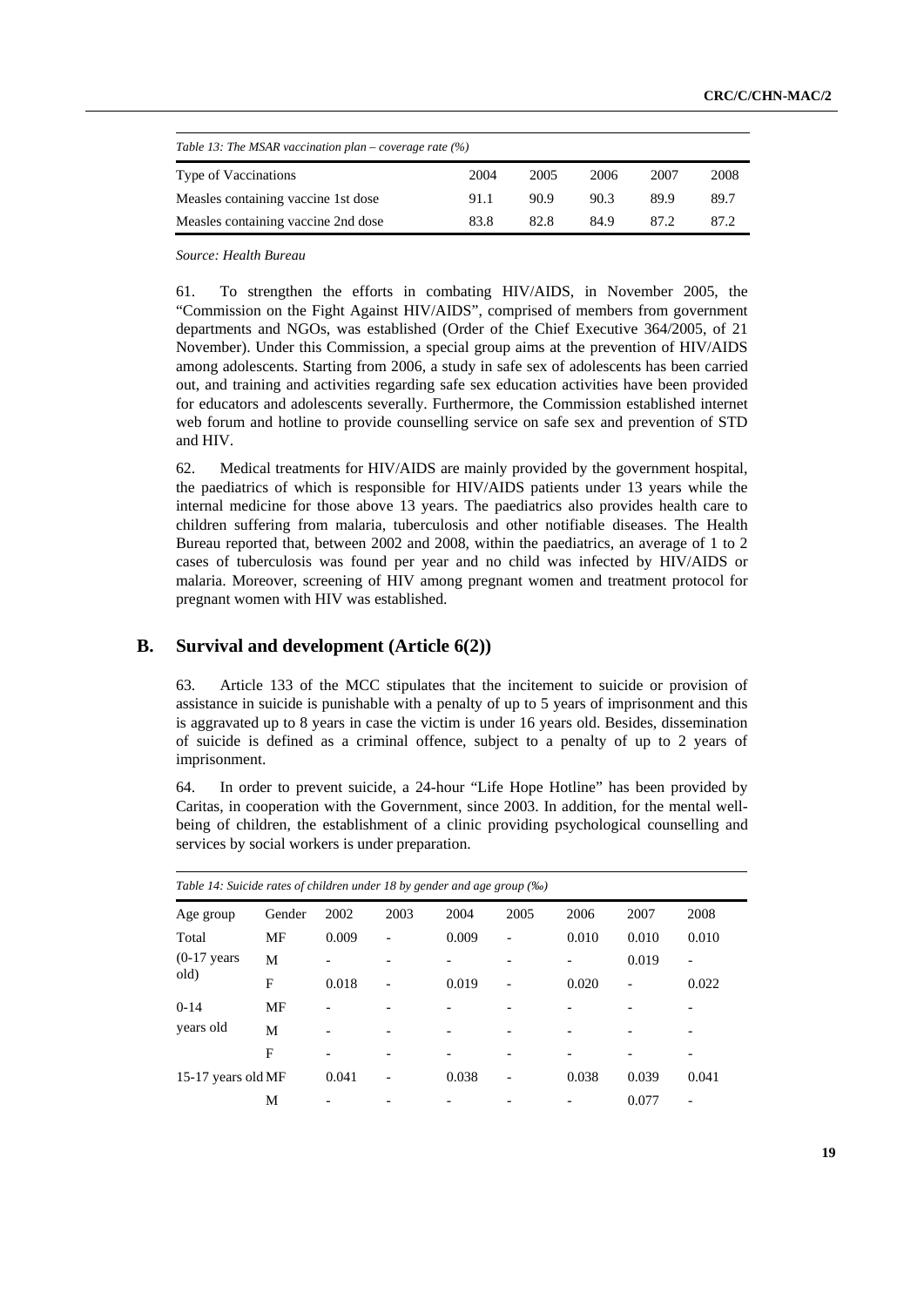| Table 14: Suicide rates of children under 18 by gender and age group (‰) |        |       |                          |       |                          |       |      |       |  |  |  |
|--------------------------------------------------------------------------|--------|-------|--------------------------|-------|--------------------------|-------|------|-------|--|--|--|
| Age group                                                                | Gender | 2002  | 2003                     | 2004  | 2005                     | 2006  | 2007 | 2008  |  |  |  |
|                                                                          | E      | 0.083 | $\overline{\phantom{0}}$ | 0.077 | $\overline{\phantom{0}}$ | 0.078 |      | 0.085 |  |  |  |

*Source: Statistic and Census Service, Demographic Statistics Note: "-" means absolute value equals zero.* 

### **C. Health care for children with disabilities (Article 23)**

65. In what concerns children with disabilities, it should be recalled that quoted Article 38(3) of the Basic Law also provides special protection for the disabled. On the other hand, two key changes should be highlighted. Firstly, on 31 August 2008, the Convention on the Rights of Persons with Disabilities entered into force for the MSAR. Secondly, the "Commission for the Rehabilitation Affairs" was created to strengthen effective implementation of the rights of persons with disabilities and to improve coordination of related issues (Order of the Chief Executive 239/2008, of 1 September). Its mandate is to assist the Government in the formulation, implementation, coordination and supervision of policies related to the prevention of disabilities, the rehabilitation and social integration of persons with disabilities, guaranteeing them equal rights and affirming their value and dignity.

66. The SWB continues to be the entity with major responsibilities within this area. It studies and promotes schemes favourable for the integration of children with disabilities into family, society and work. Five residential facilities and 16 day-care facilities, subsidized by the SWB, are accessible.

| Table 15: Children and adolescents with disabilities aged up to 19 years old benefiting from esidential and day-<br>care facilities subsidized by the SWB |      |      |      |      |      |      |      |
|-----------------------------------------------------------------------------------------------------------------------------------------------------------|------|------|------|------|------|------|------|
|                                                                                                                                                           | 2002 | 2003 | 2004 | 2005 | 2006 | 2007 | 2008 |
| Residential facilities                                                                                                                                    | 26   | 24   | 25   | 23   | 18   | 18   | 13   |
| Day care facilities                                                                                                                                       | 198  | 275  | 308  | 339  | 230  | 361  | 355  |
| Total                                                                                                                                                     | 224  | 298  | 333  | 362  | 248  | 379  | 368  |

*Source: Social Welfare Bureau* 

67. More to the point, a SWB rehabilitation service centre provides a comprehensive assessment for persons with disabilities so as to evaluate the types and levels of their disabilities and thus to seek supporting services appropriate for them. Between 2005 and 2008, the SWB followed up 33, 59, 9 and 16 cases in which rehabilitation services were offered to children with disabilities.

## **D. Adolescent health (Article 24)**

68. Having in mind the concern expressed by the Committee in its Concluding Observations (paragraphs 64 and 65) about adolescent health services available in the MSAR, reference should be made to the fact that apart from basic health care services being provided to adolescents, with a view to further protect their health, the set up of an adolescent clinic is under consideration. It is noteworthy that the EYAB, together with the Nurses Association, sets up especially for children a hotline for physical counselling – "Youth Sex Hotline", to provide them with information about the physical changes during puberty and responsible sexual attitudes and behaviours.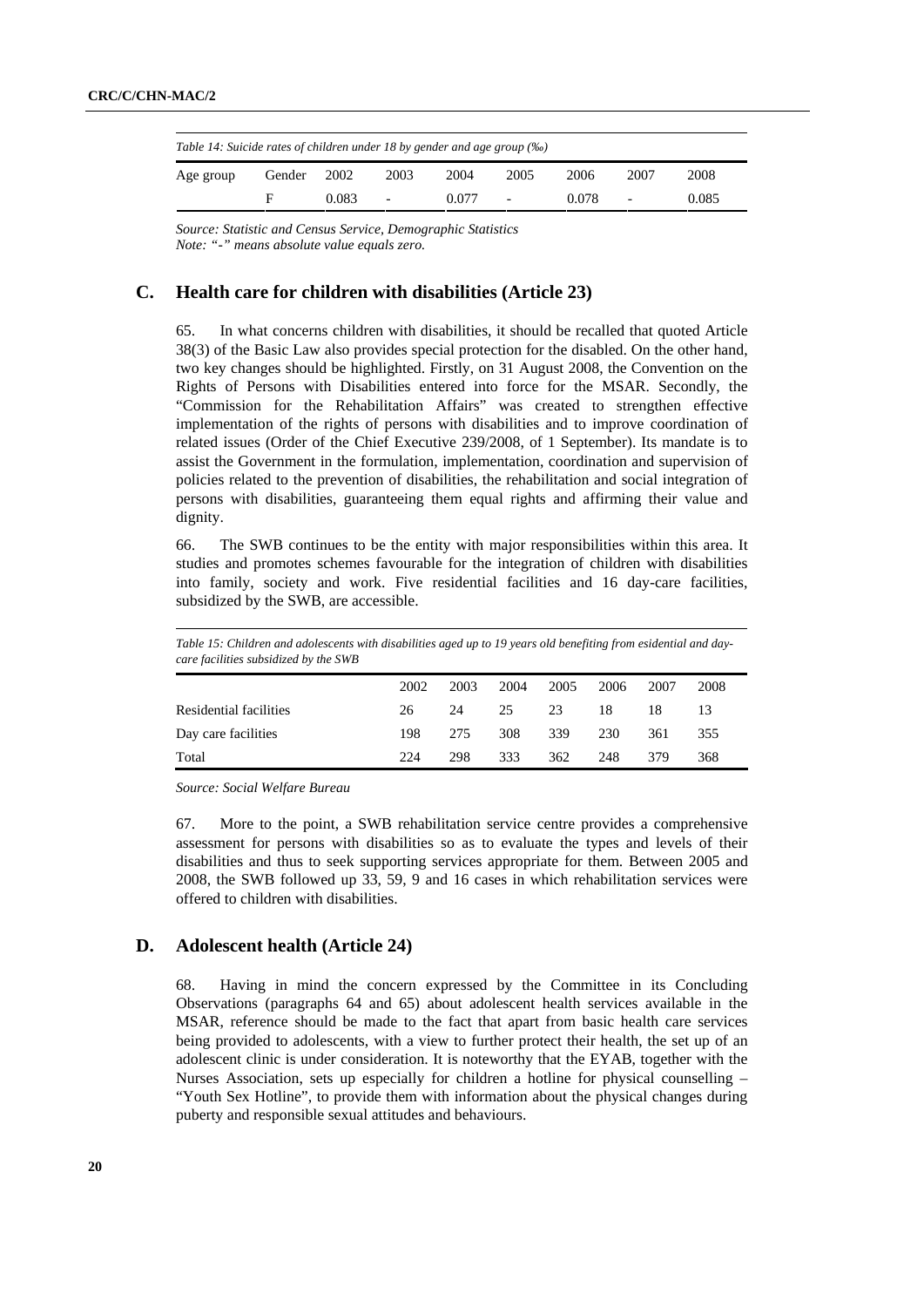69. As regards pregnant adolescents, as mentioned in the previous report, a series of prenatal examinations and services is freely provided to expectant mothers by health care centres. In consideration of their age, more attention is paid to their medical history, mental state, personal hobbies, education condition and financial situation, with the purpose of assessing whether they are capable of coping with postnatal life and thus, the need to refer them to social workers for assistance.

70. At present, a religious association, under the financial support of the SWB, provides unmarried pregnant minors with accommodation, counselling, training relating to baby care as well as personal care and assists them in preparation for their prenatal and postnatal lives. In fact, according to the data provided by the Health Bureau, there were respectively 17, 18, 9 and 18 pregnant minors in 2005, 2006, 2007 and 2008. They are all between the age of 14 and 17 and mostly at the age of 17. The maternal mortality rate under 18 was zero from 2002 to 2008.

# **VI. Education, leisure and cultural activities**

### **A. Education, including vocational training and guidance (Article 28)**

71. It is enshrined in Article 37 of the Basic Law that Macao residents shall have freedom to engage in education, academic research, literary and artistic creation, and other cultural activities.

72. The Legal Framework on Non-Tertiary Educational System (Law 9/2006, of 26 December) imposes as general principles of the educational system the right to education without discrimination and the obligation of the Government to develop appropriate mechanisms to promote effective equality of opportunities in education. Under this Law, non-tertiary education is categorized into regular education and continuing education. The former is comprised of three-year pre-primary education, six-year primary education, threeyear junior secondary education and three-year senior secondary education. The latter covers vocational training, back-to-school programmes and family and community education.

73. In response to the concern of the Committee in its Concluding Observations (paragraph 76) for the lack of information on dropout rates in secondary schools, the competitive nature of the school system and bullying in schools, it has to be said that, at present, neither of these issues constitutes a major problem in the MSAR. More exhaustive data about education and related issues is available in the Education Surveys published by the SCS (available at [www.dsec.gov.mo/Statistic.aspx?lang=en-US](http://www.dsec.gov.mo/Statistic.aspx?lang=en-US)) the key findings of which are summarized in the following paragraphs.

| Table 16: Schools by types of education provided, nature and languages of instruction |                         |                           |                 |                         |          |                           |      |  |  |  |
|---------------------------------------------------------------------------------------|-------------------------|---------------------------|-----------------|-------------------------|----------|---------------------------|------|--|--|--|
| Year Types of Public Schools                                                          |                         |                           | Private Schools |                         |          |                           | Tota |  |  |  |
| education                                                                             | Language of instruction |                           |                 | language of instruction |          |                           |      |  |  |  |
| provided                                                                              | Chinese                 | Chinese and<br>Portuguese | Chinese         | Portuguese              | English  | Chinese<br>and<br>English |      |  |  |  |
| $02/03$ Regular                                                                       | 11                      | 2                         | 58              | 2                       | 6        | 3                         | 82   |  |  |  |
| Special                                                                               | 2                       | $\Omega$                  | 5               | $\Omega$                | $\Omega$ | $\Omega$                  | 7    |  |  |  |
| $03/04$ Regular                                                                       | 11                      | 2                         | 59              | 2                       | 9        | 4                         | 87   |  |  |  |
| Special                                                                               | 2                       | 0                         | 5               | 0                       | 0        | $\Omega$                  |      |  |  |  |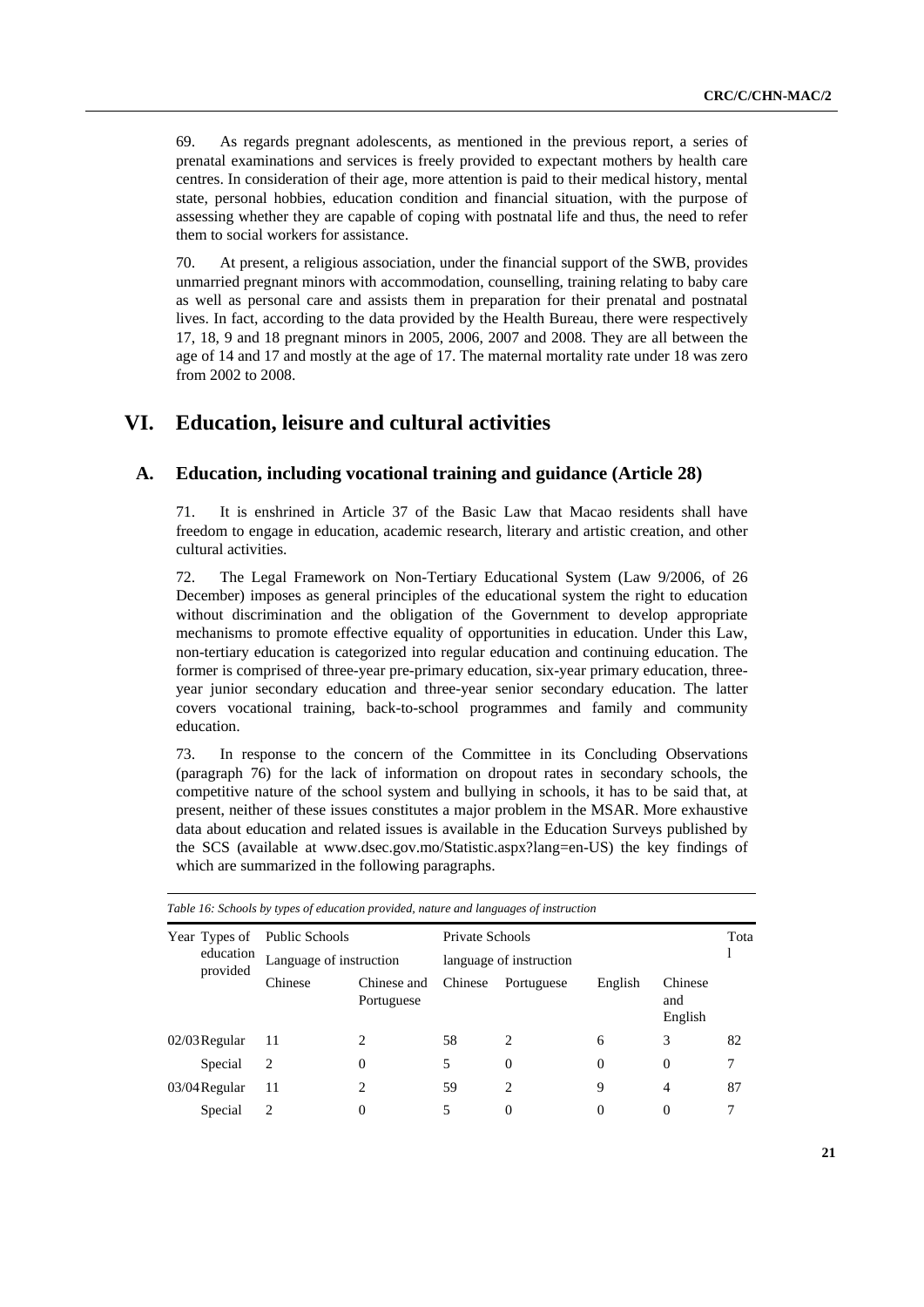| Year Types of   | <b>Public Schools</b>   |                           | Private Schools |                         |          |                           | Tota |
|-----------------|-------------------------|---------------------------|-----------------|-------------------------|----------|---------------------------|------|
| education       | Language of instruction |                           |                 | language of instruction |          |                           |      |
| provided        | Chinese                 | Chinese and<br>Portuguese | Chinese         | Portuguese              | English  | Chinese<br>and<br>English |      |
| 04/05 Regular   | 11                      | 2                         | 56              | 2                       | 8        | 4                         | 83   |
| Special         | 1                       | $\Omega$                  | 5               | $\theta$                | $\Omega$ | $\Omega$                  | 6    |
| $05/06$ Regular | 10                      | $\overline{2}$            | 54              | $\overline{c}$          | 8        | 4                         | 80   |
| Special         | 1                       | $\Omega$                  | 5               | $\Omega$                | $\Omega$ | $\Omega$                  | 6    |
| 06/07 Regular   | 10                      | $\overline{c}$            | 53              | 2                       | 9        | 4                         | 80   |
| Special         | 1                       | $\Omega$                  | 5               | 0                       | $\Omega$ | $\Omega$                  | 6    |
| $07/08$ Regular | 10                      | $\overline{2}$            | 51              | $\overline{2}$          | 9        | 4                         | 78   |
| Special         | 1                       | $\Omega$                  | $\overline{4}$  | $\theta$                | $\Omega$ | $\theta$                  | 5    |
| 08/09 Regular   | 10                      | $\overline{c}$            | 51              | $\overline{2}$          | 9        | 4                         | 78   |
| Special         |                         | $\Omega$                  | 3               | 0                       | 0        | 0                         | 4    |

*Table 16: Schools by types of education provided, nature and languages of instruction* 

*Source: Education and Youth Affairs Bureau* 

*Note: Regular Education Schools include kindergartens, primary schools, secondary schools, schools with kindergartens and primary, schools with primary and secondary and schools providing kindergartens, primary education and secondary education.* 

74. In terms of enrolment rate of children under 18 years old in non-tertiary regular education, the tables below show that the numbers of female and male students enrolled in non-tertiary education between the academic years 2002/2003 and 2007/2008 were similar.

| Table 17: Net enrolment rate $(\%)$            |    | 02/03 | 03/04 | 04/05 | 05/06 | 06/07 | 07/08 |
|------------------------------------------------|----|-------|-------|-------|-------|-------|-------|
| Pre-primary education $(3 - 5$ years old)      | МF | 87.4  | 91.6  | 92.2  | 91.1  | 88.2  | 92.3  |
|                                                | M  | 87.1  | 91.1  | 91.8  | 91.5  | 87.1  | 91.2  |
|                                                | F  | 87.8  | 92.2  | 92.6  | 90.6  | 89.3  | 93.5  |
| Primary education (6-11 years old)             |    | 88.5  | 88.8  | 88.3  | 87.7  | 87.8  | 89.4  |
|                                                | М  | 87.7  | 88.4  | 88.0  | 87.1  | 87.5  | 89.2  |
|                                                | F  | 89.4  | 89.3  | 88.6  | 88.2  | 88.2  | 89.6  |
| Total of secondary education (12-17 years old) |    | 72.5  | 74.4  | 74.7  | 74.3  | 74.2  | 74.8  |
|                                                | М  | 69.4  | 71.4  | 72.1  | 72.2  | 72.4  | 73.3  |
|                                                | F  | 75.7  | 77.5  | 77.6  | 76.4  | 76.1  | 76.3  |

*Source: Statistic and Census Service, Education Survey* 

*Note: Net enrolment rate = student enrolment of specific age group by level of education/end-year population estimate of respective age group x 100 %* 

| Table 18: Gross enrolment rate (%) |    | 02/03 | 03/04 | 04/05 | 05/06 | 06/07 | 07/08 |
|------------------------------------|----|-------|-------|-------|-------|-------|-------|
| Pre-primary education              | MF | 94.6  | 98.9  | 98.7  | 96.6  | 92.9  | 96.1  |
|                                    | M  | 94.8  | 98.6  | 98.3  | 97.1  | 92.6  | 95.1  |
|                                    | F  | 94.4  | 99.3  | 99.1  | 96.0  | 93.3  | 97.1  |
| Primary education                  | MF | 105.3 | 104.7 | 103.3 | 102.4 | 101.7 | 102.4 |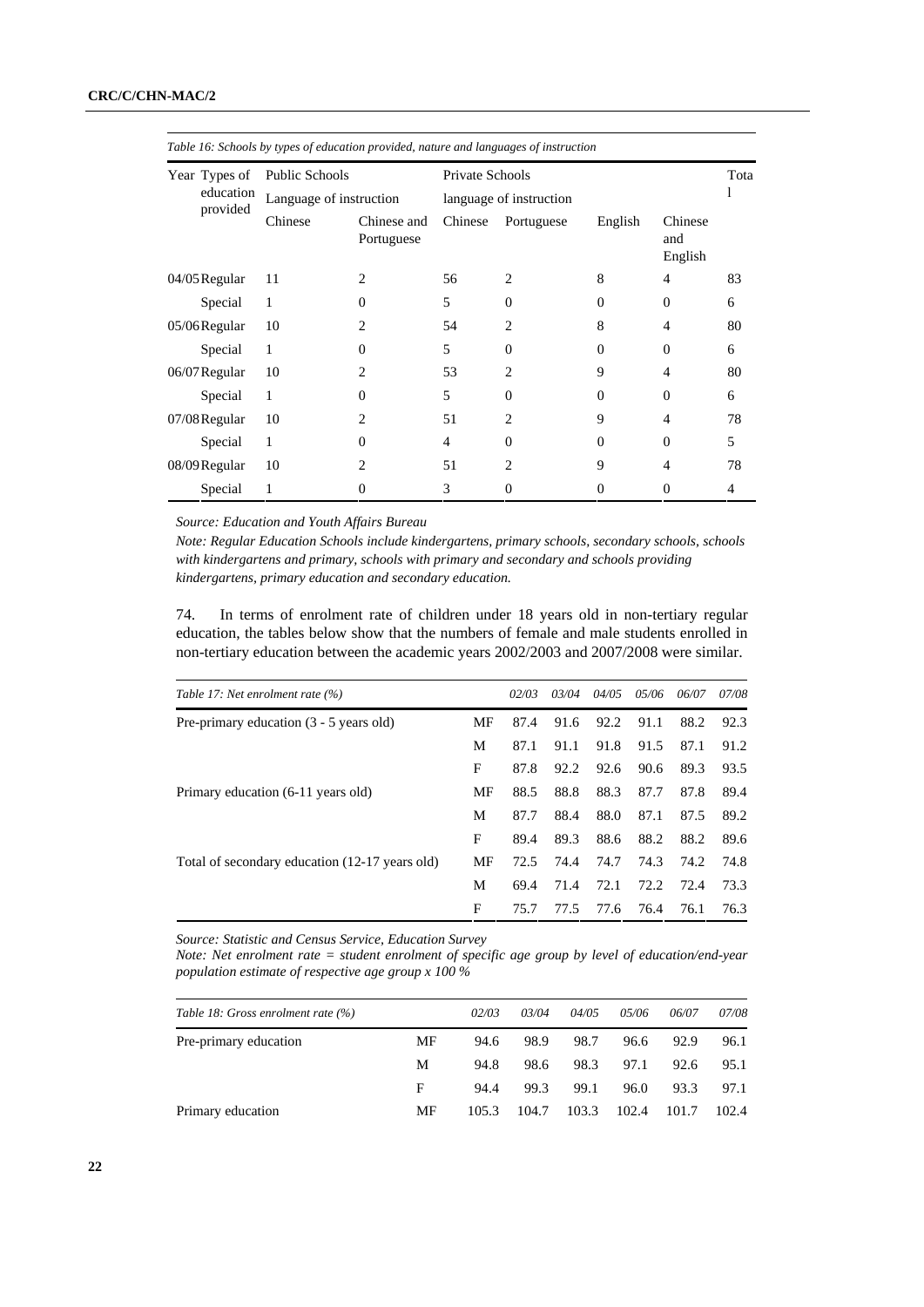| Table 18: Gross enrolment rate $(%)$ |    | 02/03 | 03/04 | 04/05 | 05/06 | 06/07 | 07/08 |
|--------------------------------------|----|-------|-------|-------|-------|-------|-------|
|                                      | М  | 107.1 | 106.7 | 105.3 | 104.0 | 103.6 | 104.1 |
|                                      | F  | 103.3 | 102.6 | 101.1 | 100.6 | 99.7  | 100.6 |
| Total of secondary education         | МF | 90.5  | 94.9  | 95.3  | 96.3  | 97.3  | 97.5  |
|                                      | М  | 88.5  | 93.2  | 93.7  | 95.2  | 96.5  | 97.5  |
|                                      | F  | 92.7  | 96.6  | 97.0  | 97.4  | 98.2  | 97.5  |

*Source: Statistic and Census Service, Education Survey* 

*Note: Gross enrolment rate = student enrolment by level of education/end-year population estimate of specific age group x 100%.* 

| Table 19: Teacher/student ratio in each education level |       |       |       |       |       |       |  |  |  |  |  |
|---------------------------------------------------------|-------|-------|-------|-------|-------|-------|--|--|--|--|--|
| Level of education                                      | 02/03 | 03/04 | 04/05 | 05/06 | 06/07 | 07/08 |  |  |  |  |  |
| Pre-primary education                                   | 27.8  | 26.1  | 24.2  | 23    | 19.2  | 17.7  |  |  |  |  |  |
| Primary education                                       | 25.9  | 24.6  | 23.2  | 21.7  | 20.1  | 17.8  |  |  |  |  |  |
| Total of secondary education                            | 21.4  | 21.1  | 20.3  | 19.6  | 18.6  | 17.4  |  |  |  |  |  |
| Secondary education                                     | 21.5  | 21.2  | 20.4  | 19.8  | 18.8  | 17.7  |  |  |  |  |  |
| Vocational-technical secondary                          | 20.1  | 19.7  | 18.4  | 17.7  | 15.5  | 12.5  |  |  |  |  |  |
| Special education                                       | 5.6   | 5     | 5.4   | 5.2   | 5.1   | 5.9   |  |  |  |  |  |

*Source: Statistic and Census Service, Education Survey of 2002, 2003, 2004, 2005, 2006 and 2007 Note: Teacher/student ratio (including students aged*  $\geq$  *18); Teacher/student ratio = students enrolment / teachers x 100 %* 

75. Law 6/94/M, of 1 August, affirms the protection and development of a child's right to education and promotes full responsibility of a family in educational matters as the main purpose of family policy. It also strengthens the principle of non-discrimination in this domain by focusing on the social protection of children born out of wedlock, with disabilities, and those without a normal family environment.

76. Both the Government and families are financially responsible for education. The Government fulfils its financial responsibilities by maintaining a free education school network, composed of public and subsidized private schools that offer free education under an agreement with the EYAB, and by providing students in private schools outside that network with tuition fee subsidies. In this regard, Administrative Regulation 19/2006, of 28 December, as amended by Administrative Regulation 17/2007, of 27 August, regulates the financial support to be granted to private educational institutions in view of the progressive introduction of free education.

77. Law 9/2006 determines that regular education is compulsory (from 5 to 15 years old), universal and free. In the academic year 2007/2008, free education was extended to senior secondary education; thus, at present, the period of free education lasts for 15 years.

| Table 20: Students benefiting from free education |        |       |       |       |                                           |       |  |  |  |  |
|---------------------------------------------------|--------|-------|-------|-------|-------------------------------------------|-------|--|--|--|--|
|                                                   | 02/03  | 03/04 | 04/05 | 05/06 | 06/07                                     | 07/08 |  |  |  |  |
| No. of Beneficiaries                              | 56.198 |       |       |       | 56,058 55,821 57,444 54,171 65,461        |       |  |  |  |  |
| Total subsidies (unit: 10,000 MOP)                |        |       |       |       | 41.466 41.596 42,274 47,871 58,893 87,561 |       |  |  |  |  |

*Source: Education and Youth Affairs Bureau*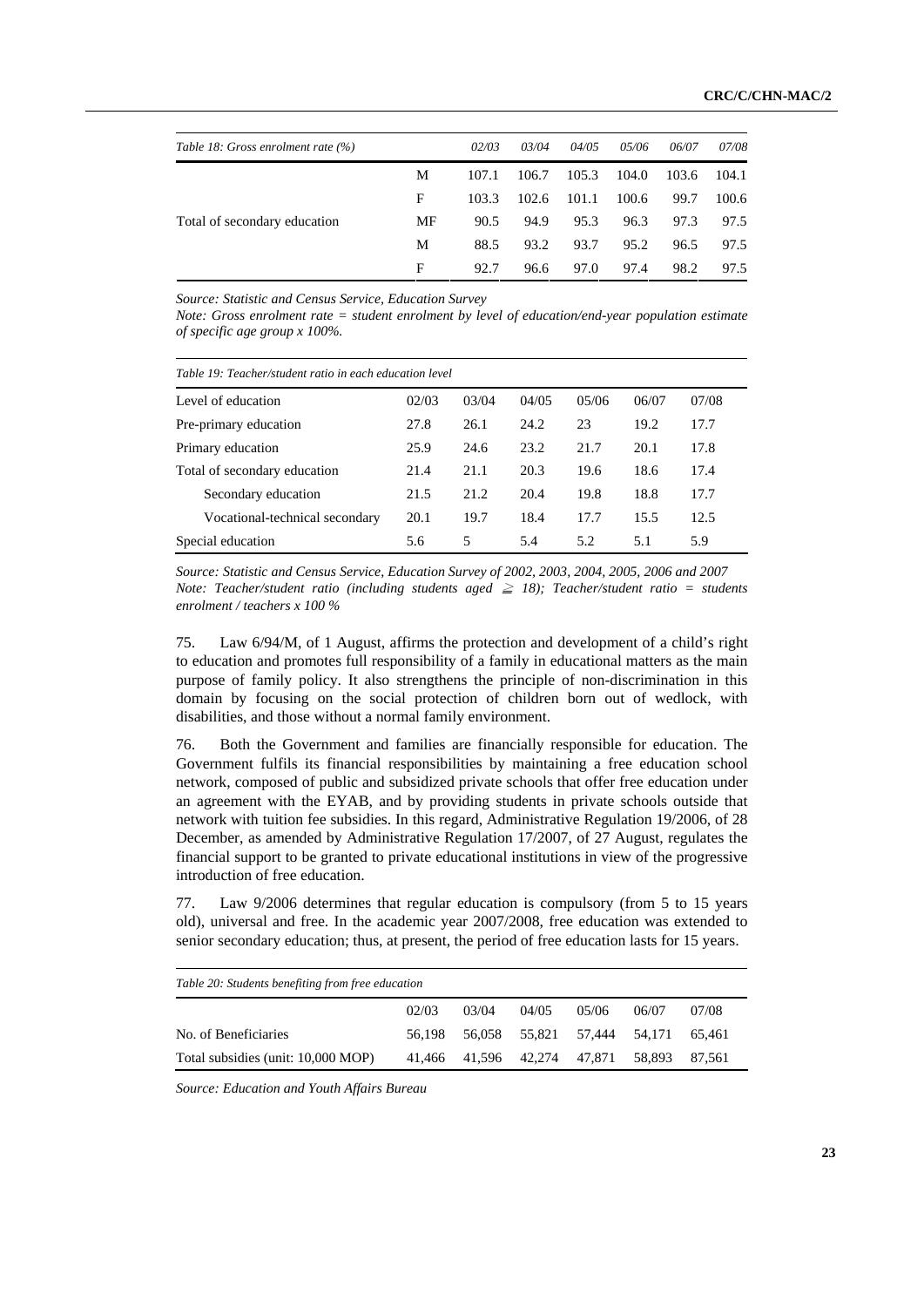| Table 21: Students in private schools who were provided tuition fee subsidies |       |                           |       |       |               |       |  |  |  |  |
|-------------------------------------------------------------------------------|-------|---------------------------|-------|-------|---------------|-------|--|--|--|--|
|                                                                               | 02/03 | 03/04                     | 04/05 | 05/06 | 06/07         | 07/08 |  |  |  |  |
| No. of Beneficiaries                                                          |       | 12.253 11.542 9.178 9.883 |       |       | 29.364 11.890 |       |  |  |  |  |
| Total subsidies (unit: 10,000 MOP)                                            | 4.187 | 3.968 3.172               |       | 4.050 | 15.465        | 9.448 |  |  |  |  |

*Source: Education and Youth Affairs Bureau* 

78. As noted, education is compulsory for children aged between 5 and 15 from the last year of pre-primary education to junior secondary education (Article 1 of Decree-Law 42/99/M, of 16 August). In this context, a letter will be issued to parents whose children are at that required age level and have never enrolled in any educational institution in Macao, notifying them of the need for enrolment for their children or for submitting to the EYAB a study aboard declaration.

79. In order to guarantee the right to education for children, students with financial difficulties may apply for "tuition fee and stationery subsidies". There were 17,281, 18,871, 15,495, 19,789, 17,124 and 11,261 beneficiaries, respectively, between the academic years 2002/2003 and 2007/2008. Since free education of 15 years was fully carried out starting from the academic year 2007/2008, the number of applications obviously decreased in that year.

80. With a view to encouraging outstanding students and students with financial difficulties to continue tertiary education, the Government established "study grants", comprising student loans, scholarships, accommodation subsidies and travelling subsidies, etc. The number of students benefiting from these grants has increased constantly, being 3,061, 3,081, 3,216, 3,388, 3,781 and 4,356 severally between the academic years 2002/2003 and 2007/2008.

81. What is more, among vulnerable children, those receiving special education constitute the Government's main concern. Decree-Law 33/96/M, of 1 July, on a special educational regime for students with particular education needs reinforces children with special needs the right to education, ensuring the availability of inclusive education and of special classes and schools, as well as the freedom to choose between them. Special education is entirely free even in private schools and is widely supported by the Government. The EYAB has published a brochure for parents with children in special education in order to facilitate parents or guardians to comprehend the situation of special education and related available services, so that students can obtain appropriate and thorough support.

82. For students in need of special education, the EYAB, through a central evaluation mechanism, provides advice on education arrangements (embracing mixed class, smallclass teaching and class of special education) to schools and parents and, if necessary, helps students seek for proper education access. Referral services in respect of medical treatment or integration into society as well as subsidies for buying assistive devices are also provided.

| Table 22: Students with special education needs receiving education arrangements |       |       |       |       |       |       |       |  |  |  |  |
|----------------------------------------------------------------------------------|-------|-------|-------|-------|-------|-------|-------|--|--|--|--|
|                                                                                  | 02/03 | 03/04 | 04/05 | 05/06 | 06/07 | 07/08 | 08/09 |  |  |  |  |
| Mixed class                                                                      | 140   | 148   | 151   | 159   | 212   | 264   | 333   |  |  |  |  |
| Small-class teaching                                                             | 71    | 84    | 94    | 112   | 113   | 114   | 110   |  |  |  |  |
| Class of special education                                                       | 479   | 438   | 436   | 396   | 377   | 361   | 361   |  |  |  |  |
| Total                                                                            | 690   | 670   | 681   | 667   | 702   | 739   | 804   |  |  |  |  |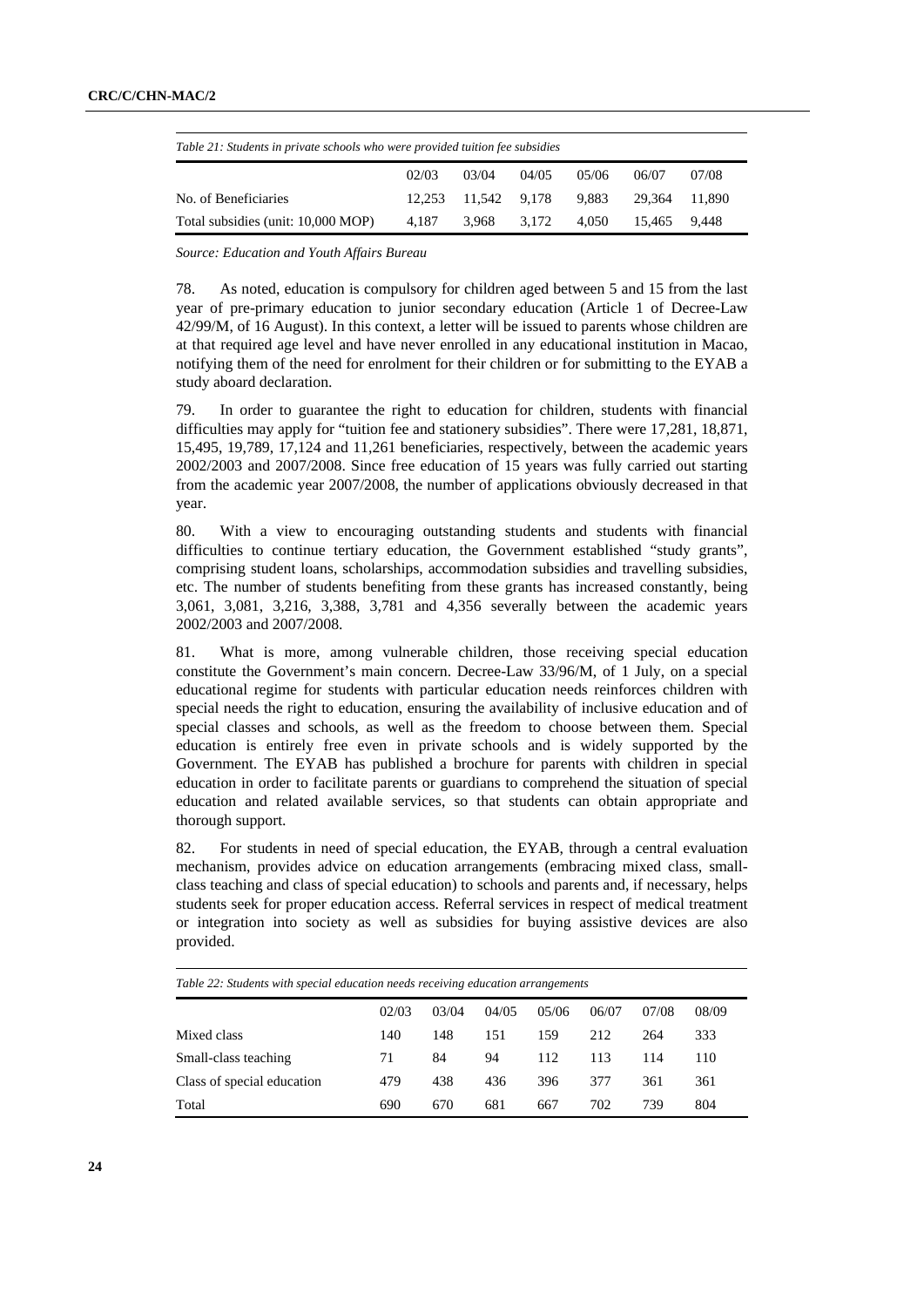*Source: Education and Youth Affairs Bureau* 

83. The EYAB provides assistance, such as inquiry and arrangement of academic vacancy for students who are not accepted by any school. In this regard, a "Notification Mechanism for School Dropouts" was established to intensify the cooperation between parents and schools. NGOs, with Government support, provide dropout students with courses and guidance to help them go back to and adapt to school life. The above measures have contributed to an obvious decrease in the dropout rates of students who did not finish compulsory education, being 0.43% in the academic year 2007/2008 whilst it had been 0.72%, 0.84%, 0.65%, 0.45% and 0.55% between the academic years 2002/2003 and 2006/2007, respectively.

84. As regards immigrant children, the EYAB sets up after-school English and Cantonese classes to help them adjust to the school life in Macao. Outdoor activities and visits are organised for them in support of their acquaintance with local social life. On the other hand, children of illegal migrants are also entitled to education. By Order of the Secretary for Social Affairs and Culture, the EYAB issued a specific guideline, dated 16 January 2002, informing all educational institutions that any person staying in the MSAR for a period of time exceeding 90 days is authorised to enrol his/her children in a nontertiary level educational institution for the period of time of his/her legal sojourn, educational expenses being supported by the concerned person.

85. Students who have suspended education due to pregnancy are provided with psychological and educational support by schools during this period of suspension. In effect, through the collaboration of student advisors and medical staff in school, sex education is carried out in school at different levels and on various topics in conformity with students' developmental needs and knowledge at different ages. To extend its present work, the Government is planning to include sex education into formal curriculum of schools.

86. Aiming at combating and preventing school violence, teachers are provided with workshops to enhance their ability to identify and handle students who are victims of school violence. In 2005, the EYAB, together with other relevant government departments, established a "Notification Mechanism for Reporting Serious Incidents Related to Students". Later on, in 2006 and 2007, a "Mechanism of Urgent Accommodation and Referrals for Students" and a "Support Group for Critical Incidents in School" were set up respectively. Such measures intend to provide timely assistance and psychological advice to the students concerned, through the collaboration of parents, teachers and other associated entities.

# **B. Aims of education (Article 29) with reference also to quality of education**

87. With a view to optimizing the 15-year free education and to mitigating parents' burden, a "book and stationery subsidy" will be provided in the academic year 2009/2010 by annually granting a subsidy of MOP 1,500 to students who are MSAR residents and receive regular education in each educational level of schools in the MSAR. It is expected that around 77,000 students will benefit from this subsidy.

88. To strengthen efforts to improve the quality of education, the Government has constantly raised the "class subsidy" in recent years with a view to attain "small-class teaching". In the academic year 2007/2008, each class of the first year of pre-primary education was further downsized, from 35-45 students to 25-35 students. The mentioned subsidies will be extended to more advanced class levels each year. Therefore, the class size of different levels of education will continuously be brought down and teachers may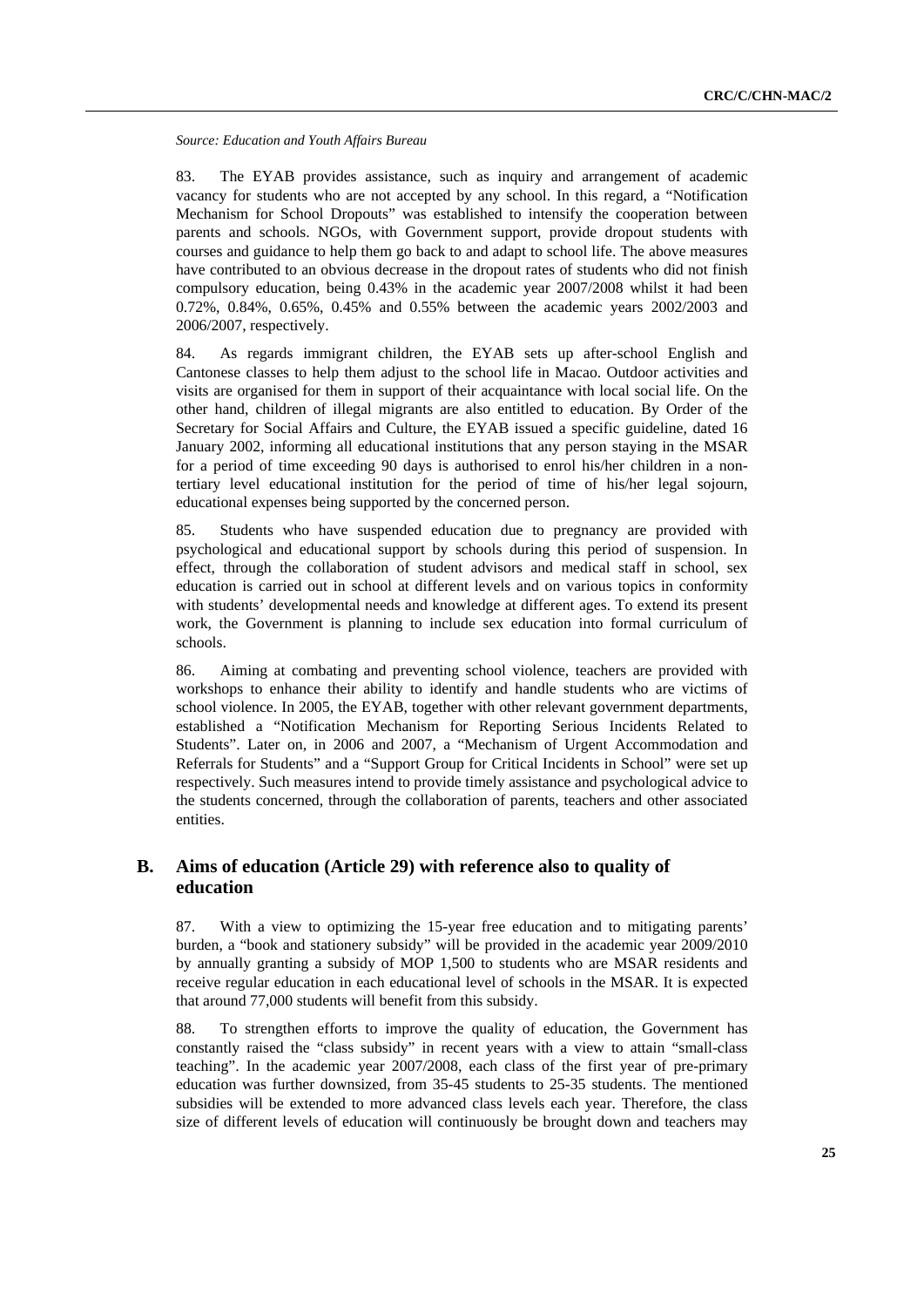take care of their students more efficiently and provide a higher quality of education. On the other hand, a "Curriculum Reform and Development Commission" was established in 2006, aimed at promoting the reform and development of non-tertiary curriculum (Order of the Chief Executive 102/2006, of 2 May).

89. In the field of special education, the Government has encouraged teachers to engage themselves in special education by financing them to attend special courses and helping them to transfer to schools that provide special education.

#### **C. Rest, leisure, recreation and cultural and artistic activities (Article 31)**

90. Apart from a wide range of leisure and cultural activities provided by various associations in the civil society, the EYAB provides children with a series of recreational and leisure activities, including school leisure activities, cultural recreation, art, popular science activities, sports activities and summer activities, etc. The table below presents the number of participants in those activities.

| Table 23: Rest, leisure, recreation, cultural activities |                              |                                                                |                  |                   |  |  |  |  |  |  |  |
|----------------------------------------------------------|------------------------------|----------------------------------------------------------------|------------------|-------------------|--|--|--|--|--|--|--|
| Academic Year                                            | School leisure<br>activities | Cultural recreation, art,<br><i>popular science activities</i> | Sport activities | Summer activities |  |  |  |  |  |  |  |
| 2002/2003                                                | 20,400                       | 4,800                                                          | 8,500            | 51,700            |  |  |  |  |  |  |  |
| 2003/2004                                                | 17,800                       | 11,900                                                         | 7,200            | 51,400            |  |  |  |  |  |  |  |
| 2004/2005                                                | 20,100                       | 30,400                                                         | 11,000           | 57,100            |  |  |  |  |  |  |  |
| 2005/2006                                                | 23,500                       | 23,000                                                         | 9,800            | 54,000            |  |  |  |  |  |  |  |
| 2006/2007                                                | 28,800                       | 20,100                                                         | 11,000           | 41,100            |  |  |  |  |  |  |  |
| 2007/2008                                                | 80,700                       | 20,500                                                         | 7,400            | 41,900            |  |  |  |  |  |  |  |

*Source: Education and Youth Affairs Bureau* 

91. The EYAB aims at providing and increasing sufficient activity sites and facilities for children and adjusting the opening hours of youth centres and educational activity centres. Under the EYAB, at present, there are nine libraries available to the public. In recent years, open campus access is promoted, encouraging more schools to open their facilities and sites for community dwellers, especially children.

# **VII. Special protection measures**

# **A. Children in situations of emergency: refugee children (Article 22), children in armed conflicts (Article 38)**

92. Law 1/2004, of 23 February, was enacted to implement the 1951 UN Convention relating to the Status of Refugees and its 1967 Protocol, both applicable to the MSAR. This Law sets out the criteria and procedure for the recognition and loss of refugee status and establishes a "Commission for Refugees".

93. On the other hand, the SWB is accountable to assist those who seek the status of refugee and refugees, by way of providing shelter and aids, including financial aids. Between 2002 and 2008, the SWB dealt with a case involving two refugee children, who have been granted subvention since 2003. Eight children in this situation were granted assistance, including education access, either by the SWB or by the EYAB.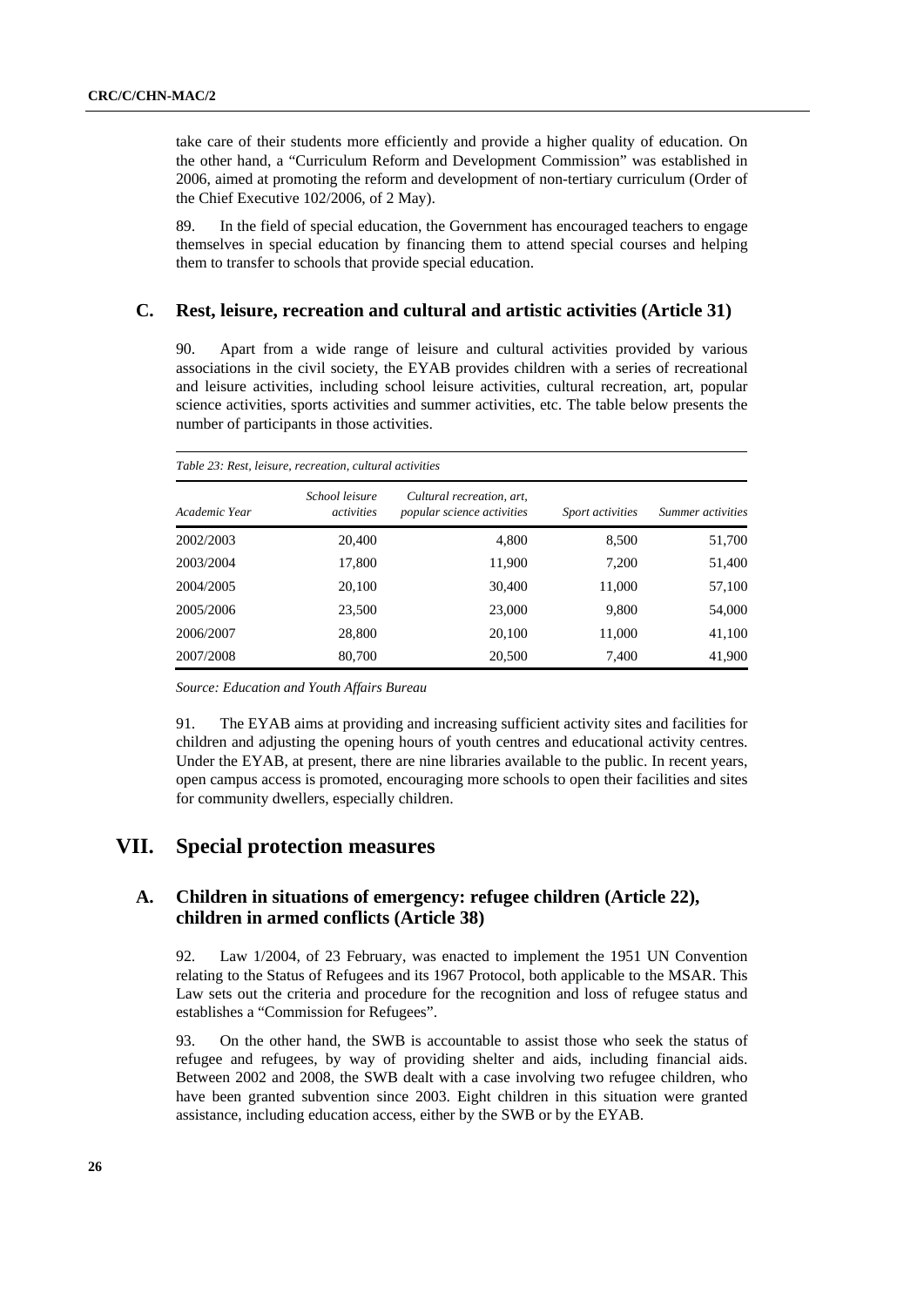94. With regard to children in armed conflicts, it should be stressed that the four Geneva Conventions of 12 August 1949 and their two Additional Protocols of 8 June 1997 as well as the Optional Protocol on the Involvement of Children in Armed Conflict are applicable to the MSAR.

# **B. The administration of juvenile justice (Articles 37(b), (c) and (d) and 40)**

95. As noted, the age of criminal responsibility is 16 years old. Also as indicated in the previous report, the social protection regime of Decree-Law 65/99/M, of 25 October, is applicable to children aged under 12 who have committed a criminal offence. Child offenders aged over 12 but below 16 are subject to an educational regime and may be deprived of liberty, by means of compulsory commitment at the Young Offenders Institute (YOI), if they have committed a criminal offence carrying a sentence of a maximum term of over 3 years of imprisonment or if they have repeatedly committed criminal offences or misdemeanours punishable by imprisonment terms, provided educational measures prove to be inadequate (Articles 4(1)(8), 25(2)(1) and (2) of Law 2/2007, of 16 April).

96. The juvenile justice system is now regulated by Law 2/2007, of 16 April, which partially revoked Decree-Law 65/99/M, replacing the educational regime provided therein. This new law introduced restorative justice for child offenders.

97. It should be highlighted that the applicable measures provided for in Law 2/2007 are of a solely educational nature, aimed at minors' socio-educational needs and social reintegration. Law 2/2007 stresses that the execution of commitment measures should respect a minor's personality and be impartial, without any discrimination in terms of descent, sex, race, language, religion, political persuasion, ideological belief, educational level, economic status or social condition. Furthermore, the Law details the procedures for dealing with the minors in the YOI and the most serious disciplinary action is placing them into an individual bedroom for at the most a month, without prejudice to counselling concerning their education and normal activities.

98. The YOI is divided into female and male areas, severally equipped with a working team composed of social workers, psychological counsellors, vocational training instructors and teachers. Between 2002 and 2008, 37, 25, 30, 32, 30, 30 and 31 minors were admitted to the YOI respectively. Children there are entitled to primary and secondary education provided by public schools.

| Table 24: Number of minors in the YOI enrolled in primary and secondary education |   |                               |  |  |    |     |              |  |  |  |  |
|-----------------------------------------------------------------------------------|---|-------------------------------|--|--|----|-----|--------------|--|--|--|--|
|                                                                                   |   | 2002 2003 2004 2005 2006 2007 |  |  |    |     | -2008        |  |  |  |  |
| Minors enrolled in primary education                                              |   | 30 24 18 22 18                |  |  |    |     |              |  |  |  |  |
| Minors enrolled in secondary education                                            | 2 | 35 35 27                      |  |  | 40 | 29. | $22^{\circ}$ |  |  |  |  |

*Source: Legal Affairs Bureau, Education and Youth Affairs Bureau* 

*Note: The number of minors enrolled may vary during each academic year due to students' admission to or leaving the YOI.* 

99. It is noteworthy that the concept of restorative justice was introduced. To this end, police cautioning can be applied to child offenders as an alternative to prosecution. Moreover, many community-based measures were adapted to serve the purpose of youth correction, such as community service order, restorative order, probation order and youth halfway homes. Judges must consider all the above measures prior to confinement, which is always used as the last resort.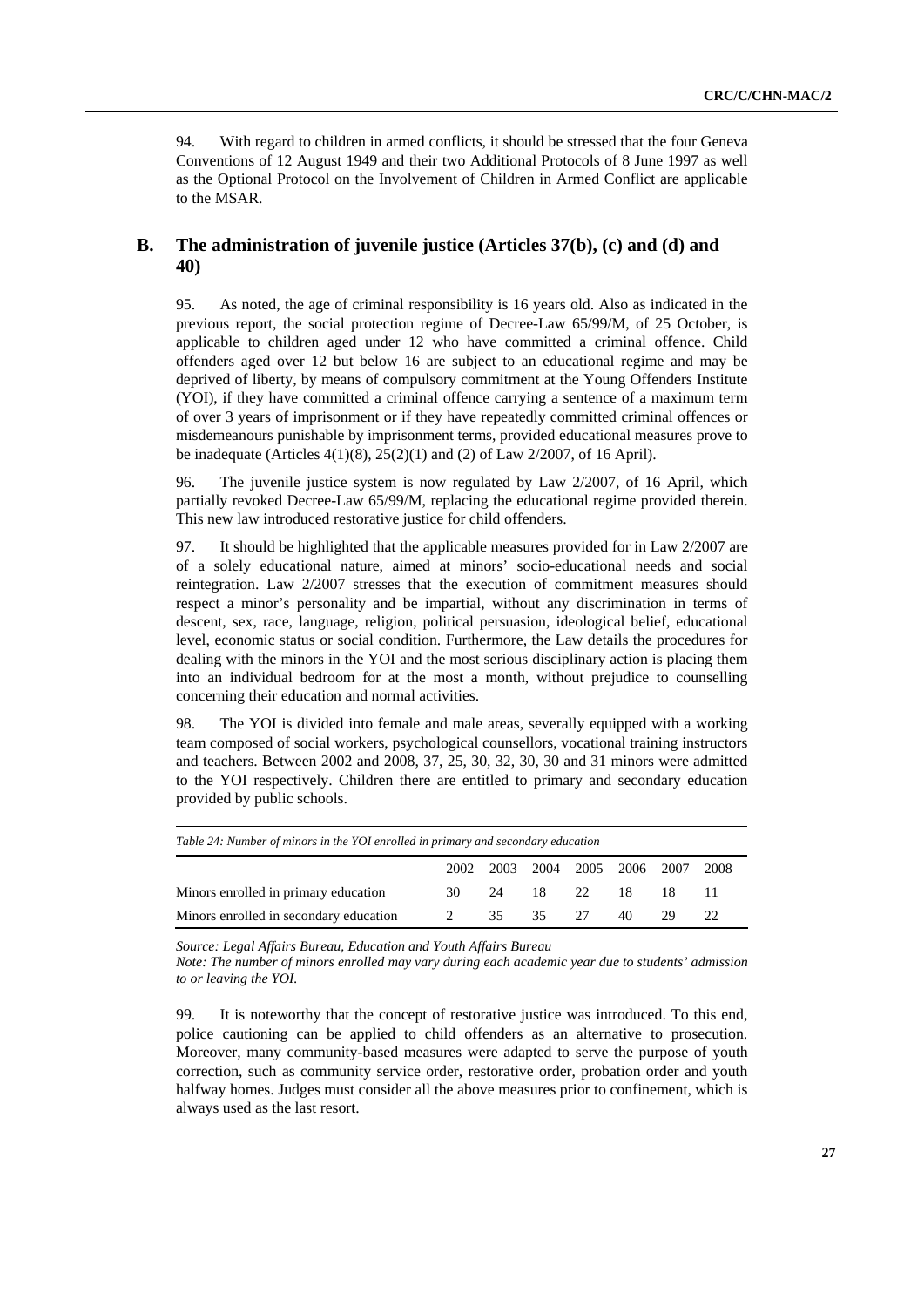100. Under Law 2/2007, each minor under commitment is given an assessment, with the purpose of appraising if it is necessary to review the measure imposed on that minor, and the judicial decisions that have ordered the application of commitment measures require a regular mandatory review at the end of the period of half a year, counting from the day the last decision was rendered by the judge. Also, the interval for periodic review was shortened from a year to half a year. Furthermore, such a review may take place at any time if:

(i) the minor has once again committed a criminal offence or misdemeanour or the minor's commission of such offences is recognized after the last decision;

- (ii) it is needed in terms of the education of the minor; or
- (iii) the measure applied cannot be carried out.

101. As noted, minors starting from the age of 16 are criminally responsible. However, it is important to reiterate that prisoners are imprisoned separately according to gender and age. Prisoners aged 21 or under do not come into contact with those aged over 21 (Article  $7(1)(2)$  of Decree-Law  $40/94/M$ , of 25 July). Between 2002 and 2008, there were respectively 6, 10, 3, 4, 2, 0, 0 male minor(s) aged 16 and 17 imprisoned in the MPE and no female minor. The MPE, according to their educational level and interest, organizes courses and vocational training activities for all inmates to participate voluntarily, in order to facilitate their physical and mental well-being and social reintegration. Pursuant to Article 58 of Decree-Law 40/94/M, of 25 July, all inmates are entitled to courses of compulsory education and other educational activities.

102. The Legal Affairs Bureau also provides assistance to all child offenders, especially in respect of social reintegration services, including psychological counselling, family relationship mediation, employment, school education, vocational training, temporary hostel and so forth.

## **C. Children in situation of economic exploitation, including child labour (Article 32)**

103. On 1 January 2009, a new law on labour relations in the private sector, Law 7/2008, of 18 August, entered into force. Though the minimum age for admission to work in the private sector is now 16 years old and, exceptionally, a minor under 16 may be allowed to work, a specific regime is provided for minors' work, *i.e.* the work performed by minors under 18 years old.

104. The employment of minors is subject to the following cumulative conditions: (i) having attained the minimum age to work; (ii) having the adequate mental and physical capabilities to perform the envisaged work, which must be proved by medical certificates, and (iii) having a written authorization from their legal representatives. Exceptional cases of employment of minors under 16 require the completion of compulsory education, and are decided on a case-by-case basis by the Labour Affairs Bureau, after hearing the opinion of the EYAB. The legal representatives of a minor may at any time file a written objection to the performance of work by the minor when there are risks to the minor's physical or mental health or harm to his/her school career, which shall be deemed as just cause for the rescission of the contract.

105. Certain types of work are totally forbidden for minors, namely, domestic work, overtime work and those listed as prohibited occupations for minors in additional regulation. Furthermore, it is also prohibited that minors work during the period from 9 pm to 7 am and at places where admission of minors is forbidden. Other types of work are restricted. In case of restricted work, which list was also approved by additional regulation,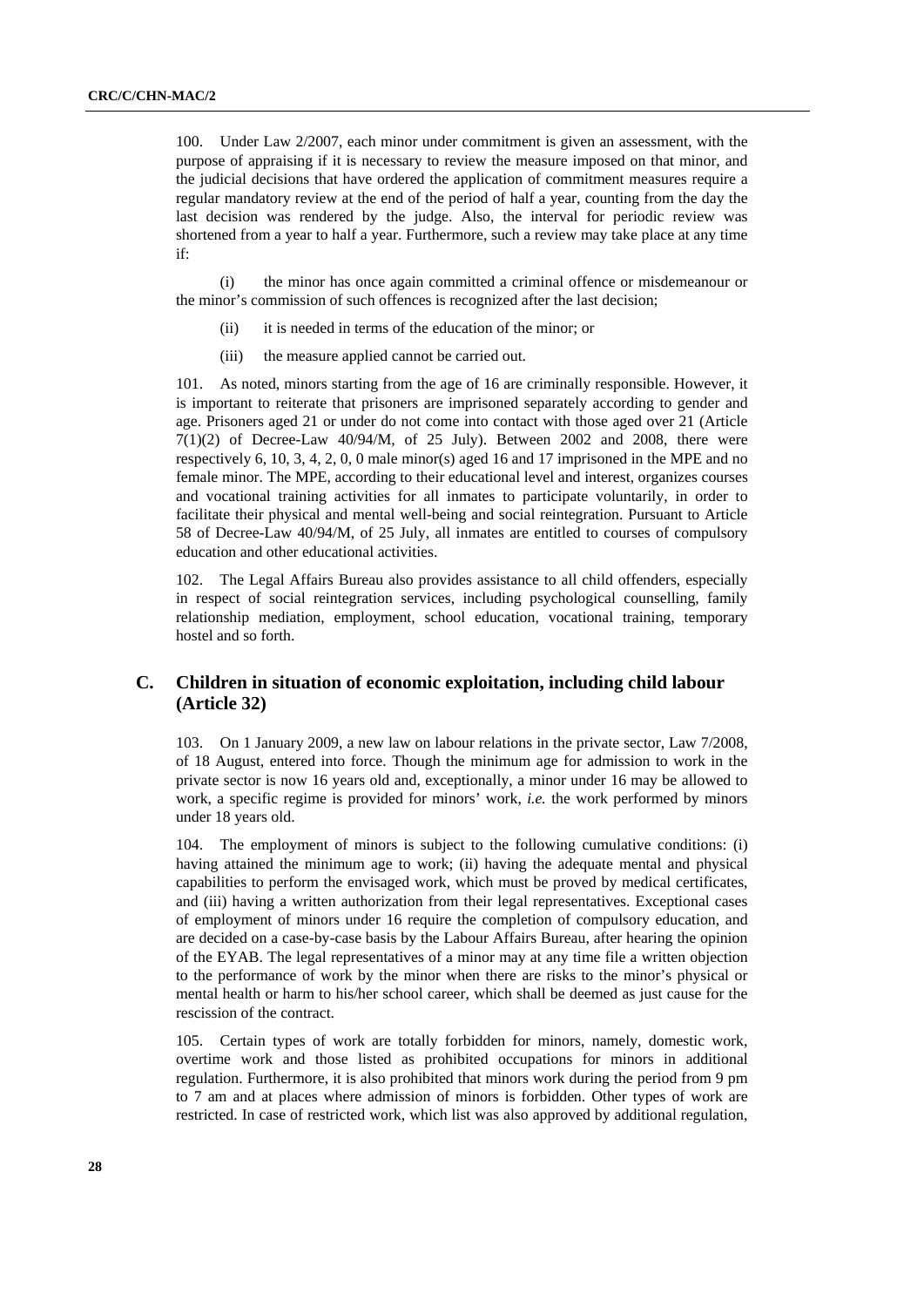the employer must, prior to the commencement of the labour relation, conduct an assessment of the nature, extent and duration of risk exposure at work. The lists of types of work to which the employment of minors is prohibited and restricted were approved by Orders of the Chief Executive 343/2008, and 344/2008, both of 15 December. In this context, if necessary, the Labour Affairs Bureau may demand the employer to adopt specific measures to prevent minor employees from being harmed by adverse working conditions.

106. Moreover, employers are responsible for arranging, at their own expense, annual medical examinations for minors to certify that they have adequate physical and psychological health to perform their work, as well as to prevent harm to their health and physical and mental development. Those medical examinations must be transmitted to the Labour Affairs Bureau within a certain deadline.

107. All labour contracts of minors must be made in writing, although, in general, a labour contract is free from a special form.

108. The violation of the described imperative rules is sanctioned by fines ranging from MOP5,000 to MOP25,000.

109. The conditions and minimum age for admission to work in the public service (which is 18 years old) remain unchanged.

110. Statistics demonstrate that the percentage of employed population aged 14 to 17 to the total employed population remained the same from 2002 to 2007, being 0.5% and, relatively, that of 2008 accounted for only 0.3%. Likewise, the percentage of employed population aged 14 to 17 to population of respective age group of 2002 to 2008 did not vary much and remained at a low level, being 3.5% in 2008.

### **D. Drug and substance abuse (Article 33)**

111. In response to the request of the Committee in its Concluding Observations (paragraphs 66 and 67) for more information on drug abuse in relation to the MSAR, it should be stressed that the mentioned plan on the Strategy for the Comprehensive Development of Youth of Macao identifies these problems and indicates several preventive and counter measures. For further details, please consult area 6 of the plan.

112. The fight against drugs and drug addiction constitutes a priority policy of the MSAR Government. To improve coordination in order to increase the efficiency of public and private response mechanisms in the fight against drugs and drug addiction, the "Commission on the Fight Against Drug" was established in 2008 (Order of the Chief Executive 179/2008, of 16 June). The objective of this Commission is to assist the Government in the definition of policies, strategies and plans against drugs and drug abuse as well as in the general coordination, interdepartmental and interdisciplinary, of all actions against it.

113. From the legal point of view, legislation governing such matters, among others, include Law 10/97/M, of 11 August, concerning the System on the Prevention and Restriction of Smoking; Law 17/2009, of 10 August, on the Prohibition of Illegal Production, Traffic and Consumption of Narcotic Drugs and Psychotropic Substance, which superseded Decree-Law 5/91/M, of 28 January; and Decree-Law 34/99/M, of 19 July, on the Trade and Legal Use of Narcotic Drugs and Psychotropic Substance.

114. In practical terms, the SWB formulates programmes for the prevention of drug abuse in the community. Apart from universal dissemination, seminars and exhibitions, it also provides preventive education by courses or group activities themed on healthy life. Moreover, outreach-working teams actively approach adolescents at risk and provide them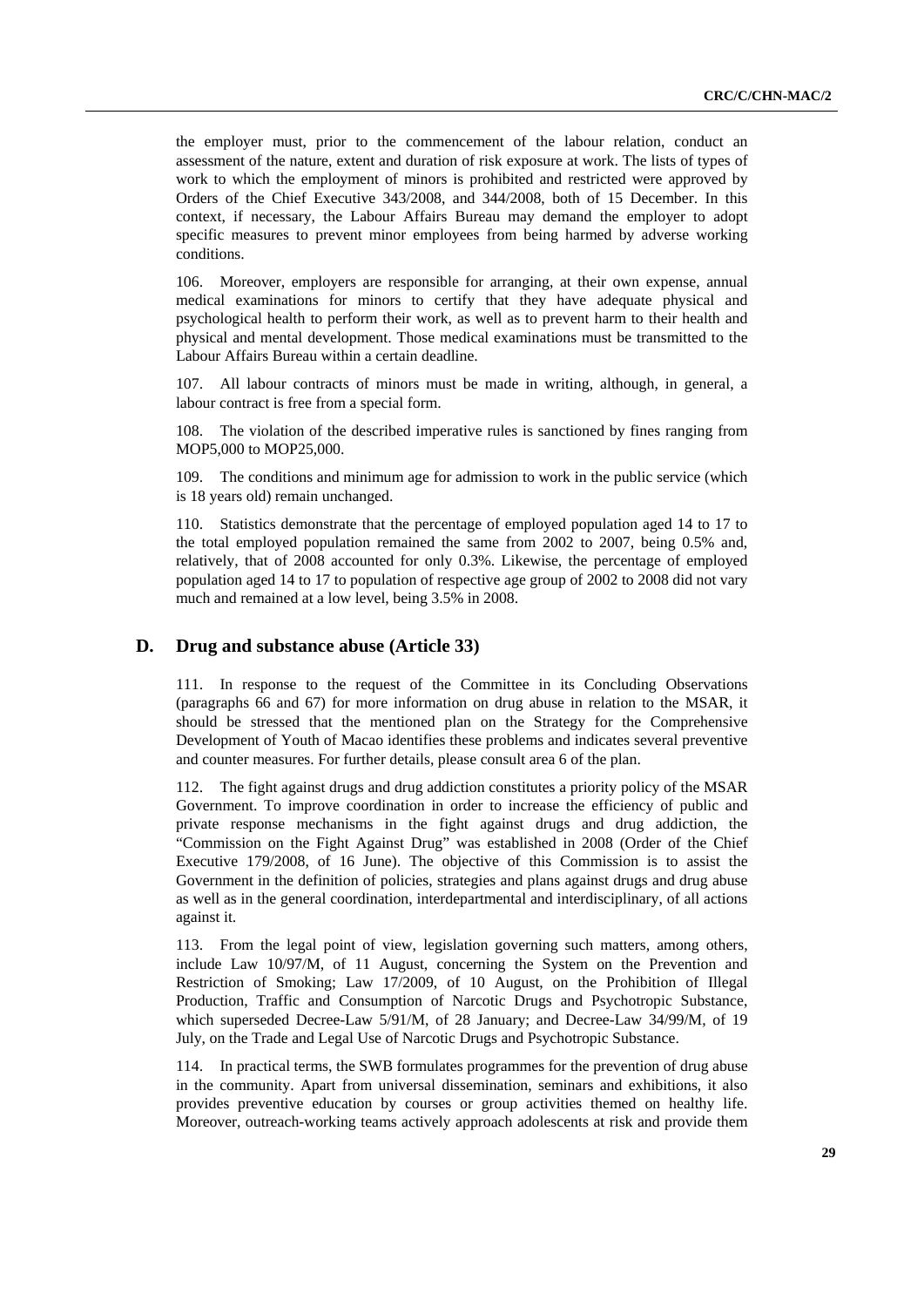with positive education. Also, the Legal Affairs Bureau tailor-makes some counter drug programmes, such as free drug tests, seminars, and drug-free award plans.

115. In addition, the EYAB, in collaboration with relevant government departments and NGOs, continues to follow up the phenomena concerning youth drug abuse and to develop related measures, strategies and working plans. Worth noting is that a night outreach centre was established in March 2009. It also carried out service pilot scheme to provide adolescents with drug information, physical examination plan, referral service and drug addiction treatments.

116. On the other hand, the SWB is accountable to provide treatments for drug addiction. For children under 18 years, such treatment is provided if their parents or guardian agree on it, or if they are under the referral made in accordance with the educational regime. Residential service, counselling and referral service are also available. Between 2002 and 2008, there were respectively 0, 8, 49, 306, 1161, 2630 and 2533 children and adolescents who have received drug addiction treatments and/or preventive service against drug abuse. From 2002 to May 2009, the SWB subsidized 150 service plans of preventing drug abuse, involving 37 institutions. Besides, from 2003 to 2009, the Bureau subsidized 100 activities of "Narcotics Youth Social Service Award Program".

117. In this respect, it is relevant to mention that a training centre was set up in October 2008 targeting at providing youths with drug addiction treatments and vocational training, with a view to facilitating their rehabilitation and reintegration into society.

### **E. Children in situation of sexual exploitation (Article 34)**

118. With respect to sexual exploitation and sexual abuse, other forms of exploitation, sale, trafficking and abduction of children, detailed information is given in the following part regarding the implementation of the Protocol.

# **VIII. Implementation of the Optional Protocol to the Convention on the Rights of the Child on the sale of children, child prostitution and child pornography**

### **A. General measures of implementation**

As mentioned, special effort was made to address all points of concern raised in the Concluding Observations of the Committee (CRC/C/OPSC/CHN/CO/1). Some progress was attained at different levels. New legislation was enacted. Assistance programmes for child victims of trafficking in persons were created. Specialised training courses targeted at staff that works with children, law enforcement officers and legal practitioners took place. The dissemination of the rights of the child and relevant legislation has been systematically carried out.

120. It should be stressed, within this context, the proactive nature of the policy of dissemination of law and fundamental rights undertaken by the Government of the MSAR, aiming at encouraging debate and generating awareness of their content. The Protocol, as well as other applicable international human rights treaties, have been widely disseminated through brochures, workshops and seminars to the public at large, civil society, youth and children associations, professional groups, etc. In this respect, it should be noted that, as stated above, NGOs have been encouraged to work closely with the Government in several areas relating to the protection of children.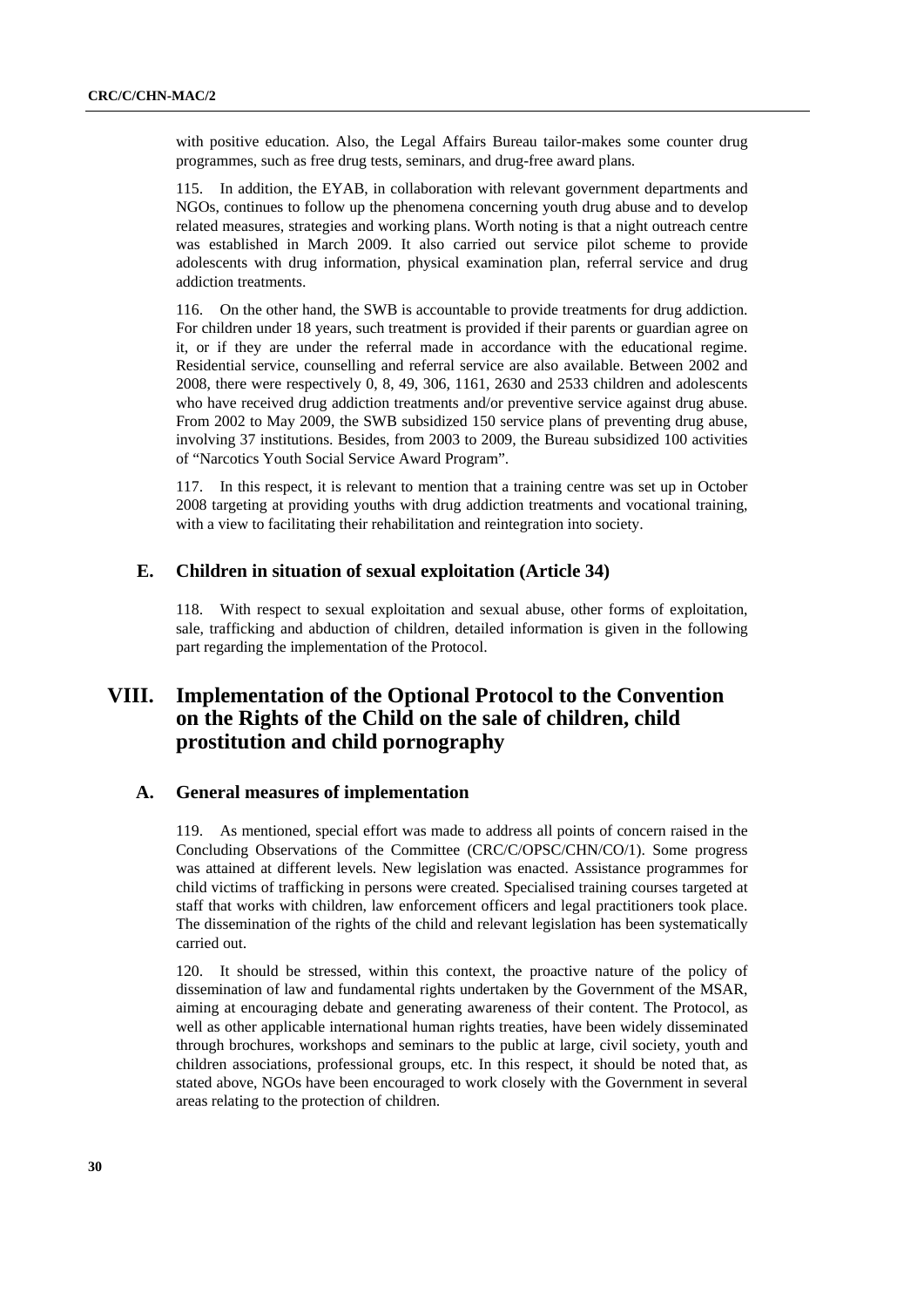# **B. Prohibition of the sale of children, child prostitution and child pornography (Articles 3, 4(1) and (2), 5, 6 and 7)**

121. The information provided regarding the legal framework on the prohibition of slavery, transfer of organs for profit, sexual exploitation of the child and child prostitution, the attempt and forms of criminal participation and liability of legal persons is still accurate. However, it should be underlined that major progress was achieved in the field of the fight against trafficking in persons with the adoption of a new criminal law.

122. In fact, Law 6/2008, of 23 June, not only criminalizes autonomously trafficking in persons, with special emphasis in relation to children, as well as the sale of children for adoption and the removal of human organs or tissues, but also establishes a comprehensive regime on the protection and assistance to victims (a non-official translation of the law is annexed to this report). A more detailed explanation on this law is provided for in the following paragraphs.

123. On the other hand, and also as stated in the previous report, child pornography is provided for and punished under Article 166(4)(b) of the MCC, under the crime of 'sexual abuse of children'. It covers minors until 14 years old. However, studies on the drafting of a new law are currently underway. During the time-period of 1 January 2005 to 30 June 2009, there were no records of complaints or investigation cases on child pornography.

| Table 25: Procurement of minors |                       |      |                |      |      |         |  |  |  |  |
|---------------------------------|-----------------------|------|----------------|------|------|---------|--|--|--|--|
| Year                            |                       | 2005 | 2006           | 2007 | 2008 | 2009(1) |  |  |  |  |
| Victims (female)                |                       | 7    | 12             | 11   | 9    | 11      |  |  |  |  |
| Age                             | 14                    |      |                |      |      |         |  |  |  |  |
|                                 | 15                    |      | $\overline{c}$ | 3    |      | 2       |  |  |  |  |
|                                 | 16                    | 2    | 6              | 2    | 3    | 5       |  |  |  |  |
|                                 | 17                    | 5    | 4              | 5    | 5    | 4       |  |  |  |  |
| Nationality                     | Chinese<br>(Mainland) | 7    | 11             | 11   | 9    | 11      |  |  |  |  |
|                                 | Filipino              |      |                |      |      |         |  |  |  |  |

124. Police data on child prostitution (procurement of minors - Article 170 of the MCC) is as follows.

*Source: Office for Security Coordination* 

*Note: (1) Until 31 March 2009.* 

125. Another progress in what concerns the prevention of child abuse, such as sale or abduction, was marked, as stated above, by the entry into force in relation to the MSAR, on 1 January 2006, of the 1993 Hague Convention on Protection of Children and Cooperation in Respect of Intercountry Adoption. Therefore, the adoption regime, based on the principle of the best interest of the child, was reinforced and complemented.

126. The SWB plays an important role in overseeing intercountry adoption. Its Child and Youth Unit is the only MSAR body authorised to handle the various procedures in connection with intercountry adoption. The workers employed at this Unit are graduates in social work or educational psychology, providing quality adoption services. All of them have the expertise and special knowledge required to handle intercountry adoption competently.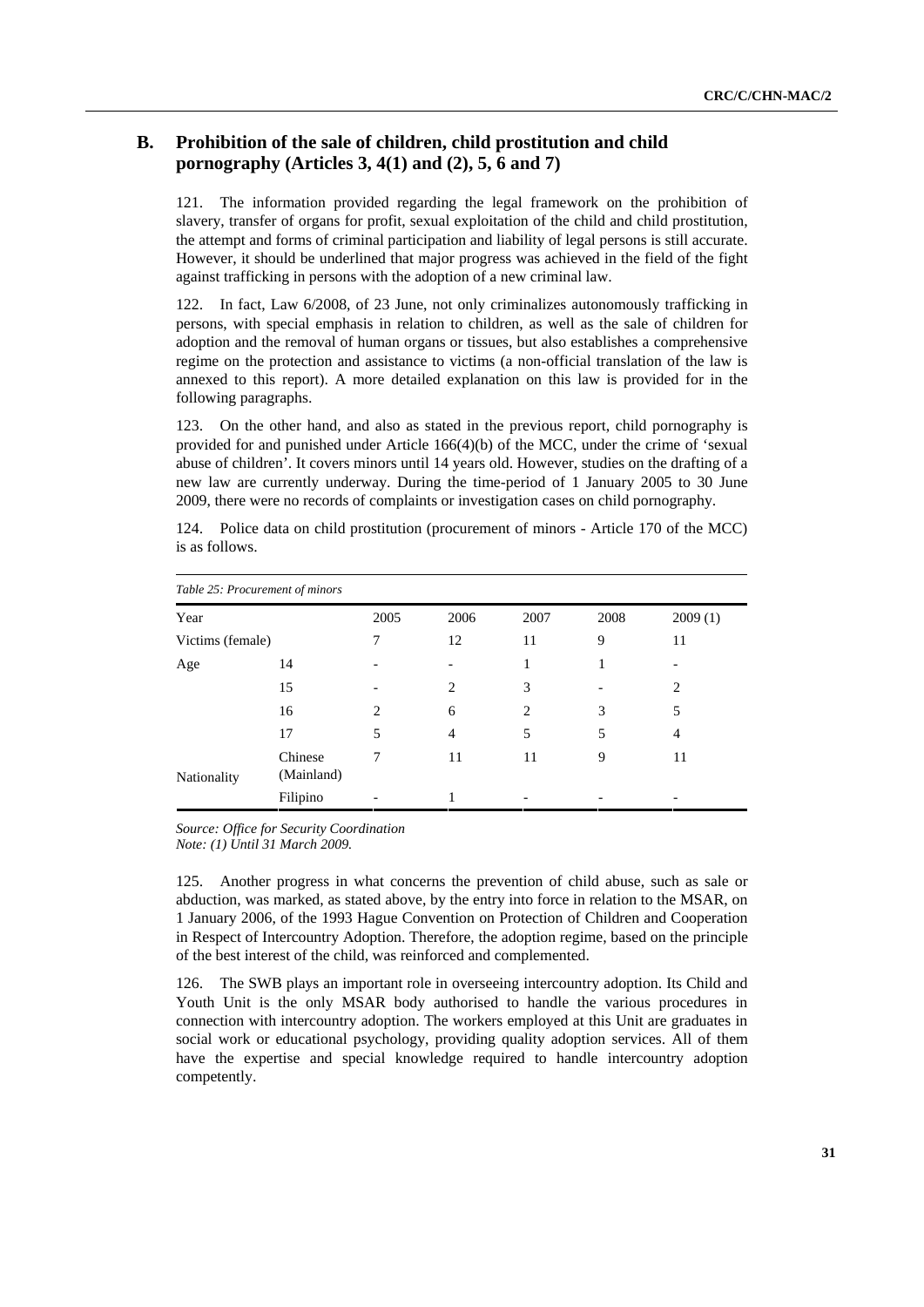127. Moreover, as stated, trafficking of children for the purposes of unlawful adoption is also provided for and punished in the new Law on the Fight against Trafficking in Persons. This law introduces a new provision in the MCC – Article 153-A under the title 'trafficking in persons', within the category of 'offences against personal freedom', immediately after 'slavery'.

128. It is worth mentioning that the scope of application of this law is very broad. It applies to both transnational offences and offences that take place within the MSAR, regardless whether they involve an organized criminal group or an individual trafficker.

129. Furthermore, in what concerns the constitutive elements of the definition of the crime, this law reinforces child protection by establishing, in accordance with modern international concepts, that whenever the victim of the crime is a child, the element of 'means' is not required (the elements of action and purpose being sufficient), as well as by imposing more severe penalties in case of trafficking of children and a specific aggravation in relation to children under 14 years old. This legal option recognises the special need to protect children, taking into account their greater exposure to risk due to their vulnerable condition.

130. More concretely, Article 153-A(2) of the MCC determines that "whoever, by any means, offers, delivers, induces, recruits, accepts, transports, transfers, harbours or receives a minor for the purpose of sexual exploitation, exploitation of labour or services of that minor, including, at a minimum, forced labour or services, slavery or practices similar to slavery, or removal of human organs or tissues, shall be punished with a penalty of 5 to 15 years of imprisonment.". In addition, paragraph 3 of the said Article establishes that whenever the victim is a minor under 14 years of age or the perpetrator acts as a form of living or with intent to profit, the penalties referred to are to be aggravated by 1/3 in its minimum and maximum limits.

131. Paragraph 4 of the same Article states that "whoever, by means of giving or receiving payments or any other benefits, surrenders, cedes or acquires a minor, or obtains or gives the consent to the adoption of a minor, shall be punished with a penalty of 1 to 5 years of imprisonment.".

132. Retaining, concealment, damaging or destroying the identity or travel documents of victims are also punished with a penalty of 1 to 5 years of imprisonment (Article 153-A (6) of the MCC).

133. Both extraterritorial jurisdiction and criminal liability of legal persons were also established for the crime of trafficking in persons (Article  $5(1)(b)$  of the MCC as amended by Law 6/2008 and Article 5 of Law 6/2008, respectively).

134. Disaggregated data on trafficking in persons is only available since 2008. According to the Office for Security Coordination, in 2008, there were 7 females allegedly victims of trafficking for purpose of sexual exploitation with ages ranging from 16 to 17, 6 of them being from Mainland China and one from the MSAR. In connection with these alleged crimes, 7 persons were detained in 2008 (3 males and 4 females, with ages ranging from 21 to 60 years); 6 of them are from Mainland China and one is from the MSAR. In the first quarter of 2009, there was a female youngster of 15 years old from Mainland China being the victim of trafficking. The case is still under investigation.

135. As regards criminal proceedings, two of these cases were filed, four are under investigation and one is in the phase of prosecution.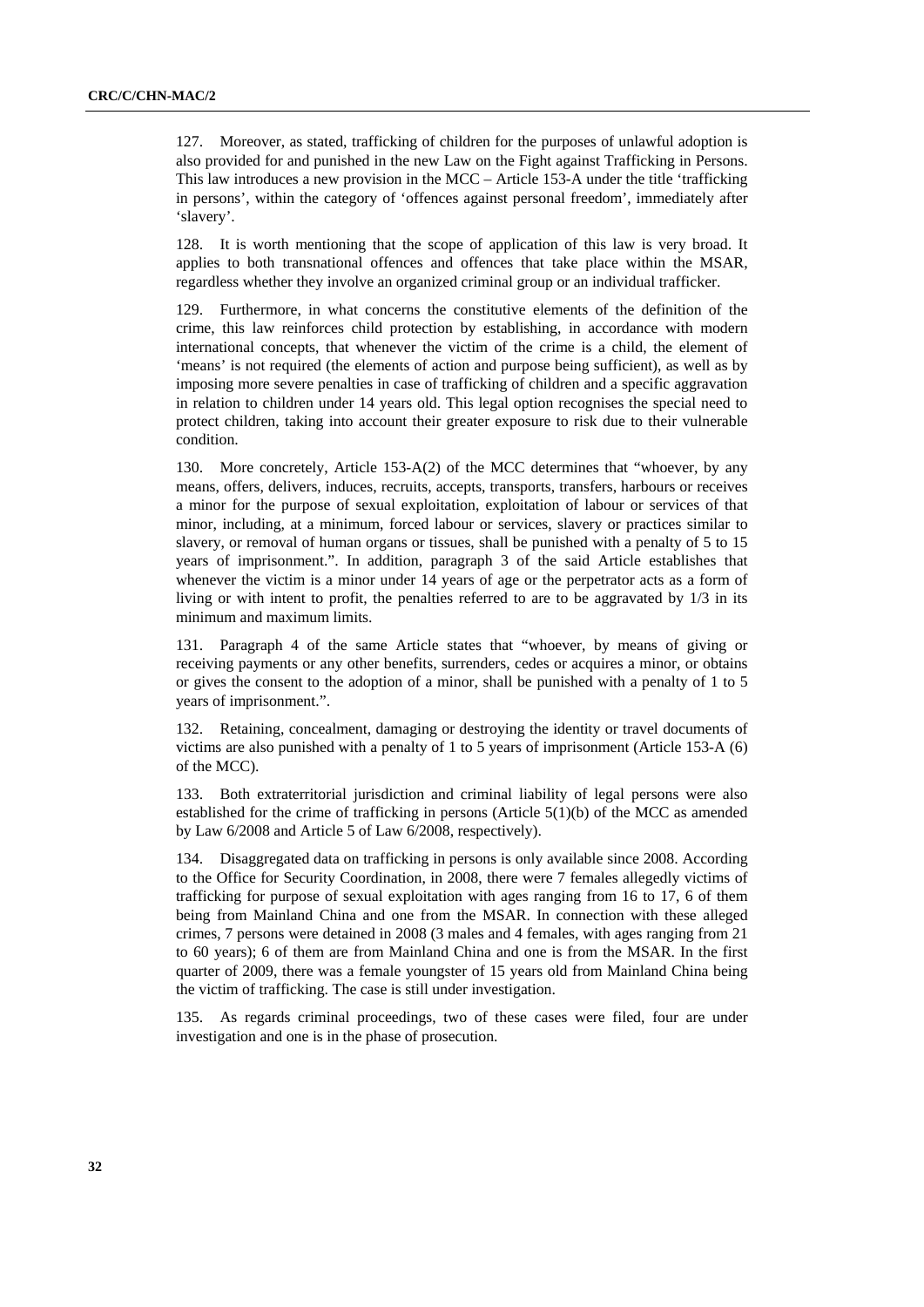# **C. Prevention of the sale of children, child prostitution and child pornography (Article 9(1) and (2))**

136. In its Concluding Observations (paragraph 17), the Committee expressed its concerns and urged China to further enhance its efforts related to the prevention of the sale of children, child prostitution and child pornography in the MSAR and to provide additional information on these efforts in this report. In this respect, apart from the mentioned changes – operated and in course, the MSAR Government promoted a set of combined efforts, ranging from different actions such as dissemination of the rights of the child to education and training, to strengthening the prevention of the sale of children, child prostitution and child pornography and to reducing the risks of trafficking and sexual exploitation.

#### **Dissemination**

137. As stated, the Legal Affairs Bureau has been disseminating the relevant legislation on the rights of the child, including the Convention and the Protocol, and on child abuse and trafficking of persons, through different media and other activities. This task is performed independently or in cooperation with other government departments or entities, such as the Legal and Judicial Training Centre, the SWB, the EYAB, the Health Bureau, the law enforcement agencies, the Commission to Follow Up the Implementation of Dissuasive Measures against Trafficking in Persons, the Consultative Commission for Women's Affairs and local NGOs (e.g. the Women's General Association of Macao, the Macao Association against Child Abuse and the Good Shepherd Centre).

138. In addition to relevant TV and radio programmes, leaflets and seminars, advertisements/promotion clips regarding children's rights started to be broadcast on TV and radio (in Chinese and English) in an effort to raise public awareness to the problem of the sale of children and related crimes, and to encourage reporting of any suspicious activities. In recent years, awareness campaigns have been intensified, in particular those on the risks of trafficking in persons and the rights of victims, especially women and children.

139. The aims of the first stage of these awareness campaigns, targeting the public at large, were to publicize the new law on the fight against trafficking in persons in a perceptible manner and to encourage the population to report any suspicious activities related to the said crime. At the second stage, mostly addressed to victims and potential victims, the intended purpose was to widely divulgate the available means of rescue and redress for victims of trafficking and, implicitly, also to further a more positive approach in regard to what can be done by everyone to identify and protect victims. The third stage, which is about to start, envisages to educate children, especially adolescents girls who are more vulnerable. The idea underneath this next stage is to introduce children to the risks posed by traffickers by means of explaining methods that they employ, in particular methods of deception used to persuade young people, as well as to inform them about what they should do in case they suspect that they are, or anyone they know is, being targeted.

140. From January 2008 until May 2009, a total of 12,948 leaflets on the topic of trafficking in persons (in Chinese, Portuguese and English) were freely distributed in several key spots, including arrival halls of the MSAR at the border control points (e.g. the Macao International Airport, the Hong Kong/Macao Ferry Terminal and the Gong Bei Cross Border Point), hospitals, medical centres, pharmacies, etc.

#### **Education and training**

141. As mentioned above, the MSAR Government gives special attention to children and teenagers by promoting human rights education in primary and secondary schools and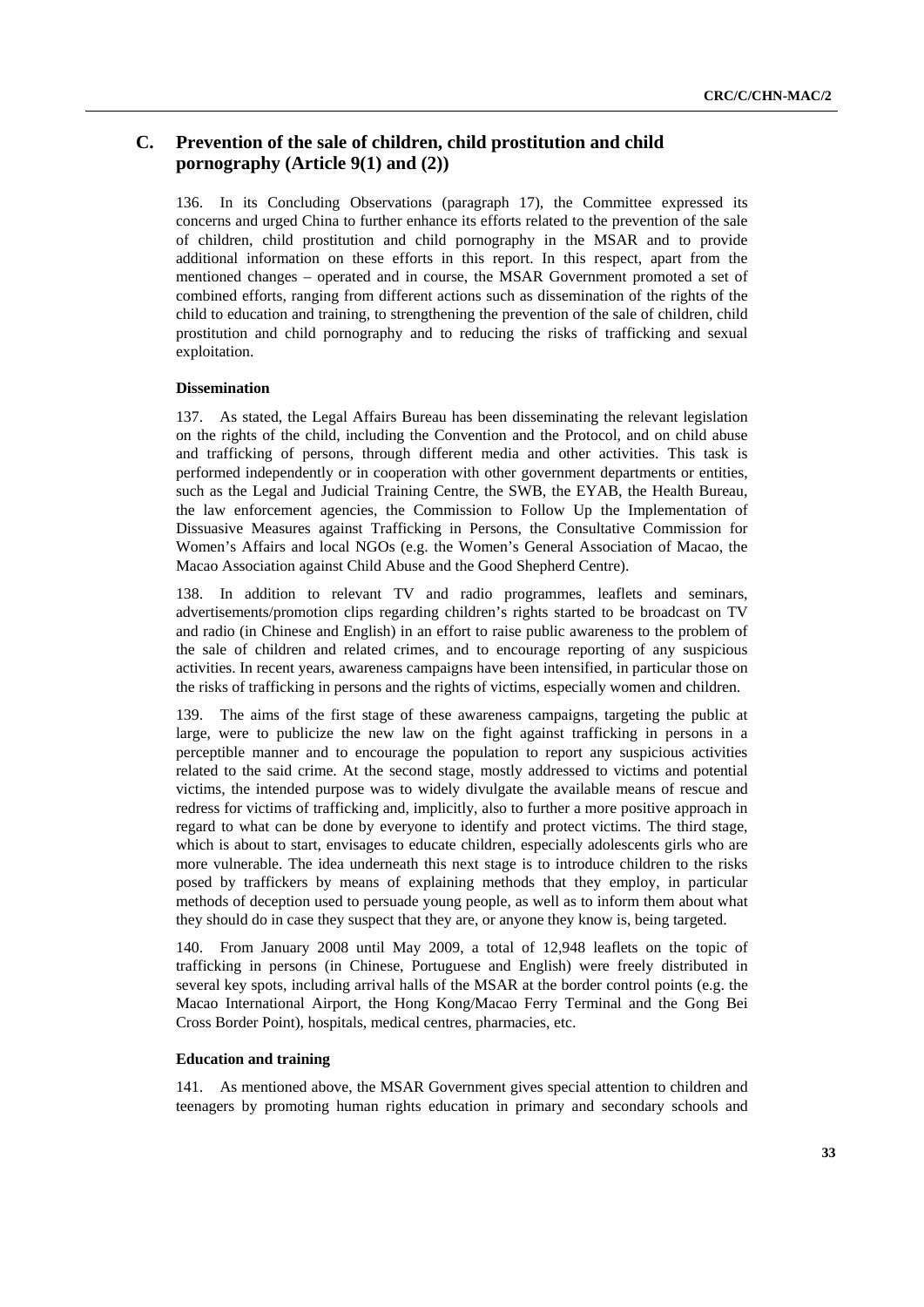running target-oriented awareness campaigns and activities, in cooperation with other government departments and NGOs.

142. The Universal Children's Day and the annual Law Promotion Fun Fair are good opportunities taken by the government departments, in partnership with the NGOs, to address and to raise public awareness of issues such as child abuse, child sexual exploitation, sale of children and trafficking, through the way of  $Q \& A$  sessions, interactive games on stage, booth games, etc. All these topics were also addressed in seminars held at community centres. Participants debated on the harmfulness of trafficking in persons as well as the problems of child prostitution and child pornography and shared their experience on how to protect children and the related legal and institutional framework.

143. The Legal and Judicial Training Centre organised seminars and workshops focused on the field of human rights protection, such as: Seminar on human rights, UN Covenants and Fundamental Rights (2005), Seminar on human rights conventions and their implementation (2005), Seminar on human rights and international Law: some global challenges (2006), workshop on report writing and implementation of the Convention on the Rights of the Child (2007). These seminars were conducted in both official languages and in English, with professors from the MSAR, Mainland China, and other countries, mainly from Europe.

144. Specific professional training covering trafficking in persons and related crimes, including child sexual exploitation, child labour exploitation and sale of children, has also been provided. The training comprised methods of identification of victims, physical and psychological health impact on victims, specialised ethical and safety recommendations for interviewing trafficked persons, interviewing skills, methods of investigation and the latest guidelines and standards on the matter from the United Nations and other international organizations.

145. In line with this, the Legal Affairs Bureau, the Legal and Judicial Training Centre, the Consultative Commission for Women's Affairs and two local NGOs, the Women's General Association of Macao and the Good Shepherd Centre, organised the following seminars: Human Trafficking, Investigation and Prosecution of Human Trafficking, Introduction to the MSAR law against trafficking in persons, Trafficking in Persons and Labour Exploitation, Fight against Trafficking in Persons. These seminars were mainly targeted at law enforcement agents, legal experts, social workers, NGO staff, health care professionals and other public officials.

146. The Public Security Police has also taken several measures to prepare its staff to deal with such crimes and the victims, in particular child victims. Thus, in 2008, front-line police officers were trained to enhance their communication skills in answering victims' phone calls (the Public Security Police is running one of the 24-hour hotlines). A training programme entitled 'Psychological status and handling of victims of human trafficking and of sexual abuse' was conducted by a clinical psychologist from the SWB to 226 police officers of the 'Action and Control Centre' of the Public Security Police. With regard to victims' protection and assistance, 11 police officers of the special team set up to combat the crime of trafficking in persons completed a two-week programme on the subject-matter.

147. Furthermore, in 2008, the course for the professional promotion of police officers gives a new module on the law, prevention, investigation and suppression of the crime of trafficking in persons (including children) and related crimes. A total of 150 police officers of the Public Security Police attended this course. The said module was also introduced in the curricula of the Police Academy and was attended by 180 students. In 2009, specialised training on the subject-matter was also organised by the Public Security Police for 286 police officers.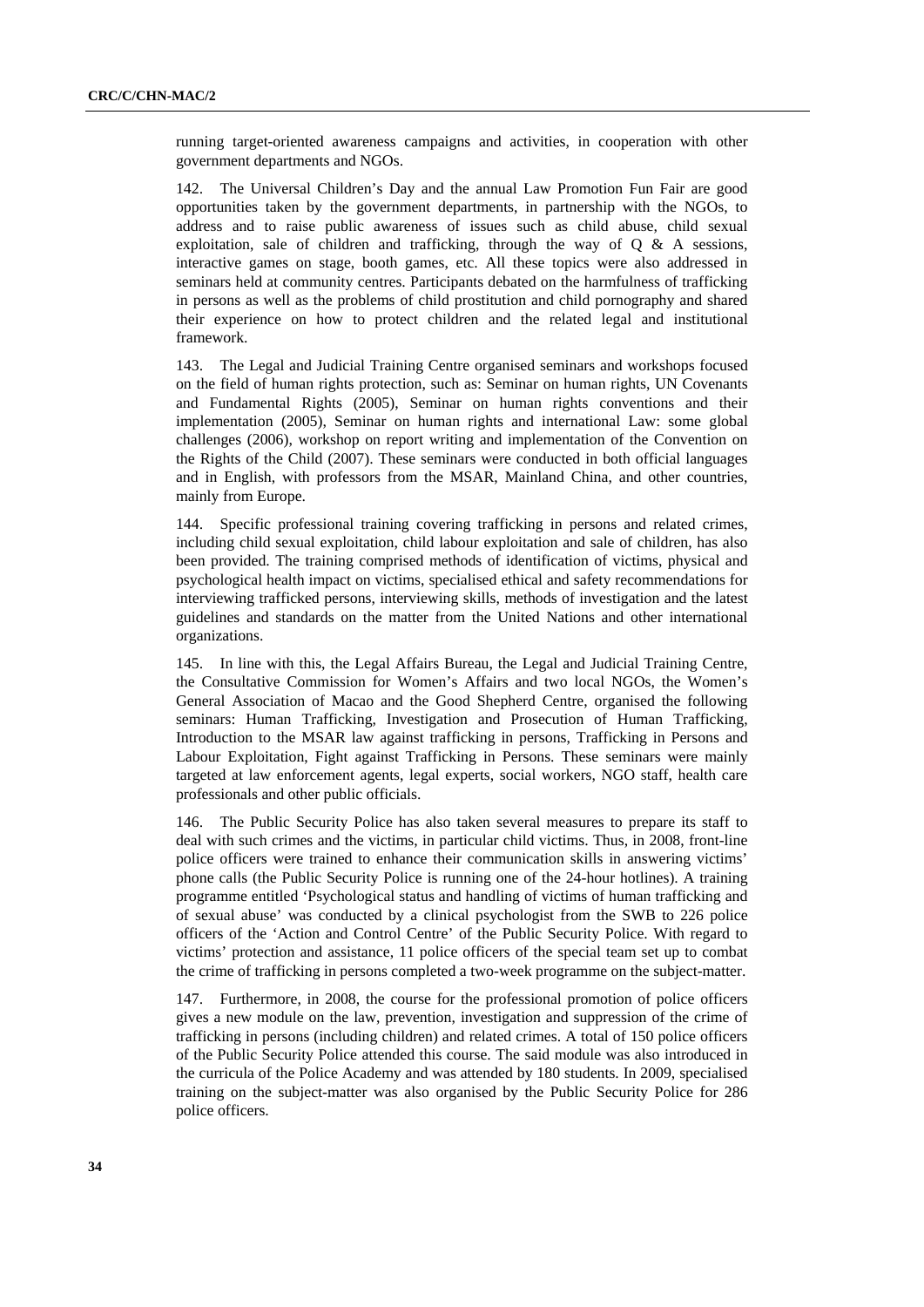#### **Inter-departmental coordination**

148. A Commission to Follow Up the Implementation of Dissuasive Measures against Trafficking in Persons (hereinafter referred to as Commission against Trafficking), under the supervision of the Secretary for Security, was set up in September 2007 (Order of the Chief Executive 266/2007). This Commission is an inter-departmental public body with a multidisciplinary nature. Its mandate is to diagnose, evaluate and study the social aspects of trafficking in persons in the MSAR, to promote its sociological research and analysis, to issue recommendations and to monitor the activities of the departments that fight against trafficking in persons in the perspective of its prevention and of protection and social reintegration of the victims.

149. The Commission against Trafficking operates as a coordination forum, so as to improve mutual understanding and to help each department to fulfil its responsibilities. It has been actively involved in most of the actions carried out in connection with trafficking in persons. For example, the mentioned awareness campaigns on trafficking were – and still are – conducted under the auspices of the Commission. Likewise, the Commission has promoted the setting up of hotlines, the enhancement of assistance programmes for victims of trafficking and sexual exploitation, the preparation of seminars and training, in particular those for law enforcement agents, the planning of police forces and Health Bureau operational guidelines, etc.

150. To improve their performance, the law enforcement agencies, the SWB and the Health Bureau concluded an arrangement, also under the auspices of the Commission. This arrangement pertains to referral of victims for purposes of assistance and/or protection, training of specialized staff on how to deal with victims, etc.

151. In its Concluding Observations (paragraphs 8 and 9), the Committee expressed its regrets about the limited statistical data on sexual exploitation and cross-border trafficking included in the report, both with regard to Mainland China and the MSAR, and recommended that China strengthen its efforts to collect disaggregated data on the victims of trafficking, sale of children, child prostitution and child pornography. The MSAR Government gives careful consideration to the Committee's recommendations and tries to respect them within its possibilities. However, to collect and process data in the requested terms is, indeed, one of the difficulties that the MSAR is encountering and trying to overcome.

152. In this respect, the Commission against Trafficking has been fostering partnership with other public bodies and entities, institutions and local NGOs in order to enhance mutual understanding of trafficking issues and the sharing of information. By stimulating a community's response, it expects to help to build in the MSAR the necessary capacity to collect data and better assess the problem.

153. Such issues are equally crucial to the elaboration of the MSAR plan of action to combat trafficking and sexual exploitation, the absence of which was also a concern expressed by the Committee in its Concluding Observations and the object of a recommendation (paragraphs 6 and 7). Notwithstanding the lack of a written plan of action, all counter-trafficking work has been carried out in compliance with the Protocol as well as other applicable treaties, and on the basis of the widely accepted international commitments and standards, in particular the Beijing Declaration and Platform for Action, the Stockholm Declaration and Agenda for Action, the Yokohama Global Commitment, the South Asia Strategy, the Rio de Janeiro Compromise, etc. At present, within the Commission against Trafficking, a plan of action is being drafted but its adoption will require further assessments and debate.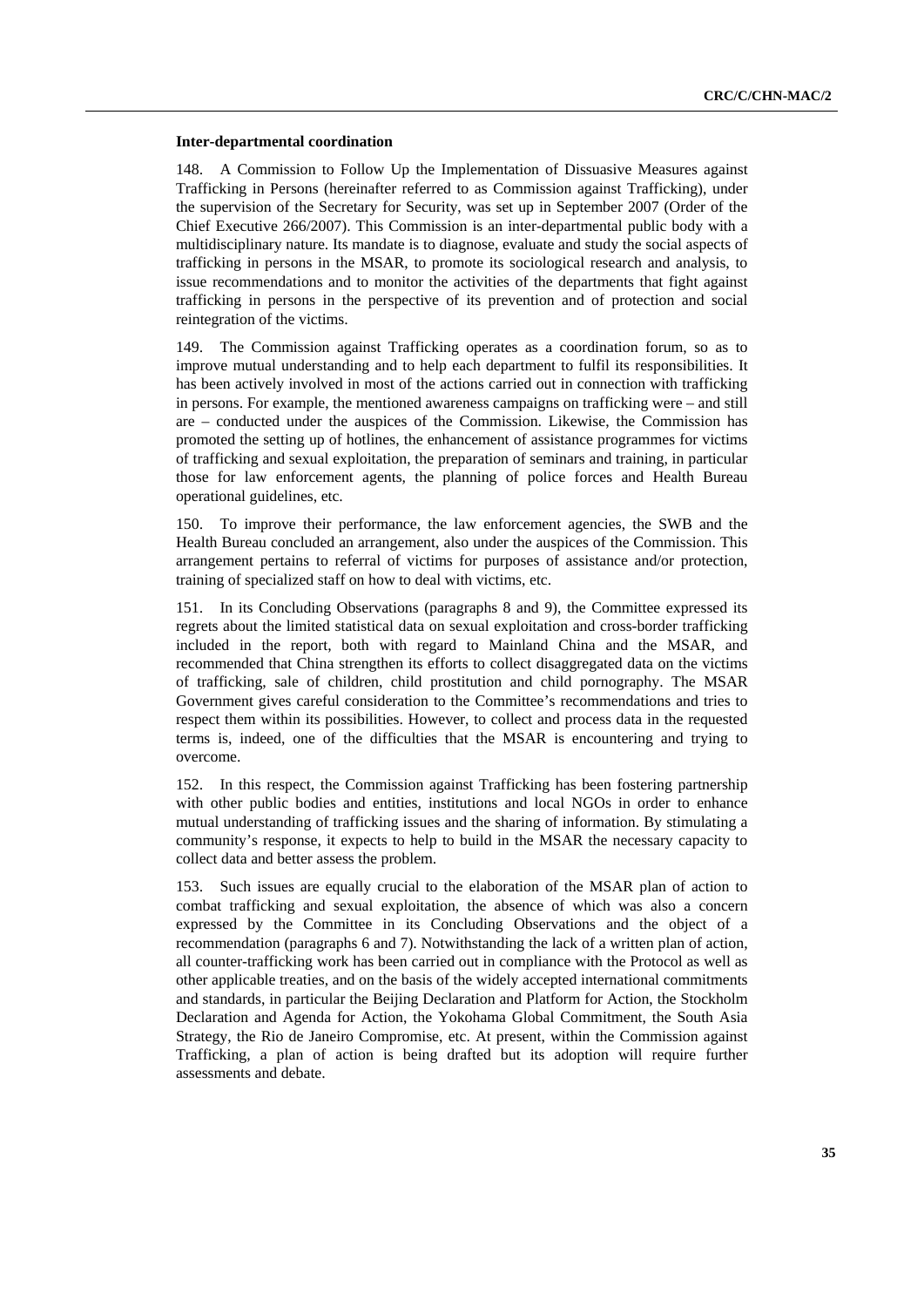## **D. Protection of the rights of child victims (Articles 8 and 9(3) and (4))**

154. The general framework of victims' rights and available remedies is described in the Core Document.

155. Also, victims of violent crimes may apply for a special financial compensation. This compensation can be granted even if the offender's identity is not known or if, for any reason, the offender cannot be accused or convicted (Law 6/98/M, of 17 August).

156. As regards paragraphs 14 and 15 of the Concluding Observations, where the Committee expressed its concern about the absence of assistance programmes specifically designed for child victims of trafficking and sexual exploitation in the MSAR, it has to be clarified that, in fact, assistance programmes existed since long in the MSAR, though they have been improved in the last years, especially those for victims of trafficking. Although it is true that such programmes are not designed only and specifically for children, but rather to all victims, they contain components according to the specificities of victims to whom they are intended.

157. As stated, children are entitled to special legal protection. All decisions and actions must take into account the best interest of the child. Assistance to child victims is focused on their particular needs, including the facilitation of their physical and psychological recovery and social reintegration. Indeed, the necessary clinical, psychological, social, financial and legal assistance, as well as counselling, shelter, occupational training and assurance of their personal safety is ensured under the available assistance programmes.

158. The SWB being the main government department responsible to provide such assistance has within its staff specialized personnel and works in close cooperation with other government departments and NGOs (e.g. the Women's General Association of Macao, the Macao Association against Child Abuse and the Good Shepherd Centre).

159. The Health Bureau also plays an important role in what concerns assistance to victims, in particular child victims. The Social Work Division of the Public Hospital (Hospital Centro S. Januário) deals with child abuse cases and assistance requests. It provides emotional support and counselling to child victims, assesses their family situation, examines whether they are exposed to danger, etc. This Division refers existing cases to other government departments for follow-ups, in order to assure the safety of child victims and any other special need and adequate care.

160. Victims of trafficking are also entitled to receive physical protection, to stay in the MSAR while investigation and proceedings are taking place, to an interpreter, legal counselling and aid and to compensation.

161. It should be noted that the "Child Protection Centre" of the Macao Association against Child Abuse provides activities covering, inter alia, education, dissemination, parent-and-child relationship skills, and adoption of measures to prevent child abuse, such as counselling to child victims of abuse and to abusers as well.

162. Two 24-hour hotlines have been set up for victims of trafficking and sexual exploitation. Calls are handled by experienced social workers who offer assistance. In addition, all cases are screened by the relevant law enforcement authorities or judiciary. Victims whose lives are in danger are placed under police protection.

163. Moreover, training on how to deal with victims of trafficking has been a priority. Legal, psychological, or other training for those who work with victims of the offences prohibited in the Protocol has been mentioned in the earlier paragraphs. In addition, the Paediatric Department of the Public Hospital and the Macao Paediatric Society coorganised a training session, aimed at topics of child abuse. Paediatrics and other medical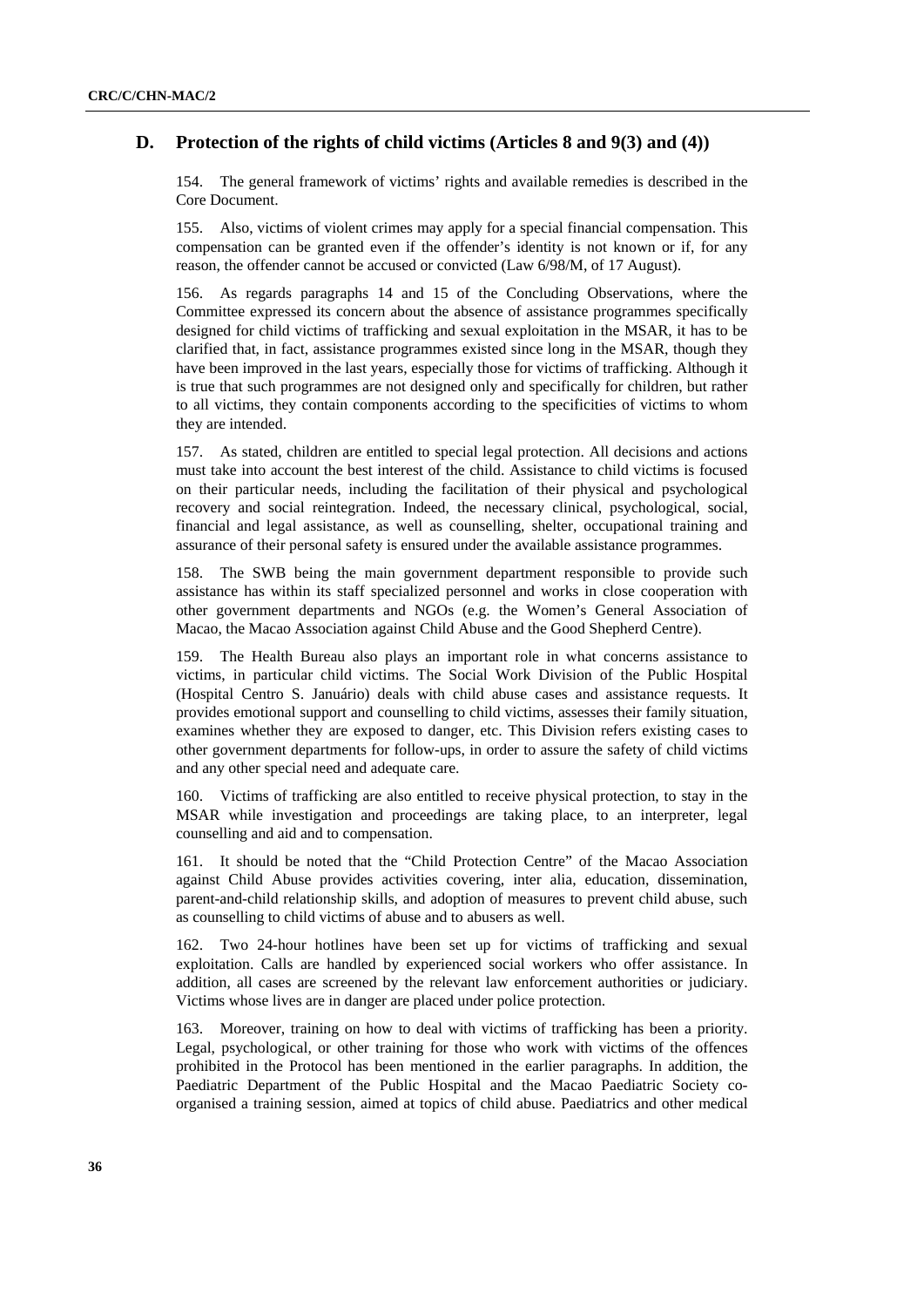staff are prepared to report any suspicious case of child abuse that they are aware of to the relevant law enforcement authorities.

#### **E. International assistance and cooperation (Article 10)**

164. Mutual legal assistance in criminal matters between the MSAR and foreign jurisdictions is regulated under Law 6/2006, of 24 July. This law establishes the rules concerning the surrender of fugitive offenders, the transfer of criminal proceedings, the execution of criminal sentences, the transfer of sentenced persons, the surveillance of sentenced persons or persons on parole, as well as other forms of legal assistance. Principles such as the primacy of international conventions, reciprocity, speciality and non bis in idem are cornerstone principles of the said law.

165. Mutual legal assistance requests also abide to Articles 214 to 216 of the Criminal Procedure Code and Law 3/2002, of 4 March, which sets up the notification procedure regime to the Central People's Government as regards any request addressed to or to be sent abroad by the MSAR.

166. Law 6/2006 also sets forth the 'surrender of a fugitive offender' institute. 'Surrender of a fugitive offender' is defined as the transfer on request to the requesting party of a suspect or sentenced person found in the requested party.

167. Article 32 of Law 6/2006 establishes the purposes and grounds for the surrender of a fugitive offender. It may only take place for filing criminal proceedings or enforcing a penalty or measure involving deprivation of liberty for a crime wherein the courts of the requesting party have jurisdiction. Article 33 of the said law sets up the general and specific grounds for the refusal of a request for the surrender of a fugitive offender.

168. Other forms of possible mutual legal assistance include service of judicial documents, provision of documents, gathering of evidence, searches and seizures; examination of objects and sites, experts evaluations, effecting service of accused persons, witnesses or experts; taking testimony or statements of accused persons, witnesses or experts and transit of persons. Hence, requests for seizure and confiscation of materials, assets and/or other goods used to commit or facilitate any offences set forth in the Protocol are allowed under the above law (Articles 141(2) and 142, respectively). The seizure and confiscation regime was explained in the previous report.

169. In what concerns bilateral agreements, Article 94 of the Basic Law allows the MSAR, with the assistance or authorisation of the Central People's Government, to make appropriate arrangements with foreign States and territories for reciprocal judicial assistance. As such, the MSAR has concluded legal and judicial assistance agreements with Portugal (17 January 2001) and East Timor (21 November 2008). Furthermore, contacts are also being made in relation to negotiations with Cape Verde, Brazil and Mongolia on the same subject matter. A bilateral cooperation agreement between Mongolia and the MSAR on the fight against trafficking, especially women and children, is also under negotiation.

170. Yet, it should be stressed that mutual legal assistance in criminal matters may be afforded or requested even in the absence of any bilateral agreement.

171. Bearing in mind the Committee's Concluding Observations, cooperation in the field of law enforcement should be underscored. A contact system between the MSAR and its neighbouring regions has been set in place (designation of liaison officers) so as to collect intelligence concerning several aspects, including trafficking in persons. The MSAR Customs Department has set up a communication system with the border checkpoint of the Gong Bei Public Security Police and the HKSAR Police Force to exchange intelligence. A GPS system to monitor ships was installed, so as to better control their conditions and to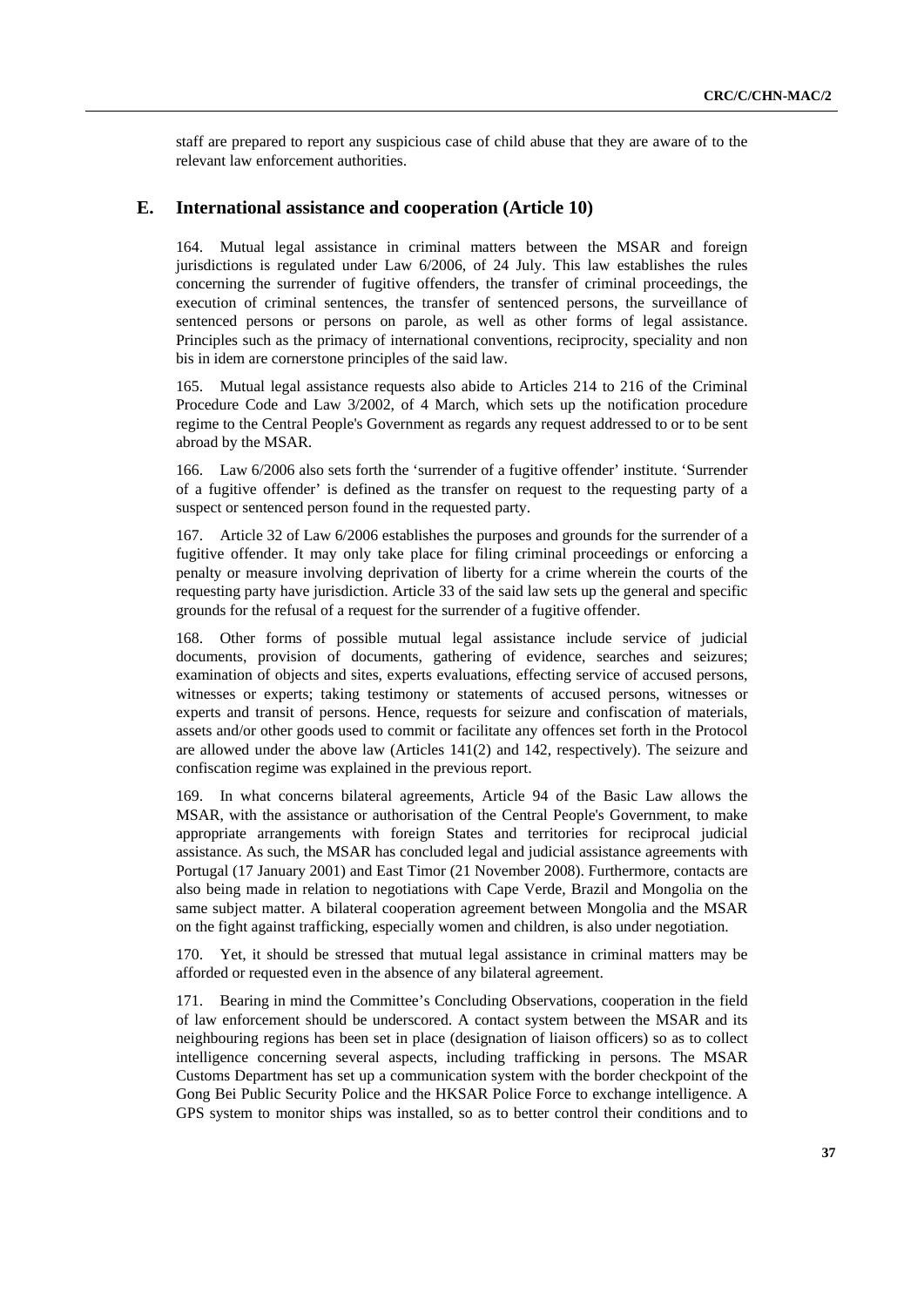better track down potential smuggling of migrants and trafficking in persons, including children.

172. It should be pointed out that false documents detecting techniques were also improved through training courses organised in cooperation with the European Union (e.g. Detection of Forged Travel and Identification Documents, held under the ANEANS 06-07 programme) and training on the improvement of skills to identify victims of trafficking in persons was provided by the International Organisation for Migration.

173. Furthermore, the topic of fighting against trafficking in persons and related crimes was also on the agendas of this year's Beijing-MSAR Police Meeting and the Guangdong-MSAR Police Meeting. In addition, joint operations under this mechanism were discussed at the Meeting of the Criminal Investigation Chiefs of Guangdong, HKSAR and MSAR.

 $\overline{a}$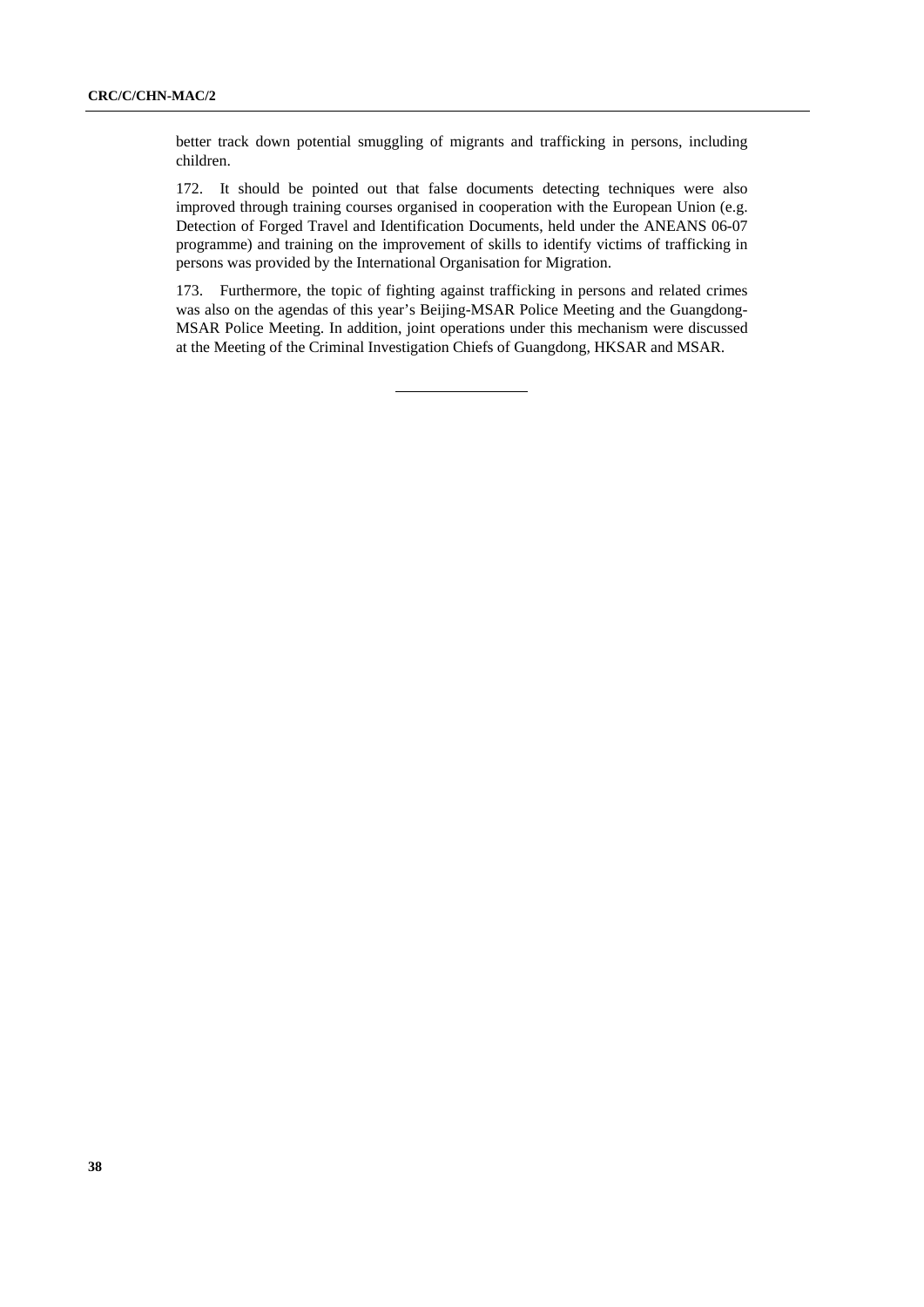# **Annexes**

### **Annex I**

# **Quoted legislation in chronological order**

#### **Basic Law of the Macao Special Administrative Region of the People's Republic of China**

(available on-line in Chinese, Portuguese and English (non–official translation) at <http://bo.io.gov.mo/bo/i/1999/leibasica/index.asp> and <http://bo.io.gov.mo/bo/i/ 1999/leibasica/index\_uk.asp>);

#### **Macao Civil Code**

(available on-line in Chinese and Portuguese at <http://bo.io.gov.mo/bo/i/99/31/ codcivpt/default.asp>);

#### **Macao Criminal Code**

(available on-line in Chinese and Portuguese at <http://bo.io.gov.mo/bo/i/95/46/ codpenpt/default.asp>);

#### **Macao Administrative Procedure Code**

(available on-line in Chinese and Portuguese at [<http://bo.io.gov.mo/bo/i/99/41/](http://bo.io.gov.mo/bo/i/99/41/) codpapt/default.asp>);

#### **Decree-Law 24/86/M, of 15 March, as amended - Regulates the access of Macao's population to health care services**

(available on-line in Chinese and Portuguese at <http://bo.io.gov.mo/bo/i/86/11/ declei24.asp>);

#### **Decree- Law 40/94/M, of 25 July - Approves the regime on the application of measures depriving personal freedom**

(available on-line in Chinese and Portuguese at <http://bo.io.gov.mo/bo/i/94/30/ declei40.asp>);

#### **Law 6/94/M, of 1 August - Approves the legal framework on family policy**

(available on-line in Chinese and Portuguese at <http://bo.io.gov.mo/bo/i/94/31/ lei06.asp>);

#### **Decree-Law 59/95/M, of 27 November, as amended by Law 10/2004, of 22 November – Establishes the rules for the voluntary interruption of pregnancy**

(available on-line in Chinese and Portuguese at <http://bo.io.gov.mo/bo/i/95/48/ declei59.asp>);

#### **Decree-Law 33/96/M, of 1 July – Approves a special educational regime for students with special education needs**

(available on-line in Chinese and Portuguese at <http://bo.io.gov.mo/bo/i/96/27/ declei33.asp>);

#### **Law 6/98/M, of 17 August – Establishes the Regime for the Protection of Victims of Violent Crimes**

(available on-line in Chinese and Portuguese at <http://bo.io.gov.mo/bo/i/98/33/ lei $06.$ asp>);

**Decree-Law 42/99/M, of 16 August - Establishes the compulsory education system for children and young persons between the ages of 5 and 15**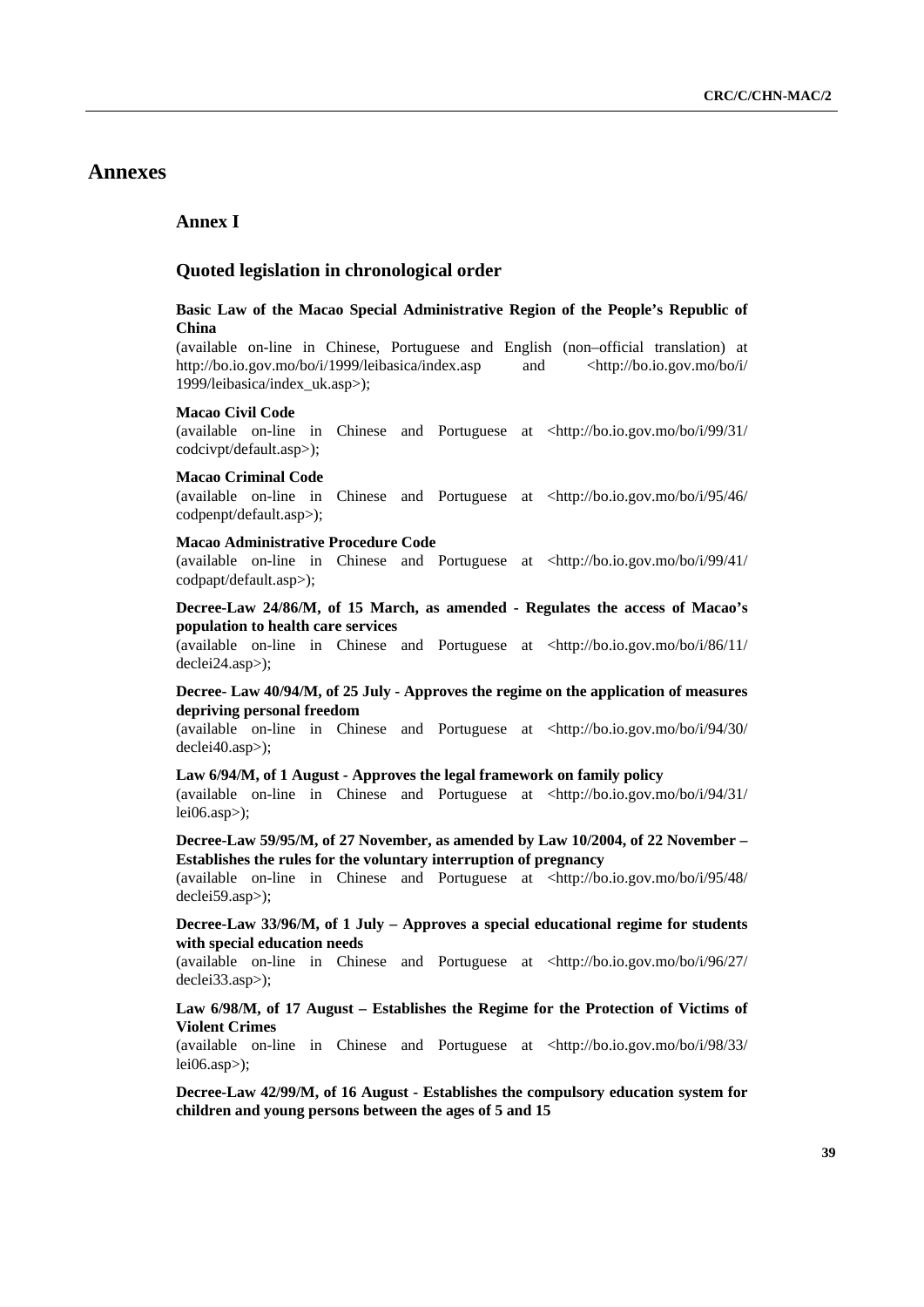(available on-line in Chinese and Portuguese at <http://bo.io.gov.mo/bo/i/99/ 33/declei42.asp>);

**Decree-Law 65/99/M, of 25 October – Approves an educational regime and a social protection regime under the juvenile justice, as partially revoked by Law 2/2007, of 16 April** 

(available on-line in Chinese and Portuguese at <**<http://bo.io.gov.mo/bo/i/99/43/>** declei65.asp>);

#### **Law 3/2002, of 4 March – Establishes the Notification Procedure Regime within the Legal Cooperation Framework**

(available on-line in Chinese and Portuguese at <http://bo.io.gov.mo/bo/i/2002/09/  $lei03.$ asp $>$ );

**Administrative Regulation 12/2002, of 10 June – Determines the composition, structure and operation of the Youth Affairs Council** 

(available on-line in Chinese and Portuguese at <http://bo.io.gov.mo/bo/i/2002/23/ regadm12.asp>);

**Order of the Secretary for Social and Cultural Affairs 18/2003, of 10 March – Establishes a special subvention regulation for families in a vulnerable situation** 

(available on-line in Chinese and Portuguese at <http://bo.io.gov.mo/bo/i/2003/10/ despsasc.asp#18>);

**Law 4/2003, of 17 March – Establishes the general principles that govern the regime of entry, stay and residence in the MSAR** 

(available on-line in Chinese and Portuguese at <http://bo.io.gov.mo/bo/i/2003/11/ lei04.asp>);

**Law 1/2004, of 23 February – Establishes the regime for the recognition and loss of refugee status** 

(available on-line in Chinese and Portuguese at <http://bo.io.gov.mo/bo/i/2004/08/  $lei01.$ asp $>$ );

**Order of the Chief Executive 364/2005, of 21 November – Establishes the Commission on the Fight Against HIV/AIDS** 

(available on-line in Chinese and Portuguese at <http://bo.io.gov.mo/bo/i/2005/47/ despce.asp#364>),

### **Order of the Chief Executive 102/2006, of 2 May – Establishes the Curriculum Reform and Development Commission**

(available on-line in Chinese and Portuguese at <http://bo.io.gov.mo/bo/i/2006/18/ despce.asp# $102$ );

#### **Law 6/2006, of 24 July – Establishes the Legal Cooperation Law in Criminal Matters**

(available on-line in Chinese and Portuguese at <http://bo.io.gov.mo/bo/i/2006/30/ lei06.asp>);

#### **Law 9/2006, of 26 December – Establishes the legal framework on the educational system for non-tertiary education**

(available on-line in Chinese and Portuguese at <http://bo.io.gov.mo/bo/i/2006/52/ lei09.asp>);

**Administrative Regulation 19/2006, of 28 December, as amended by Administrative Regulation 17/2007, of 27 August – Establishes the subvention regime on free education** 

(available on-line in Chinese and Portuguese at <http://bo.io.gov.mo/bo/i/2006/52/ regadm19.asp>);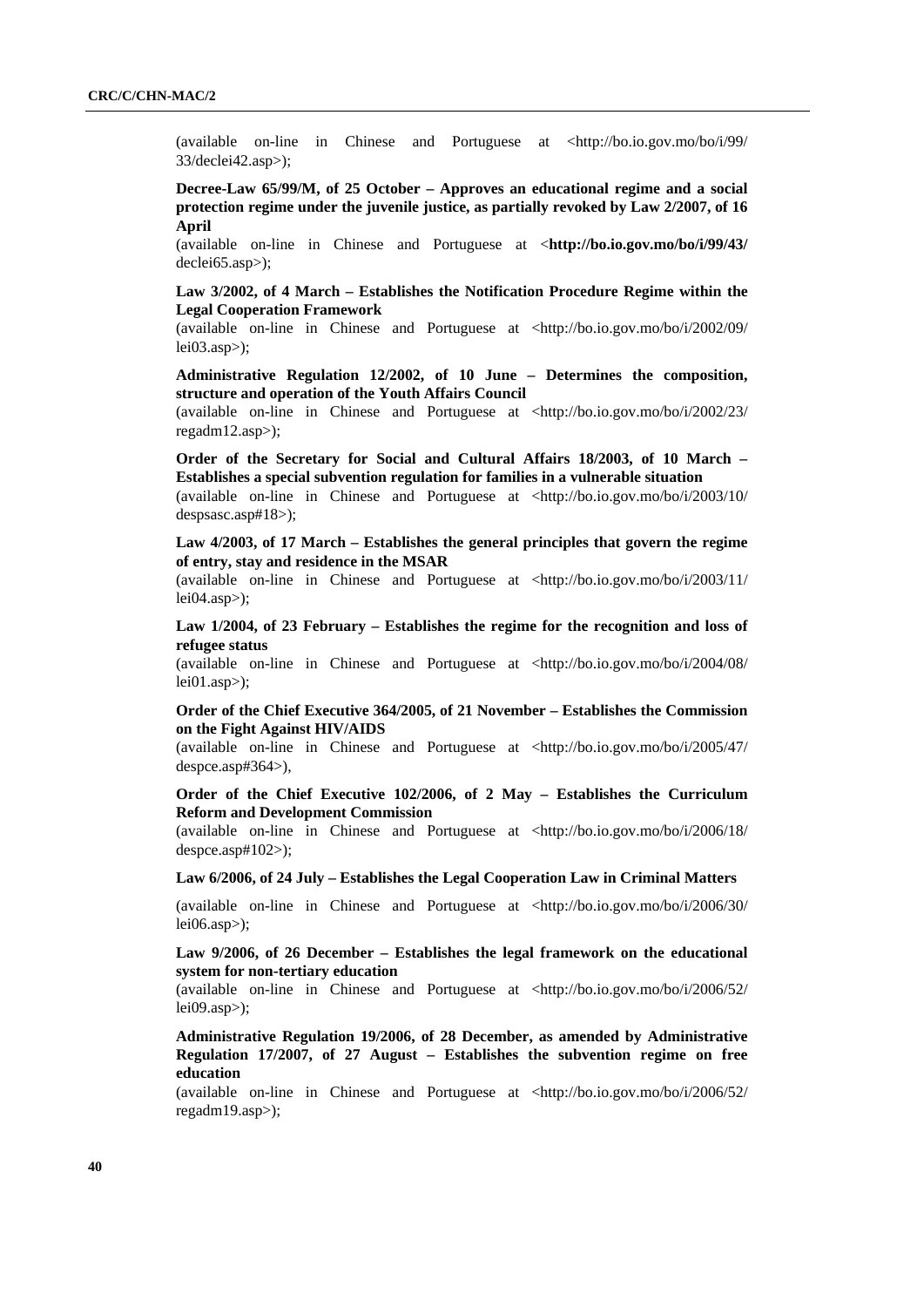**Administrative Regulation 6/2007, of 2 April, as amended – Establishes a subvention regime to individuals and families in situation of financial hardship** 

(available on-line in Chinese and Portuguese at <http://bo.io.gov.mo/bo/i/2007/14/ regadm06.asp>);

#### **Law 2/2007, of 16 April – Approves an educational supervision regime for juvenile delinquency**

(available on-line in Chinese and Portuguese at <**<http://bo.io.gov.mo/bo/i/2007/16/>**  $lei02.$ asp#2 >):

**Order of the Chief Executive 266/2007, of 9 September – Establishes the Commission to Follow Up the Implementation of Dissuasive Measures Against Trafficking in Persons** 

(available on-line in Chinese and Portuguese at <http://bo.io.gov.mo/bo/i/2007/37/ despce.asp#266 $>$ );

**Order of the Chief Executive 179/2008, of 16 June – Establishes the Commission on the Fight Against Drug** 

(available on-line in Chinese and Portuguese at <http://bo.io.gov.mo/bo/i/2008/24/ despce.asp#179>);

#### **Law 6/2008, of 23 June - Approves the Law on the Fight against Trafficking in Persons**

(available on-line in Chinese and Portuguese at <http://bo.io.gov.mo/bo/i/2008/25/ lei06.asp>);

#### **Law 7/2008, of 18 August – Establishes the labour relations law**

(available on-line in Chinese and Portuguese at <http://bo.io.gov.mo/bo/i/2008/33/ lei07.asp>);

**Order of the Chief Executive 239/2008, of 1 September – Establishes the Commission for the Rehabilitation Affairs** 

(available on-line in Chinese and Portuguese at [<http://bo.io.gov.mo/bo/i/2008/35/](http://bo.io.gov.mo/bo/i/2008/35/) despce.asp#239>);

#### **Order of the Chief Executive 343/2008, of 15 December - Approves a list of types of work to which the employment of minors is restricted**

(available on-line in Chinese and Portuguese at <http://bo.io.gov.mo/bo/i/2008/50/ despce.asp#343>);

#### **Order of the Chief Executive 344/2008, of 15 December- Approves a list of types of work to which the employment of minors is prohibited**

(available on-line in Chinese and Portuguese at <http://bo.io.gov.mo/bo/i/2008/50/ despce.asp#344>); and

**Law 17/2009, of 10 August – Determines the prohibition of illegal production, traffic and consumption of Narcotic Drugs and Psychotropic Substance and superseded Decree-Law 5/91/M, of 28 January** 

(available on-line in Chinese and Portuguese at <http://bo.io.gov.mo/bo/i/2009/ 32/lei17.asp#17>).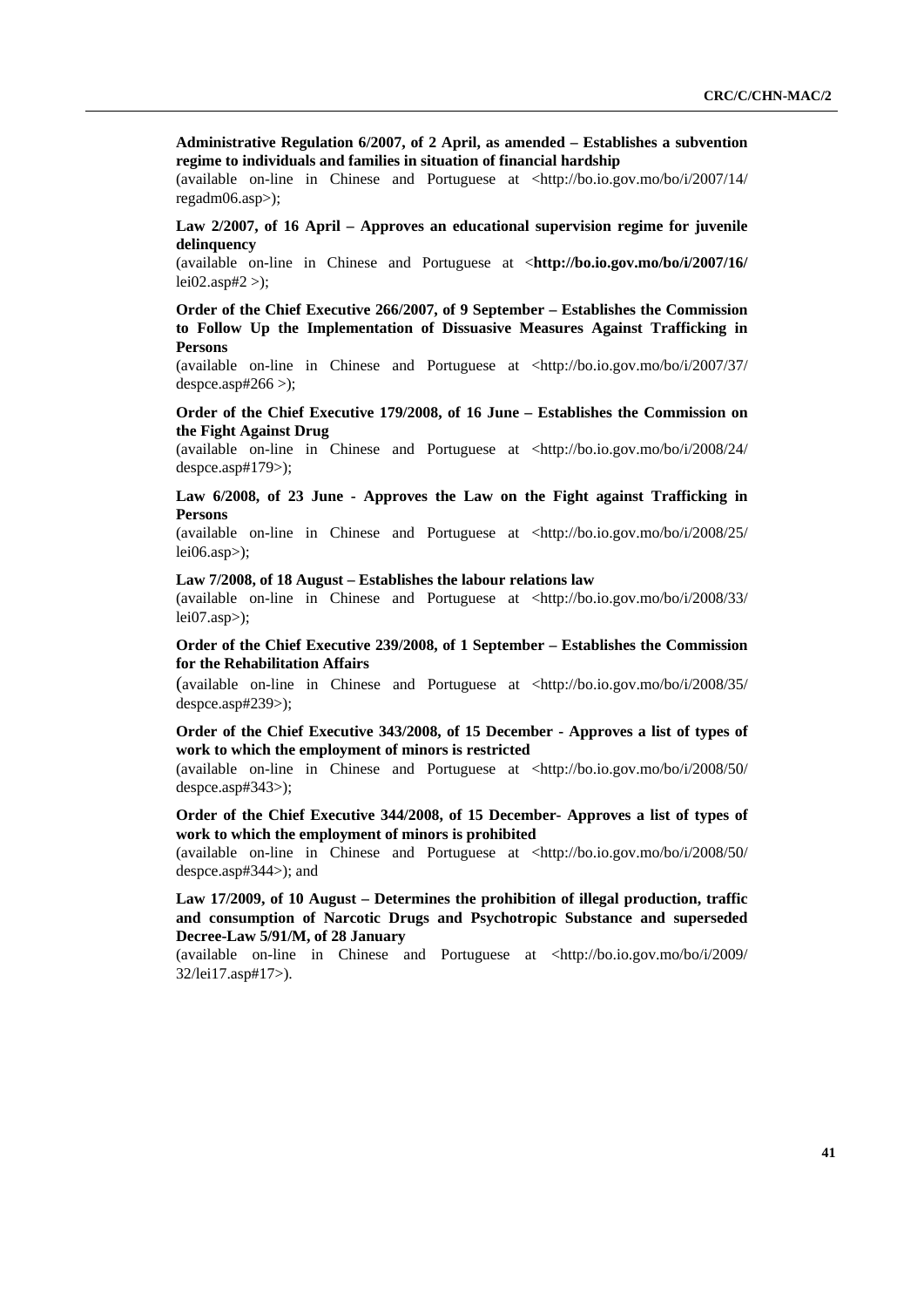# **Annex II**

## **Relevant treaties related to the protection of the rights of the child applicable to the MSAR**

Slavery Convention, signed at Geneva, on 25 September 1926;

Convention concerning Forced Labour or Compulsory Labour, adopted at Geneva, on 28 June 1930, as modified by the Final Articles Revision Convention, adopted at Montreal, on 9 October 1946 (ILO Convention No. 29);

Convention on the Prevention and Punishment of the Crime of Genocide, adopted at Paris, on 9 December 1948;

Convention for the Suppression of the Traffic in Persons and of the Exploitation of the Prostitution of Others, adopted at New York, on 2 December 1949;

Convention on the Law Applicable to Maintenance Obligations towards Children, done at The Hague, on 24 October 1956;

Convention concerning the Abolition of Forced Labour, adopted at Geneva, on 25 June 1957, (ILO Convention No. 105);

Convention concerning the Recognition and Enforcement of Decisions relating to Maintenance Obligations towards Children, done at The Hague, on 15 April 1958;

Convention concerning the Powers of Authorities and the Law Applicable in respect of the Protection of Minors, done at The Hague, on 5 October 1961;

Convention relating to the Status of Refugees, done at Geneva, on 28 July 1951 and its additional Protocol relating to the Status of Refugees, done at New York, on 31 January 1967;

Supplementary Convention on the Abolition of Slavery, Slave Trade, and Institutions and Practices Similar to Slavery, done at Geneva, on 7 September 1956;

Convention against Discrimination in Education, adopted Paris, on 14 December 1960;

Single Convention on Narcotic Drugs, done at New York, on 30 March 1961, and the Protocol Amending the Single Convention on Narcotic Drugs, concluded at Geneva, on 25 March 1972;

International Convention on the Elimination of All Forms of Racial Discrimination, adopted at New York, on 21 December 1965, and its Amendment to Article 8, adopted at New York, on 15 January 1992;

International Covenant on Civil and Political Rights, adopted at New York, on 16 December 1966;

International Covenant on Economic, Social and Cultural Rights, adopted at New York, on 16 December 1966;

Convention on Psychotropic Substances, concluded at Vienna, on 21 February 1971;

Convention concerning Minimum Age for Admission to Employment, adopted at Geneva, on 26 June 1973, (ILO Convention No. 138);

Convention on the Elimination of All Forms of Discrimination Against Women, adopted at New York, on 18 December 1979, and its Amendment to Article 20 (1), adopted at New York, on 22 December 1995;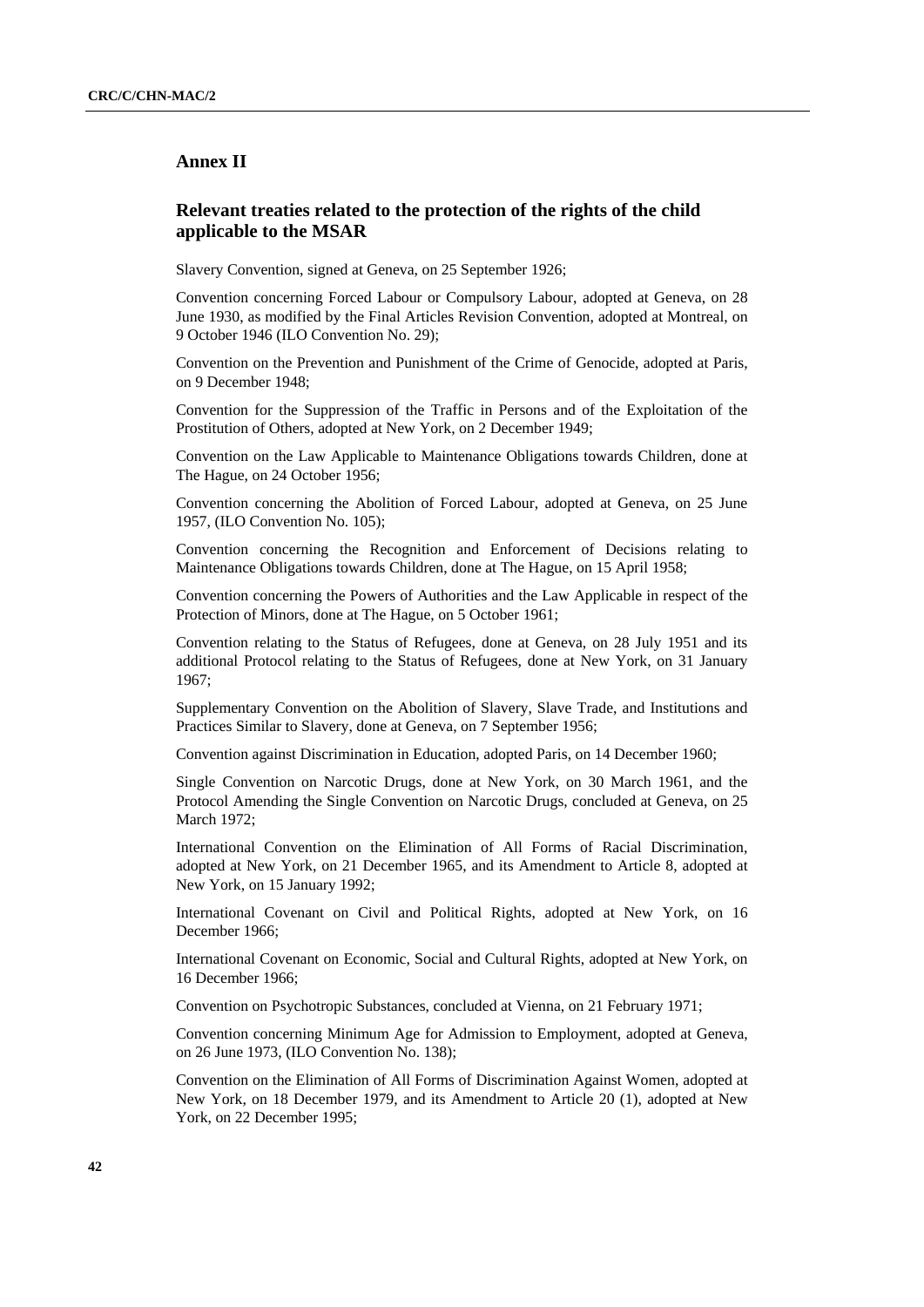Convention on the Civil Aspects of International Child Abduction, done at The Hague, on 25 October 1980;

United Nations Convention Against Illicit Traffic in Narcotic Drugs and Psychotropic Substances, concluded at Vienna, on 20 December 1988;

Convention Against Torture and other Cruel, Inhuman or Degrading Treatment or Punishment, adopted at New York, on 10 December 1984, and its Amendment to Articles 17(7) and 18(5), done at New York, on 8 September 1992;

International Convention on the Rights of the Child, adopted at New York, on 20 November 1989, and its Amendment to Article 43(2), adopted at New York, on 12 December 1995;

Convention on Protection of Children and Cooperation in respect of Intercountry Adoption, done at The Hague, on 29 May 1993;

Convention concerning the Prohibition and Immediate Action for the Elimination of the Worst Forms of Child Labour, adopted at Geneva, on 17 June 1999, (ILO Convention No. 182);

Optional Protocol to the Convention on the Rights of the Child, on the Sale of Children, Child Prostitution and Child Pornography, adopted at New York, on 25 May 2000;

Optional Protocol to the Convention on the Rights of the Child, on the Involvement of Children in Armed Conflicts, adopted at New York, on 25 May 2000; and

Convention on the Rights of Persons with Disabilities, adopted at New York, on 13 December 2006.